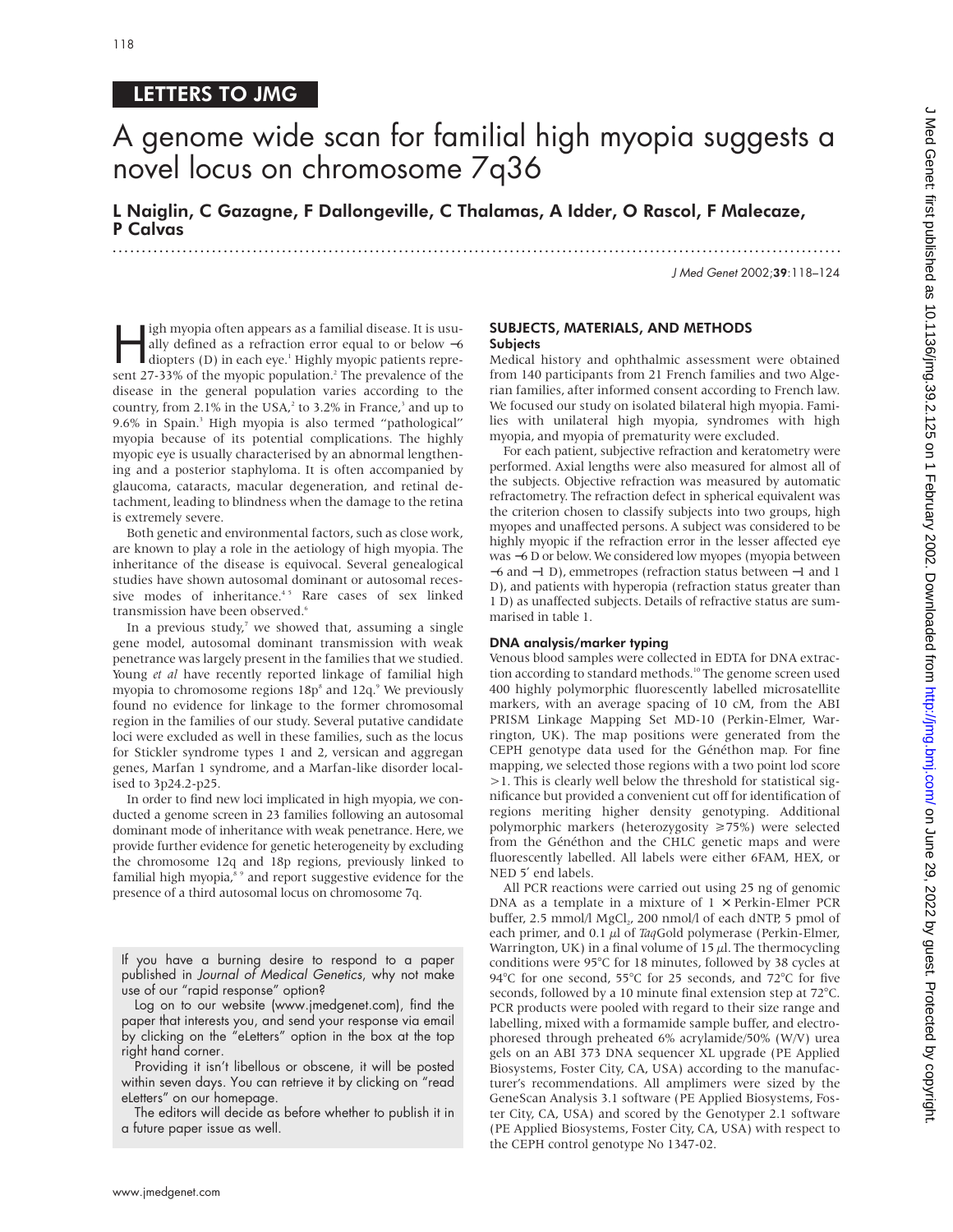| Family                                                         | Patient                                      | Sex                                                                                                        | Right eye (D)                                 | Left eye (D)                   | Phenotype         | Age at examination (y)                    |
|----------------------------------------------------------------|----------------------------------------------|------------------------------------------------------------------------------------------------------------|-----------------------------------------------|--------------------------------|-------------------|-------------------------------------------|
| $\mathbf{1}$<br>$\mathbf{1}$                                   | $\acute{\rm{o}}$<br>$\overline{\phantom{a}}$ | F<br>F                                                                                                     | $\mathsf{Blind}^{\star}$<br>$\circ$           | Blind*<br>$\circ$              | Α<br>$\cup$       | 81<br><b>NA</b>                           |
| $\mathbf{1}$                                                   | $\,8\,$                                      | F                                                                                                          | $-6.25$                                       | $-8.5$                         | $\mathsf{A}$      | 42                                        |
|                                                                | 9                                            | M                                                                                                          | $-2$                                          | $-1.5$                         | U                 | $\overline{7}$                            |
| 1                                                              | 10                                           | W                                                                                                          | $\mathsf{O}\xspace$                           | $\mathsf{O}\xspace$            | U                 | 9                                         |
|                                                                | 11                                           | ${\mathsf M}$                                                                                              | $-2.75$                                       | $-1.25$<br>$\mathsf{O}\xspace$ | U                 | 39<br>73                                  |
| $\mathbf{2}$                                                   | $\sqrt{5}$<br>$\acute{\rm{o}}$               | W<br>F                                                                                                     | $\mathsf{O}\xspace$<br>$\overline{2}$         | 1.5                            | U<br>U            | $71\,$                                    |
| $\sqrt{2}$<br>$\sqrt{2}$                                       | $\overline{7}$                               | W                                                                                                          | 0.75                                          | 0.5                            | U                 | 45                                        |
| $\sqrt{2}$<br>$\sqrt{2}$                                       | $\,8\,$                                      | F                                                                                                          | $-20$                                         | $-13$                          | A                 | 44                                        |
|                                                                | 9                                            | M                                                                                                          | 0.5                                           | $-1$<br>$\circ$                | U                 | 52                                        |
|                                                                | 10<br>11                                     | W<br>F                                                                                                     | $\circ$<br>0.5                                | 0.5                            | U<br>U            | 23<br>19                                  |
|                                                                | 3                                            | M                                                                                                          | $\overline{2}$                                | 1.75                           | $\cup$            | 58                                        |
|                                                                | 4                                            | F                                                                                                          | $-11.5$                                       | $-11.5$                        | A                 | 57                                        |
|                                                                | $\sqrt{5}$                                   | M                                                                                                          | $-5.5$                                        | $-9.5$                         | U                 | 60                                        |
|                                                                | 6<br>9                                       | F                                                                                                          | $\circ$                                       | $\mathsf{O}\xspace$            | U                 | 53<br>28                                  |
|                                                                | 11                                           | M<br>M                                                                                                     | $-16.5$<br>$-0.25$                            | $-16.5$<br>$-0.25$             | A<br>U            | 32                                        |
|                                                                | 6                                            | F                                                                                                          | $-2.75$                                       | $-4$                           | U                 | 70                                        |
|                                                                | $\overline{\phantom{a}}$                     | M                                                                                                          | $\mathsf{Blind}\star$                         | $-24.5$                        | A                 | 40                                        |
|                                                                | $\,8\,$                                      | M                                                                                                          | $-3.75$                                       | $-0.25$                        | $\cup$            | $38\,$                                    |
|                                                                | 9<br>6                                       | M<br>F                                                                                                     | $-4$<br>$-13.75$                              | $-3$<br>$-14.25$               | U<br>$\mathsf{A}$ | 35<br>63                                  |
|                                                                | $\overline{7}$                               | $\mathsf{M}% _{T}=\mathsf{M}_{T}\!\left( a,b\right) ,\ \mathsf{M}_{T}=\mathsf{M}_{T}\!\left( a,b\right) ,$ | $\circ$                                       | 0.25                           | U                 | 38                                        |
|                                                                | $\,8\,$                                      | F                                                                                                          | 0.5                                           | $\mathsf{O}\xspace$            | U                 | 36                                        |
|                                                                | 9                                            | F                                                                                                          | $\circ$                                       | $\mathsf{O}\xspace$            | U                 | 33                                        |
|                                                                | 10                                           | W<br>F                                                                                                     | $-14$<br>$-10$                                | $-16$                          | A                 | 30<br>60                                  |
|                                                                | 6<br>$\overline{7}$                          | M                                                                                                          | $-0.5$                                        | $-6.75$<br>$-0.75$             | A<br>U            | 35                                        |
|                                                                | 8                                            | F                                                                                                          | $-14$                                         | $-21$                          | A                 | 33                                        |
|                                                                | 9                                            | F                                                                                                          | $\circ$                                       | $\circ$                        | U                 | 9                                         |
|                                                                | 10                                           | M                                                                                                          | $-6$                                          | $-13$                          | A                 | $\overline{7}$                            |
|                                                                | 3<br>$\overline{4}$                          | M<br>F                                                                                                     | $\mathsf{O}\xspace$<br>$-18$                  | $\mathsf{O}\xspace$<br>$-18$   | U<br>A            | 68<br>66                                  |
|                                                                | $\sqrt{5}$                                   | F                                                                                                          | $\circ$                                       | $\mathsf{O}\xspace$            | U                 | 62                                        |
|                                                                | $\overline{7}$                               | F                                                                                                          | $-6.5$                                        | $-6.75$                        | A                 | 61                                        |
|                                                                | $\,8\,$                                      | M                                                                                                          | $-5.75$                                       | $-4.25$                        | U                 | 41                                        |
|                                                                | 9<br>10                                      | F<br>M                                                                                                     | $-7$<br>$-2$                                  | $-7$<br>$-1.75$                | A<br>U            | 39<br>39                                  |
|                                                                | 11                                           | F                                                                                                          | $-0.5$                                        | $\circ$                        | U                 | 38                                        |
|                                                                | 12                                           | F                                                                                                          | $-7$                                          | $-7$                           | A                 | 28                                        |
|                                                                | 13                                           | F                                                                                                          | $\circ$                                       | $\mathsf{O}\xspace$            | U                 | $\,8\,$                                   |
|                                                                | 14                                           | F                                                                                                          | $\circ$                                       | $\mathsf{O}\xspace$            | U                 | $\delta$                                  |
|                                                                | 15<br>16                                     | M<br>F                                                                                                     | $-4.25$<br>$\circ$                            | $-4.25$<br>$\mathsf{O}\xspace$ | U<br>U            | 12<br>8                                   |
|                                                                | 5                                            | F                                                                                                          | $-0.5$                                        | $\mathsf{O}\xspace$            | U                 | 81                                        |
|                                                                | 6                                            | F                                                                                                          | $-4.5$                                        | $-3.5$                         | U                 | 80                                        |
|                                                                | $\overline{7}$                               | M                                                                                                          | $-15$                                         | $-14$                          | $\mathsf A$       | 49                                        |
|                                                                | 8<br>9                                       | F<br>${\mathsf M}$                                                                                         | $\mathsf{O}\xspace$<br>$-12$                  | $\mathsf{O}\xspace$<br>$-10$   | U<br>A            | $47\,$<br>47                              |
|                                                                | 10                                           | M                                                                                                          | $-6.5$                                        | $-5$                           | U                 | 24                                        |
|                                                                | $\begin{array}{c} 1 \end{array}$             | M                                                                                                          | $-10$                                         | $-9$                           | A                 | $22\,$                                    |
|                                                                | 3                                            | F                                                                                                          | $-12$                                         | $-12$                          | A                 | $67\,$                                    |
|                                                                | 5                                            | F                                                                                                          | $-14$                                         | $-20$                          | A                 | 62                                        |
| 10                                                             | $\acute{\rm{o}}$<br>5                        | F<br>M                                                                                                     | $-6$<br>$-8.5$                                | $-4.75$<br>$-8.5$              | U<br>A            | $26\,$<br>44                              |
| 10                                                             | 7                                            | F                                                                                                          | $-6.5$                                        | $-4.5$                         | U                 | 16                                        |
| 10                                                             | 8                                            | $\overline{M}$                                                                                             | $-2$                                          | $-1.25$                        | U                 | 12                                        |
| 10                                                             | 9                                            | F                                                                                                          | $-1.25$                                       | $-1$                           | U                 | 9                                         |
| 11<br>$\vert\,\vert$                                           | 5<br>$\overline{\phantom{a}}$                | F<br>F                                                                                                     | $-12$<br>$-15.5$                              | $-17$<br>$-20$                 | Α                 | 77<br>56                                  |
| $\vert\,\vert$                                                 | 8                                            | M                                                                                                          | $\mathord{\hspace{1pt}\text{--}\hspace{1pt}}$ | $-0.5$                         | A<br>U            | 50                                        |
| $\ensuremath{\mathsf{1}}\xspace\ensuremath{\mathsf{1}}\xspace$ | 9                                            | F                                                                                                          | $-4.5$                                        | $-3$                           | U                 | 39                                        |
| 12                                                             | 5                                            | $\mathsf{M}$                                                                                               | $\overline{4}$                                | $\overline{4}$                 | U                 | $76\,$                                    |
| 12                                                             | 6                                            | M                                                                                                          | $\mathbf{2}$                                  | $2.5\,$                        | U                 | $73\,$                                    |
| 12<br>12                                                       | 7<br>8                                       | M<br>F                                                                                                     | $-16$<br>$-4.75$                              | $-16$<br>$-5.5$                | A<br>U            | 47<br>53                                  |
| 12                                                             | 9                                            | M                                                                                                          | $-14$                                         | $-14$                          | A                 | 45                                        |
| 12                                                             | 10                                           | F                                                                                                          | $\mathord{\text{--}}\mathord{\text{I}}$       | $-1.5$                         | U                 | $47\,$                                    |
| 12                                                             | $\vert \; \vert$                             | ${\mathsf M}$                                                                                              | $\overline{\mathbf{c}}$                       | $2.5\,$                        | U                 | 44                                        |
| 12                                                             | 12                                           | M                                                                                                          | $-2.25$                                       | $-2.75$                        | U                 | 22                                        |
| 12<br>12                                                       | 13<br>14                                     | M<br>M                                                                                                     | $-3.5$<br>$\mathsf{O}\xspace$                 | $-3.5$<br>$\circ$              | U<br>U            | 16<br>18                                  |
| 12                                                             | 15                                           | F                                                                                                          | $-3$                                          | $-4.5$                         | U                 | 17                                        |
| $12$                                                           | 16                                           | $\mathsf{M}% _{T}=\mathsf{M}_{T}\!\left( a,b\right) ,\ \mathsf{M}_{T}=\mathsf{M}_{T}\!\left( a,b\right) ,$ | $\mathsf{O}\xspace$                           | $\mathsf{O}\xspace$            | U                 | $\begin{smallmatrix}1&1\end{smallmatrix}$ |
| 13                                                             | 5<br>$\acute{\rm{o}}$                        | M<br>F                                                                                                     | $-19$<br>$-0.5$                               | $-17.5$<br>$\circ$             | A<br>U            | 68<br>66                                  |
| $13$                                                           |                                              |                                                                                                            |                                               |                                |                   |                                           |

continued

J Med Genet: first published as 10.1136/jmg.39.2.125 on 1 February 2002. Downloaded from http://jmg.bmj.com/ on June 29, 2022 by guest. Protected by copyright. J Med Genet: first published as 10.11136/jmg.39.2.125 on 1 February 2002. Downloaded from <http://jmg.bmj.com/> on June 29, 2022 by guest: Protected by copyright.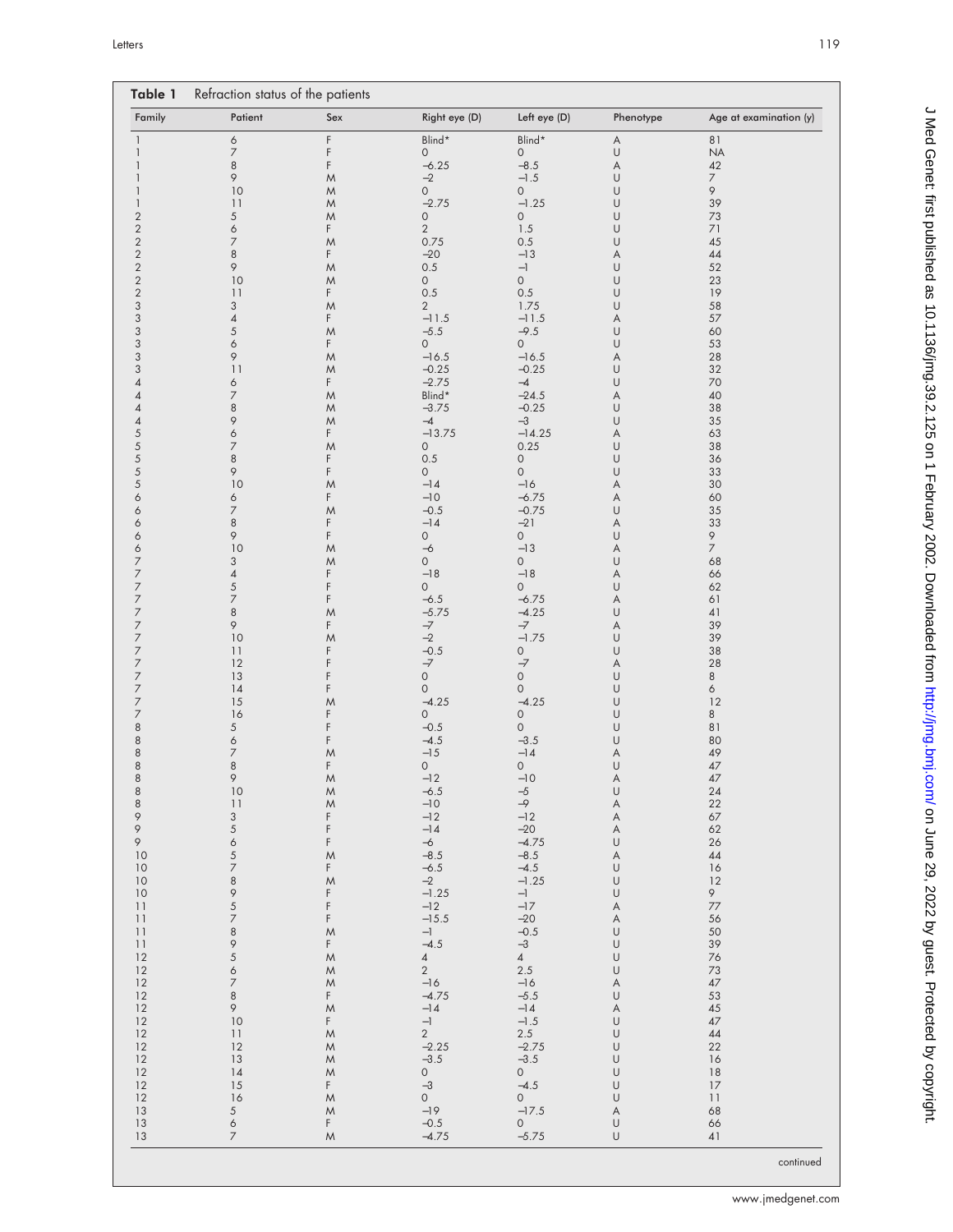|          | Table 1 continued                     |               |                                               |                     |                     |                                                                |  |
|----------|---------------------------------------|---------------|-----------------------------------------------|---------------------|---------------------|----------------------------------------------------------------|--|
| 13       | 8                                     | M             | $-6.5$                                        | $-7$                | A                   | 31                                                             |  |
| 13       | $\begin{array}{c} 9 \\ 5 \end{array}$ | M             | $\circ$                                       | $\circ$             | $\cup$              | 37                                                             |  |
| 14       |                                       | M             | $-6$                                          | $-6$                | $\mathsf{A}$        | 42                                                             |  |
| 14       | 6                                     | F<br>F        | $-8.5$<br>$-5.25$                             | $-8.5$              | A                   | 42                                                             |  |
| 14<br>14 | $\overline{7}$<br>$\,8\,$             | F             |                                               | $-5$<br>$-2.25$     | U<br>U              | 9<br>8                                                         |  |
| 15       | 5                                     | M             | $-2$<br>1.5                                   | $\overline{2}$      | U                   | NA                                                             |  |
| 15       | $\delta$                              | F             | $-1.75$                                       | $-0.25$             | U                   | NA                                                             |  |
| 15       | $\overline{\phantom{a}}$              | M             | $-6$                                          | $-7.75$             | Α                   | 51                                                             |  |
| 15       | 8                                     | F             | 0.5                                           | 0.5                 | U                   | <b>NA</b>                                                      |  |
| 15       | 9                                     | M             | $-3.5$                                        | $-3.5$              | U                   | 50                                                             |  |
| 15       | 11                                    | F             | $\circ$                                       | $\circ$             | U                   | <b>NA</b>                                                      |  |
| 15       | 12                                    | M             | $\circ$                                       | $\circ$             | U                   | <b>NA</b>                                                      |  |
| 16       | 5                                     | M             | $-19.5$                                       | $-16.5$             | A                   | 44                                                             |  |
| 16       | 6                                     | F             | $-0.25$                                       | $-0.25$             | U                   | 39                                                             |  |
| 16       | $\overline{\phantom{a}}$              | F             | $-8$                                          | $-4$                | U                   | 16                                                             |  |
| 16       | 8                                     | F             | $-\mathbb{I}$                                 | $\mathsf{O}\xspace$ | $\cup$              | 12                                                             |  |
| 16       | 9                                     | M             | $\mathsf{O}\xspace$                           | $\mathsf{O}\xspace$ | U                   | 6                                                              |  |
| 17       | 5                                     | M             | $-15$                                         | $-15$               | A                   | 75                                                             |  |
| 17<br>17 | 6<br>$\overline{7}$                   | F<br>F        | $\mathsf{O}\xspace$<br>$-22$                  | $\circ$<br>$-22$    | $\cup$              | 73<br>43                                                       |  |
| 17       | 8                                     |               | $-20$                                         | $-16.5$             | Α<br>$\overline{A}$ | 43                                                             |  |
| 17       | 9                                     | F             | $-24$                                         | $-22$               | Α                   | 40                                                             |  |
| 17       | 10                                    | F             | $-7$                                          | $-7$                | Α                   | 41                                                             |  |
| 17       | 11                                    | M             | $-18$                                         | $-17.5$             | $\overline{A}$      | 36                                                             |  |
| 18       | 6                                     | F             | $-12$                                         | $-7$                | A                   | <b>NA</b>                                                      |  |
| 18       | $\overline{7}$                        | M             | $-8$                                          | $-8.5$              | A                   | <b>NA</b>                                                      |  |
| 18       | 8                                     | F             | $-1$                                          | $-2$                | $\cup$              | 45                                                             |  |
| 18       | 9                                     | M             | $-11$                                         | $-8$                | Α                   | 45                                                             |  |
| 19       | 3                                     | F             | $-3.75$                                       | $-4$                | $\cup$              | 65                                                             |  |
| 19       | $\pmb{4}$                             | M             | $-17.5$                                       | $-19$               | A                   | 55                                                             |  |
| 19       | $\frac{5}{6}$                         | F             | $\circ$                                       | 0.5                 | U                   | 49                                                             |  |
| 19       |                                       | F             | $-2.75$                                       | $-1.75$             | U                   | 15                                                             |  |
| 20       | 5                                     | M             | Blind*                                        | Blind*              | Α                   | 69                                                             |  |
| 20       | $\delta$                              | F             | $-4$                                          | $-12$               | U                   | 66                                                             |  |
| 20       | $\overline{7}$<br>8                   | F<br>F        | $-15$<br>$-3$                                 | $-19.5$<br>$-3$     | Α<br>U              | 37<br>37                                                       |  |
| 20<br>20 | 9                                     | M             | $-2.5$                                        | $-2.5$              | $\cup$              | $\overline{7}$                                                 |  |
| 21       | 8                                     | F             | $-17.5$                                       | $-20.25$            | Α                   | 43                                                             |  |
| 21       | 10                                    | F             | $-2.62$                                       | $-3.12$             | U                   | 17                                                             |  |
| 21       | 11                                    | F             | $-3.25$                                       | $-4.25$             | $\cup$              | 14                                                             |  |
| 21       | 12                                    | M             | $-11.5$                                       | $-11$               | Α                   | 24                                                             |  |
| 22       | 5                                     | M             | $-20.25$                                      | $-18.5$             | A                   | 50                                                             |  |
| 22       | 6                                     | F             | $-2.5$                                        | $-1.5$              | U                   | 45                                                             |  |
| 22       | $\overline{\phantom{a}}$              | M             | $\circ$                                       | $\circ$             | $\cup$              | 16                                                             |  |
| 22       | 8                                     | F             | $\mathsf{O}\xspace$                           | $\circ$             | $\cup$              | 15                                                             |  |
| 22       | 9                                     | M             | $\circ$                                       | $\circ$             | $\cup$              | 13                                                             |  |
| 22       | 10                                    | M             | $\mathord{\hspace{1pt}\text{--}\hspace{1pt}}$ | $-1$                | U                   | 10                                                             |  |
| 23       | 5                                     | ${\sf M}$     | Blind*                                        | Blind*              | A                   | 47                                                             |  |
| 23       | 6<br>$\overline{7}$                   | F<br>F        | $-7$                                          | $-\bf 8$            | Α                   | 42                                                             |  |
| 23       |                                       |               | $-5.5$                                        | $-4.25$             | $\cup$              | 18                                                             |  |
| 23<br>23 | $\begin{array}{c} 8 \\ 9 \end{array}$ | F<br>F        | $\circ$<br>$-5.5$                             | $\circ$<br>$-6$     | $\cup$              | 16<br>13                                                       |  |
| 23       | $10$                                  | M             | $-0.5$                                        | $-0.5$              | U                   | $\overline{z}$                                                 |  |
| 23       | 11                                    | F             | $2.5\,$                                       | $2.5\,$             | U                   | 5                                                              |  |
| 23       | 12                                    | F             | $\mathbf{3}$                                  | $\overline{4}$      | U                   | $\overline{3}$                                                 |  |
| 23       | $13$                                  | F             | $-13$                                         | $-13$               | Α                   | 20                                                             |  |
| 23       | 14                                    | ${\mathsf M}$ | $-0.5$                                        | $-0.5$              | U                   | 15                                                             |  |
| $23\,$   | 15                                    | M             | $-0.5$                                        | $-0.5$              | U                   | $\ensuremath{\mathsf{1}}\xspace\ensuremath{\mathsf{1}}\xspace$ |  |
| $23\,$   | 16                                    | ${\mathsf M}$ | $-5$ †                                        | $-5$ <sup>†</sup>   | A                   | 8                                                              |  |
| 23       | $17\,$                                | ${\mathsf M}$ | 3 <sup>7</sup>                                | 3 <sup>7</sup>      | $\cup$              | $\mathbb{I}$                                                   |  |

\*Blind: the refractive error is not known but the person is blind in the indicated eye because of retinal detachment owing to high myopia. †This person was considered highly myopic because a retinal detachment leading to blindness occurred since the examination. D, diopter; NA, not available; A, affected; U, unaffected.

#### Statistical analysis

In parametric statistics, we assumed an autosomal dominant mode of inheritance with 58.4% penetrance and a myopia gene frequency of 0.013, as they were established in a previous study.<sup>7</sup> Data were simulated using the program SLINK<sup>11</sup> in order to determine the power to detect linkage. Two point lod scores and maximum lod scores (Zmax) were calculated using the MLINK and ILINK routines of the FASTLINK program<sup>12</sup> and genetic heterogeneity was tested using the HOMOG program. Marker allele frequencies were estimated from the non-inbred founders in the data. The two Algerian pedigrees were included

in the whole population to calculate a unique set of allele frequencies.

Multipoint lod score analysis of the genome screen was performed with the GENEHUNTER computer package<sup>13</sup> under the parametric model previously defined (lod) and the non-parametric option. In addition, lod scores were calculated under the locus heterogeneity hypothesis (hlod). The proportion of the families linked (alpha) was allowed to vary until the hlod was maximised. Map order and genetic distances between markers were determined from the Généthon Human Linkage Map.14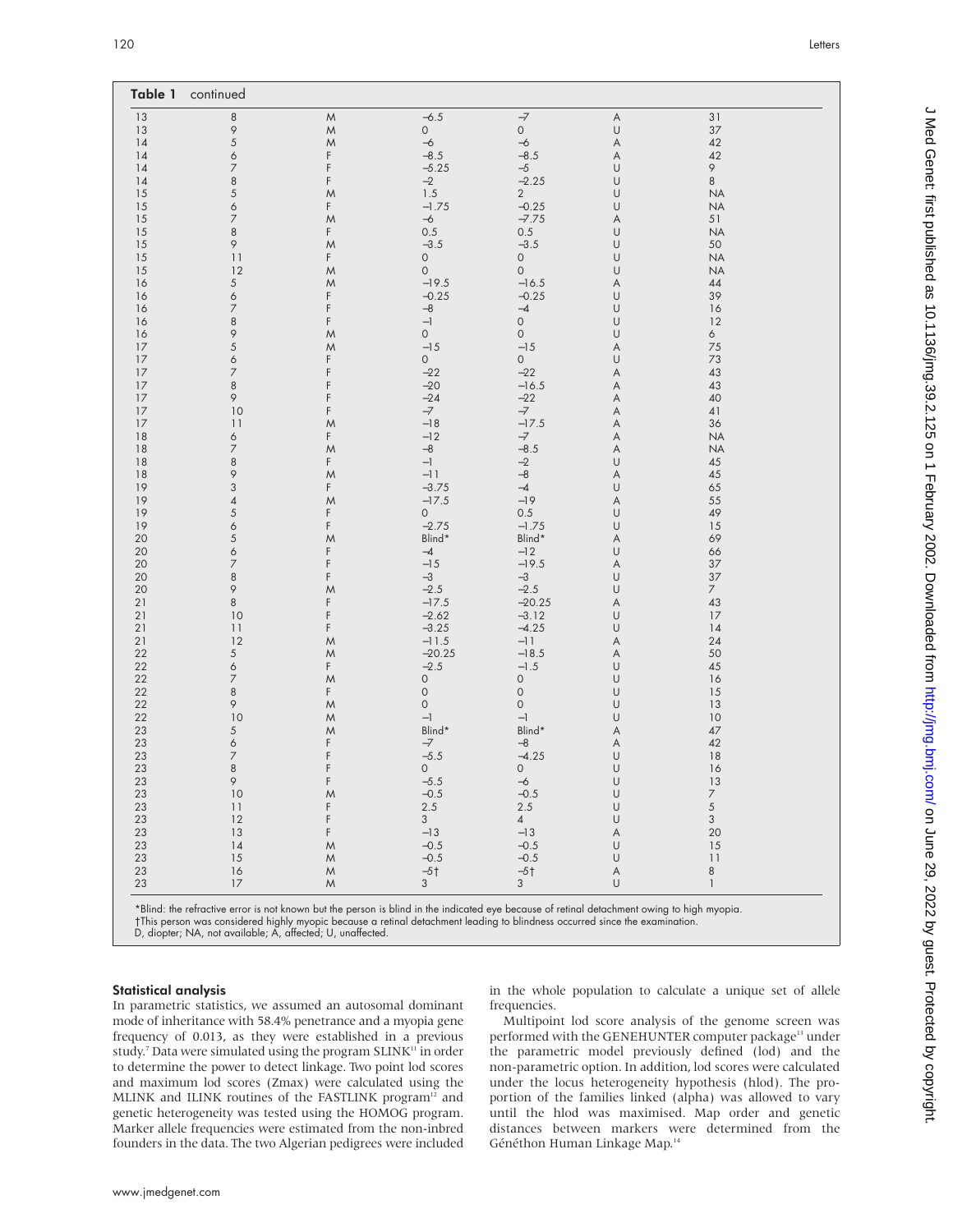Letters the contract of the contract of the contract of the contract of the contract of the contract of the contract of the contract of the contract of the contract of the contract of the contract of the contract of the co



Figure 1 Pedigrees of the 23 families studied with familial high myopia. Filled symbols denote affected subjects (myopia ≤ -6 D).

### RESULTS

Twenty-three families were included in the genome scan (fig 1). They were not selected a priori, in order to avoid a bias in favour of dominance. They only had to have at least one highly myopic subject in their pedigree. Fifty highly myopic patients with a sex

ratio of 1 were studied. The mean refraction value was −13.05 (SD 4.92) D for high myopes versus −1.32 (SD 2.43) D for nonhighly myopic subjects. The mean axial lengths were 27.87 (SD 2.92) mm and 23.52 (SD 1.26) mm for highly myopic and nonhighly myopic subjects, respectively.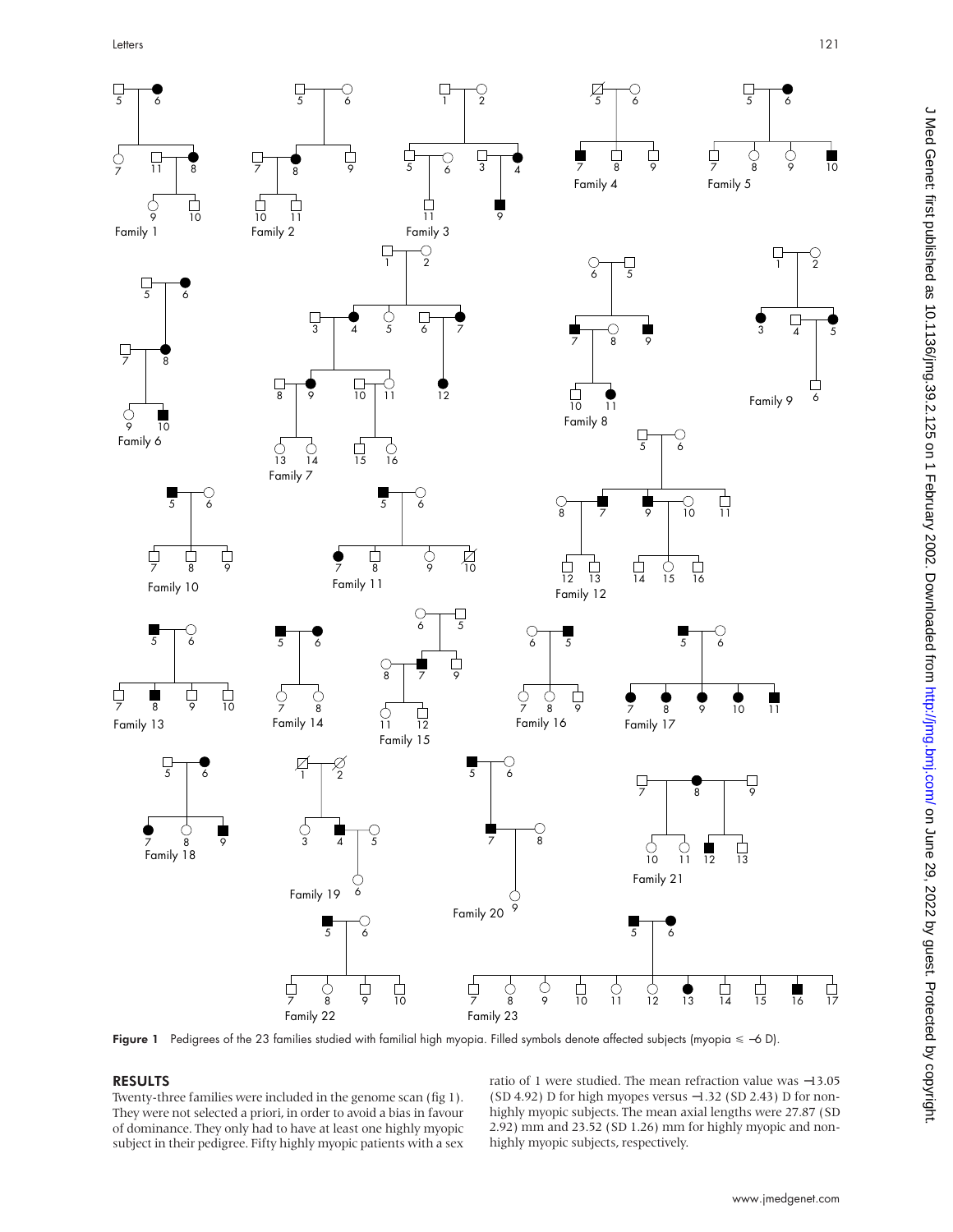

Figure 2 Multipoint lod score (continuous line) and hlod score (dashed line) statistics for chromosomes 12 and 18. The regions of the locus for familial high myopia are underlined.

The simulation test found a power of 41.6% to obtain significant evidence for linkage (Zmax >3) and a power of 70.6% to obtain suggestive evidence of linkage (Zmax >2) when a recombination fraction (θ) of 0.01 between the marker tested and the disease locus was assumed.

Some markers implicated in familial high myopia on chromosome 12q (D12S351, D12S346, and D12S78) and chromosome 18p (D18S59 and D18S63) by Young et al<sup>8 9</sup> were tested during our initial genome scan and showed negative lod scores (data not shown). The multipoint analysis also excluded both regions and under the heterogeneity hypothesis no evidence for linkage to these regions was found (fig 2).

The initial 10 cM genome screen did not show any suggestive evidence of linkage even under the heterogeneity hypothesis. Indeed, no lod score above 2 was obtained. No significantdifferences were observed when allowing genetic heterogeneity in the initial screen. However, five chromosomal regions, on 4q, 5p, 7q, 13q, and 15q, were identified as having Zmax >1. In each region, additional highly polymorphic markers were genotyped and analysed by two point and multipoint linkage analysis. The new markers for chromosome 4q, 5p, 13q, and 15q gave similar or lower two point lod scores. The multipoint analysis confirmed the exclusion of these regions (fig 3). In contrast, the maximum two point lod score with chromosome 7q markers reached 1.87 at θ=0 (table 2). The multipoint analysis showed suggestive evidence of linkage with a maximum multipoint lod score of 2.81 (fig 3), whereas no locus heterogeneity could be detected. The implicated region extended from D7S798 to D7S2423, the latter marker being located in the immediate vicinity of the telomere. A recombination event between D7S798 and D7S2546 in family 17 (fig 4) allowed us to set this interval in an 11.7 cM region extending from D7S798 to the telomeric end of the chromosome.

#### **DISCUSSION**

In our previous study, $7$  we have shown that genetic factors were of decisive importance in the aetiology of familial high myopia. By segregation analysis, we showed that an autosomal dominant mode of inheritance with weak penetrance was largely favoured in the families that we studied. Nevertheless, some families (family 2) showed an autosomal recessive mode of transmission. The weak penetrance of a dominant allele may give the appearance of recessive transmission which could not be totally excluded in some families.

The pathophysiology of isolated high myopia remains unknown. Besides heredity, the trait depends on environmental factors and, moreover, the genetic component is also complex. Indeed, we found that the locus for familial high myopia on chromosome 18p11.31, recently reported by Young *et al*, 8 was probably not implicated in our families. This indicates that the disease is genetically heterogeneous as there were no obvious phenotypic differences between our patients and the ones reported by these authors.

We now confirm the locus heterogeneity of the disease with the families we have studied by excluding the loci for familial high myopia on chromosomes 12q21-23 and 18p11.31. Moreover, the results obtained during our genome scan suggest the presence of a new susceptibility locus for familial high myopia on chromosome 7q36 within a 11.7 cM interval. Evidence for locus heterogeneity could not be detected, even if some families, when the data were examined in detail, did not seem to be linked. The added high resolution markers were informative in our population and gave results in keeping with the simulation test, which predicted a power of only 41.6% to obtain a lod score above 3. Furthermore, the complexity of the high myopia trait probably leads to the decrease in the power to detect significant linkage.

The non-parametric lod score curve of the genome scan (data not shown) showed the same variations as the lod score curve but remained less powerful. This strongly suggested that our parametric segregation model was correct and that our results were not due to a possible error in the model.

Myopia is commonly considered as a complex, multifactorial trait, where several genes could act together in a quantitative way. To date, in single families or limited familial series,

|         |          | Total lod score at $\theta =$ |      |      |      |      |      |                             |                  |
|---------|----------|-------------------------------|------|------|------|------|------|-----------------------------|------------------|
| Marker* | $\Omega$ | 0.05                          | 0.1  | 0.15 | 0.2  | 0.3  | 0.4  | Maximum lod<br>score (Zmax) | $\theta$ at Zmax |
| D7S798  | 1.01     | 1.26                          | 1.17 | 1.01 | 0.83 | 0.4  | 0.17 | 1.26                        | 0.047            |
| D7S2546 | 0.44     | 0.53                          | 0.55 | 0.53 | 0.47 | 0.30 | 0.12 | 0.55                        | 0.096            |
| D7S550  | 1.87     | 1.67                          | 1.44 | 1.21 | 0.97 | 0.52 | 0.18 | 1.87                        | 0.001            |
| D7S2465 | 1.54     | 1.45                          | 1.31 | 11.5 | 0.95 | 0.55 | 0.19 | 1.54                        | 0.001            |
| D7S2423 | 0.90     | 0.84                          | 0.75 | 0.64 | 0.52 | 0.27 | 0.08 | 0.90                        | 0.001            |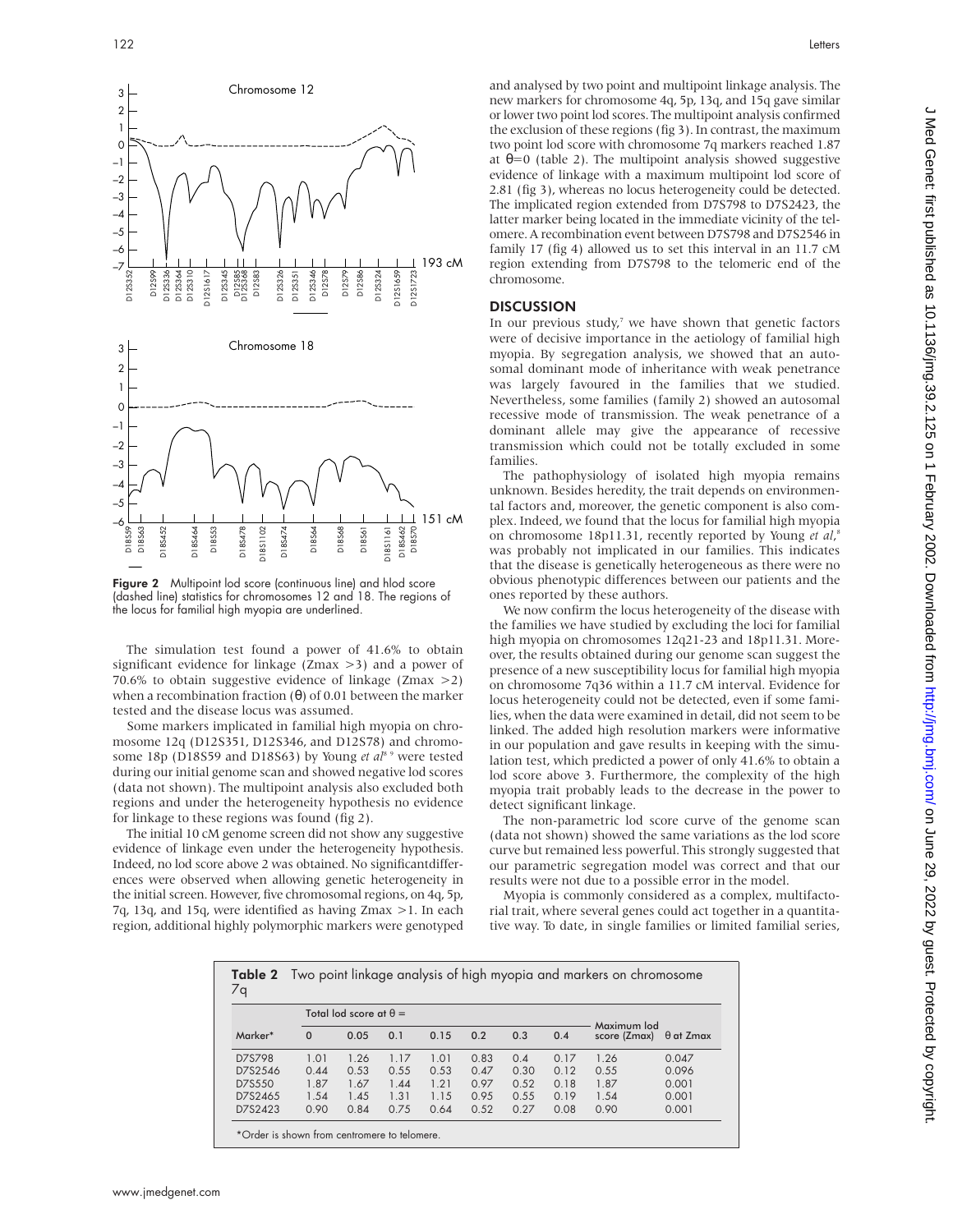

Figure 3 Multipoint lod score (continuous line) and hlod score (dashed line) statistics for each chromosome of interest in the genome scan of 23 families genotyped with 10 cM spaced polymorphic markers (x axis). The names (in Généthon map position order) of the added high resolution markers are as follows: chromosome 4: D4S2917, D4S2989; chromosome 5: D5S2031, D5S2074, D5S648, D5S502, D5S661, D5S2061, D5S1993, D5S477; chromosome 7: D7S2546, D7S550, D7S2423; chromosome 13: D13S1267, D13S1240, D13S1323, D13S1256, D13S174, D13S280, D13S1322; and chromosome 15: D15S1016, D15S962, D15S998, D15S155, D15S1036. The refined regions are underlined.

single loci have been identified. Our data suggest that a new locus triggers or participates in familial high myopia. The computational search for genes and/or expressed sequence tags physically mapped between markers D7S798 and the telomere showed numerous unidentified transcripts, mRNAs for an open reading frame, and several genes. None of these appeared to be good candidate genes on the basis of their known function. In addition, there is no evidence of any closely related genes shared by the regions of interest on chromosomes 7q36, 12q21-23, and 18p11.31.

A majority of the families that we studied contained low myopic persons whom we considered as being unaffected, in order to preserve phenotypic homogeneity. The −6 diopter limit for high myopia that was chosen for the current clinical definition cannot be considered perfectly biologically accurate. Consequently, it would be interesting to analyse high myopia as a quantitative trait.

In summary, we provide suggestive evidence for the presence of a third autosomal locus for familial high myopia on chromosome 7q36. Studies are currently under way in our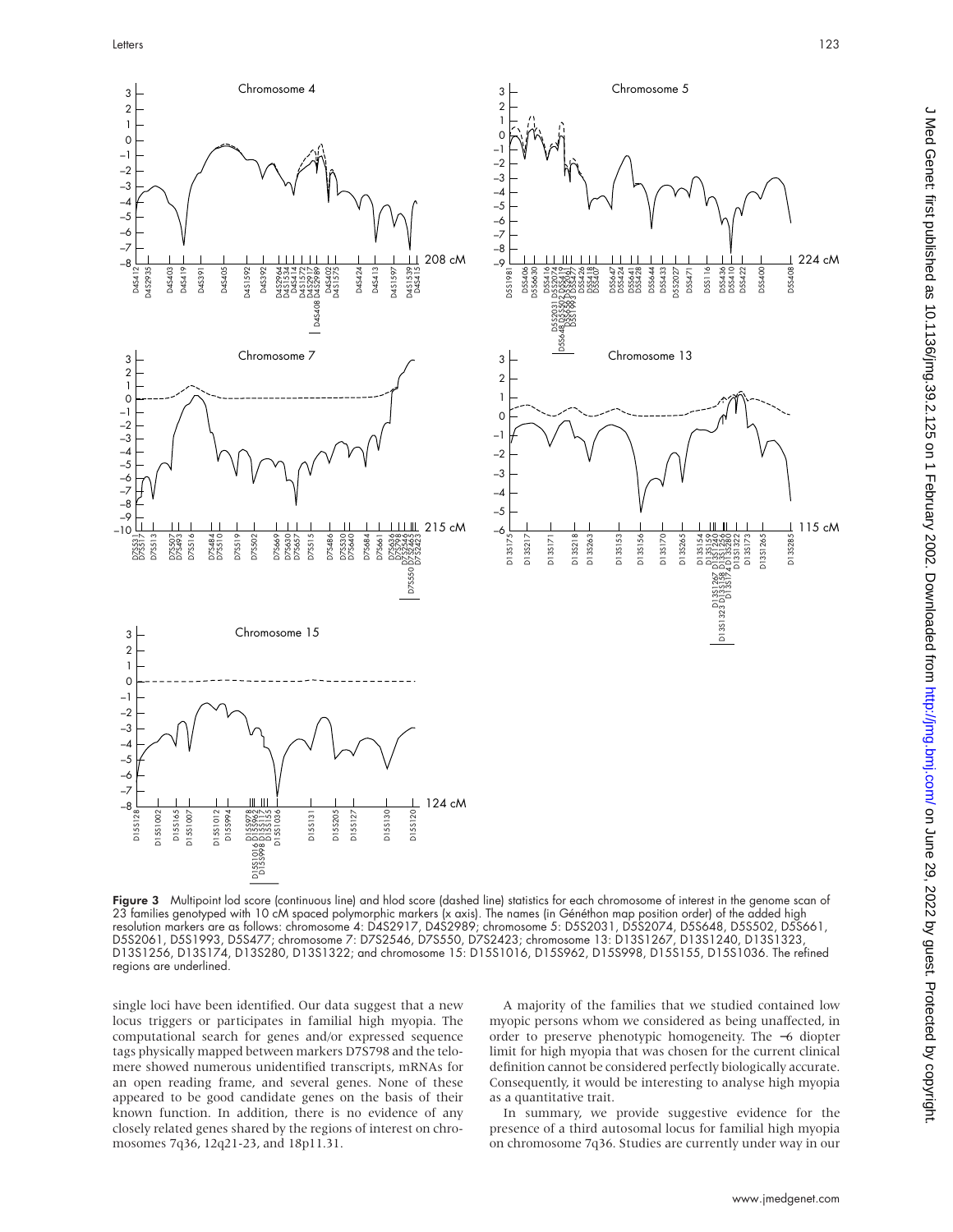

**Figure 4** Recombination event in family 17. The alleles for D7S798, D7S2546, D7S550, D7S2465, and D7S2423 are shown for each subject. Filled symbols denote affected subjects. Subjects 1, 2, 3, and 4 (symbols with a question mark) in generation I were not accessible for genotyping and their haplotypes were deduced. The recombination event in subject 11 in generation III is denoted by an arrow.

laboratory, in order to validate these results and to reduce the critical region for high myopia. The recruitment and analysis of new families and/or new members of the families already studied are needed before starting gene isolation experiments. The characterisation of the genes implicated in this common eye disorder will lead to a better understanding of the molecular mechanisms contributing to eye shape and growth.

#### ACKNOWLEDGEMENTS

*Electronic database information*. URLs for data in this paper are as follows: Perkin-Elmer, http://www.pebio.com/ga/ (for ABI PRISM Linkage Mapping Set MD-10). Généthon, http://genethon.fr (for additional polymorphic markers). CHLC Genetic maps, http://chlc.org/ ChlcMaps.html (for additional polymorphic markers). Human Gene Map '99, http://www.ncbi.nlm.nih.gov/genemap99 (for genes and expressed sequence tags in the region of interest within the interval between marker D7S798 and the telomere). We thank Dr L Cardon for his helpful discussion and for contributing actively to the statistical part of this work and Professor A Hovnanian for his critical review and comments on the manuscript. We also extend many thanks to the members of the myopia families. This work was supported by grants from the Association Retina France and from INSERM: Programme de Recherche en Santé No 4P015D.

#### .....................

Authors' affiliations

L Naiglin, P Calvas, Laboratoire d'Immuno-Génétique Moléculaire, Université Paul Sabatier, Hôpital Purpan, Place du Dr Baylac, 31059

- Familial high myopia, defined as a refraction error equal to or below −6 diopters for each eye, is a major problem for public health because of its frequency and its potential severity.
- Assuming an autosomal dominant mode of inheritance with weak penetrance, which we had previously characterised, we conducted a 10 cM resolution genome scan in 23 families.
- We provided evidence for genetic heterogeneity of the disease by excluding the loci for familial high myopia reported elsewhere on chromosomes 12q21-23 and 18p11.31.
- Moreover, we identified a new suggestive locus on chromosome 7q36, the multipoint lod score being 2.81, in a 11.7 cM region extending from the marker D7S798 to the telomeric end of the chromosome.

Toulouse cedex, France

C Gazagne, F Malecaze, Clinique d'Ophtalmologie, CHU de Toulouse, Hôpital Purpan, Toulouse, France

F Dallongeville, P Calvas, Service de Génétique Médicale, Hôpital Purpan, Pavillon Lefebvre, Toulouse, France

C Thalamas, O Rascol, Centre d'Investigation Clinique, CHU de Toulouse, Hôpital Purpan, Toulouse, France

**A Idder,** INESSMO Clinique Ophtalmologique, EHS d'Oran, Algeria<br>**F Malecaze,** Laboratoire d'Ophtalmologie, Université Paul Sabatier, Toulouse, France

Correspondence to: Dr P Calvas, Laboratoire d'Immuno-Génétique Moléculaire, Université Paul Sabatier, Hôpital Purpan, Place du Dr Baylac, 31059 Toulouse cedex, France; patrick.calvas@mipnet.fr

#### REFERENCES

- 1 Mondon H, Metge P. La myopie forte. Paris: Société Française d'Ophtalmologie et Masson, 1994.
- 2 Curtin BJ. The myopias: basic science and clinical management. Philadelphia: Harper & Row, 1985.
- Fuchs A. Frequency of myopia gravis. Am J Ophthalmol 1960;49:1418. Waardenburg PJ. Genetics in ophthalmology. Vol 2. Springfield, IL:
- C C Thomas, 1963:1201-85. 5 Sorsby A, Benjamin B. Modes of inheritance of errors of refraction. J Med Genet 1973;10:161-4.
- 6 Barstocas CS, Kastrantas AD. X-linked form of myopia. Hum Hered 1981;31:199-200.
- 7 Naiglin L, Clayton J, Gazagne C, Dallongeville F, Malecaze F, Calvas P. Familial high myopia: evidence of an autosomal dominant mode of
- inheritance and genetic heterogeneity. *Ann Genet* 1999;**42**:140-6.<br>8 **Young TL,** Ronan SM, Drahozal LA, Wildenberg SC, Alvear AB, Oetting<br>WS, Atwood LD, Wilkin DJ, King RA. Evidence that a locus for familial high myopia maps to chromosome 18p. Am J Hum Genet 1998;63:109-19.
- 9 Young TL, Ronan SM, Alvear AB, Wildenberg SC, Oetting WS, Atwood LD, Wilkin DJ, King RA. A second locus for familial high myopia maps to
- chromosome 12q. A*m J Hum Genet* 1998;**63**:1419-24.<br>10 **Sambrook J,** Fritsch EF, Maniatis T, eds. Molecular cloning, a laboratory manual. 2nd ed. New York: Cold Spring Harbor Laboratory Press, 1989.
- 11 Weeks DE, Ott J, Lathrop GM. SLINK: a general simulation program for linkage analysis. Am J Hum Genet Suppl 1990;47:A204.
- 12 Cottingham RWJ, Idury RM, Schaffer AA. Faster sequential genetic linkage computations. Am J Hum Genet 1983;53:252-63.
- 13 Kruglyak L, Daly MJ, Reeve-Daly MP, Lander ES. Parametric and nonparametric linkage analysis: a unified multipoint approach. Am J Hum Genet 1996;58:1347-63.
- 14 Dib C, Faure S, Fizames C, Samson D, Drouot N, Vignal A, Millasseau P, Marc S, Hazan J, Seboun E, Lathrop M, Gyapay G, Morissette J, Weissenbach J. A comprehensive genetic map of the human genome based on 5,264 microsatellites. Nature 1996;380:152-4.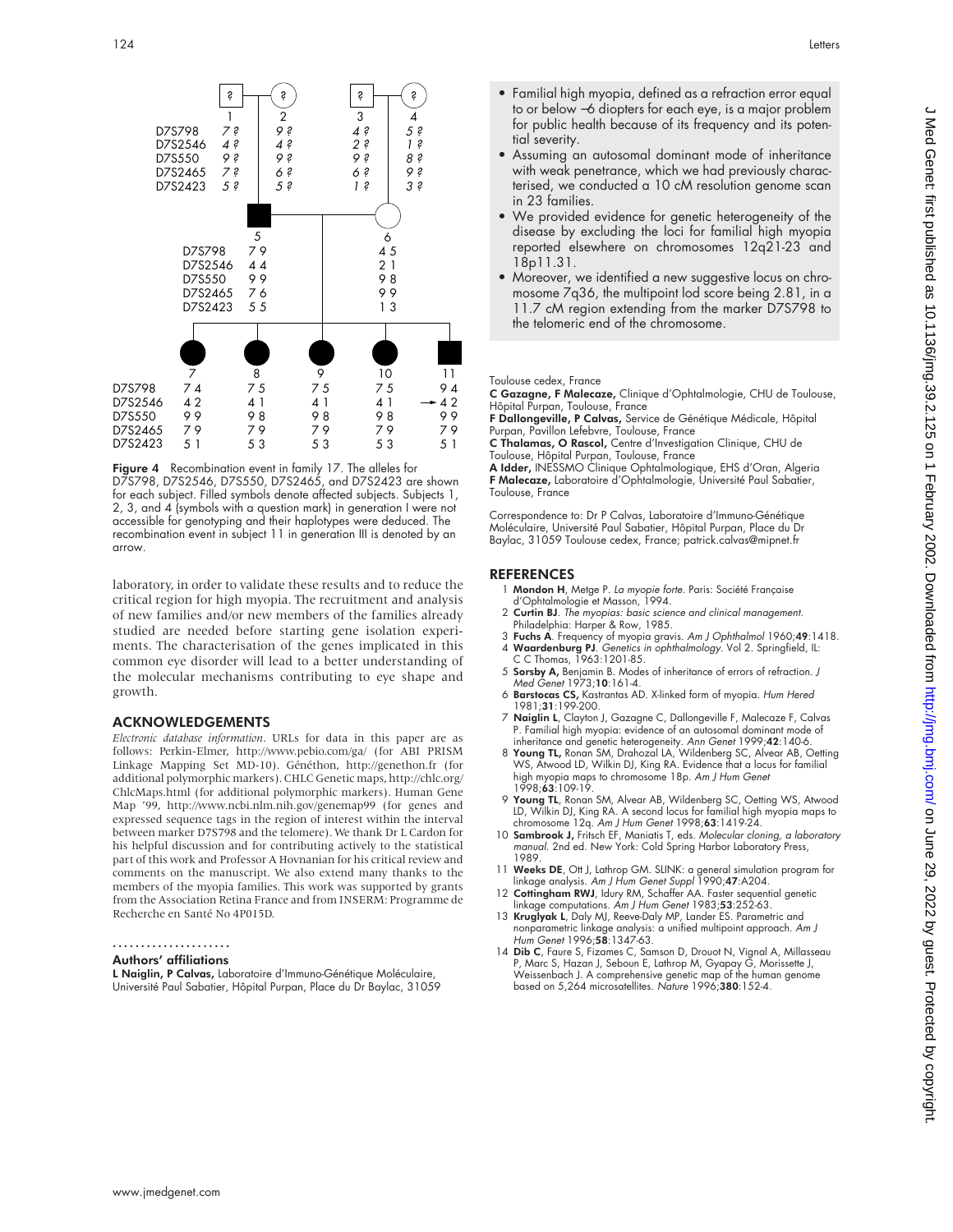## Supportive evidence for the DYX3 dyslexia susceptibility gene in Canadian families

.............................................................................................................................

T L Petryshen, B J Kaplan, M L Hughes, J Tzenova, L L Field

J Med Genet 2002;39:125–126

**A** previous report in the Journal by Fagerheim *et al*<sup>1</sup> identified a dyslexia locus (*DYX3*) on chromosome 2p15-p16 in a large Norwegian family with autosomal dominant fied a dyslexia locus (*DYX3*) on chromosome 2p15-p16 in a large Norwegian family with autosomal dominant inheritance of dyslexia. Parametric linkage analyses using three diagnostic schemes found significant evidence for linkage in this family (maximum  $\text{lod} = 4.3$  at D2S378), which was supported by non-parametric linkage analysis (p=0.0009 between D2S2352 and D2S1337). Furthermore, identification of a three marker haplotype cosegregating with dyslexia in the family defined a 2 cM region between D2S2352 and D2S1337 that probably harbours the *DYX3* gene. Replication of this linkage in other families would confirm the existence of the locus. We therefore examined our independent sample of dyslexia families and found preliminary evidence for linkage to the *DYX3* locus.<sup>2</sup> Here, we report the results of more comprehensive analyses, which provide further evidence for the chromosome 2p dyslexia locus.

#### **METHODS**

As described in detail elsewhere,<sup>34</sup> our sample consists of 96 Canadian families (877 subjects), each containing two or more sibs diagnosed with phonological coding dyslexia (PCD). This diagnosis was used since the key problem in most reading disabled subjects is a specific difficulty in the phonological coding component of reading, where written words are sounded out using grapheme-phoneme (letter-sound) rules. The PCD diagnosis (affected, unaffected, or uncertain) was determined for all subjects primarily based on psychometric test results for phonological coding. Test results for phonological awareness, which is the ability to recognise and manipulate phonemes, and for spelling, which requires phonological and orthographic (recognition of letter patterns) coding, were used to assist in diagnosis, as was reading history for adults. The PCD phenotype was used for parametric and non-parametric linkage analyses. Scores from the phonological awareness, phonological coding, and spelling tests were used in quantitative trait variance component linkage analyses, after conversion to standard scores (for phonological coding and spelling) or age adjustment (for phonological awareness). Of the 96 families, 46 were nuclear families consisting of both parents, two or more affected children, and unaffected children if available, with an average family size of five members. The remaining 50 families were extended kindreds consisting of a nuclear family and other branches with affected and unaffected relatives, ranging in size from six to 107 members (average 18 members). Seven microsatellite markers spanning the *DYX3* region were selected from the report of Fagerheim et al<sup>1</sup> and automated genotyping was performed using a LI-COR 4200S-2 Gene ReadIR DNA Analyzer. Marker allele frequencies were calculated from the parents of one nuclear family per pedigree. The Genethon genetic map<sup>5</sup> was used for intermarker order and distances: (pter) D2S1352 - 4 cM - D2S2352 - 1 cM - D2S378 - 0 cM - D2S2279 - 0 cM - D2S2183 - 1 cM - D2S1337 - 2 cM - D2S393 (cen). This marker order corresponded to the order from the human genome sequence.<sup>6</sup>

Two point parametric linkage analysis was performed using FASTLINK (version 4.1P) from the LINKAGE programs, $7$ - and multipoint parametric linkage analysis under genetic heterogeneity was performed using the GENEHUNTER program (version 2.0).<sup>12</sup> Parametric analyses were performed under a dominant model with 1% disease allele frequency and penetrances of 0.04, 0.99, and 0.99 for aa, Aa, AA genotypes for males and 0.01, 0.85, 0.85 for females. These values were chosen to match those in the models used by Fagerheim *et al*. 1 Multipoint non-parametric linkage analysis (NPL) was performed using GENEHUNTER by analysing all affected family members. Multipoint variance component analysis was also performed using GENEHUNTER<sup>13</sup> under four models that all included QTL additive variance, polygenic additive variance, and environmental variance, and with dominance variance at neither, both, or either the QTL or polygenes. Note that GENEHUNTER can only accommodate pedigrees of a limited size, so it was necessary to subdivide 10 large pedigrees, probably reducing the power to detect linkage. Marker haplotypes were constructed using GENEHUNTER to determine whether any families possessed the Norwegian cosegregating haplotype.

### RESULTS

Results of two point and multipoint parametric linkage analyses provided weak evidence for linkage between PCD and the *DYX3* region (maximum two point lod score =  $0.77$ ,  $\theta$ =0.3 at D2S1352; multipoint peak hlod =  $0.07$  at D2S1352). NPL analysis provided stronger evidence for linkage to *DYX3*, with a peak NPL  $Z_{all}$  score of 2.33 (p=0.0087) at D2S1352, and p<0.05 from D2S1352 to D2S2352, thus surpassing the recommended p=0.01 required to claim significant evidence for linkage in a replication study.<sup>14</sup> The discrepancy between the parametric and NPL results suggested that our parametric analysis model (based on that of Fagerheim et al<sup>1</sup>) may not have been the most appropriate for our Canadian sample. We therefore subsequently performed two point linkage analyses using recessive, intermediate, and dominant inheritance models, all with reduced penetrance. The strongest evidence for linkage (lod = 1.42,  $\theta$  = 0.1) was found to D2S378 under an intermediate model (penetrances of 0, 0.4, 0.6 for aa, Aa, AA genotypes, frequency of 25% for disease allele "A"), supporting the notion that the assumptions of the model of Fagerheim *et al*<sup>1</sup> were less accurate for our sample. Multipoint variance component linkage analyses of the phonological awareness, phonological coding, and spelling measures produced the most significant results under a model that included QTL additive and dominance variance, polygenic additive variance, and environmental variance. The peak lod scores were 3.82 between D2S2352 and D2S378 for spelling, 1.13 at D2S378 for phonological coding, and 1.01 at D2S378 for phonological awareness. These lod scores were generated under two degrees of freedom, owing to inclusion of QTL additive and dominance variance. To allow for comparison with a traditional linkage threshold of  $\text{lod} = 3.0$ , the  $\text{lod}$  scores

Abbreviations: PCD, phonological coding dyslexia; NPL, non-parametric linkage analysis

.............................................................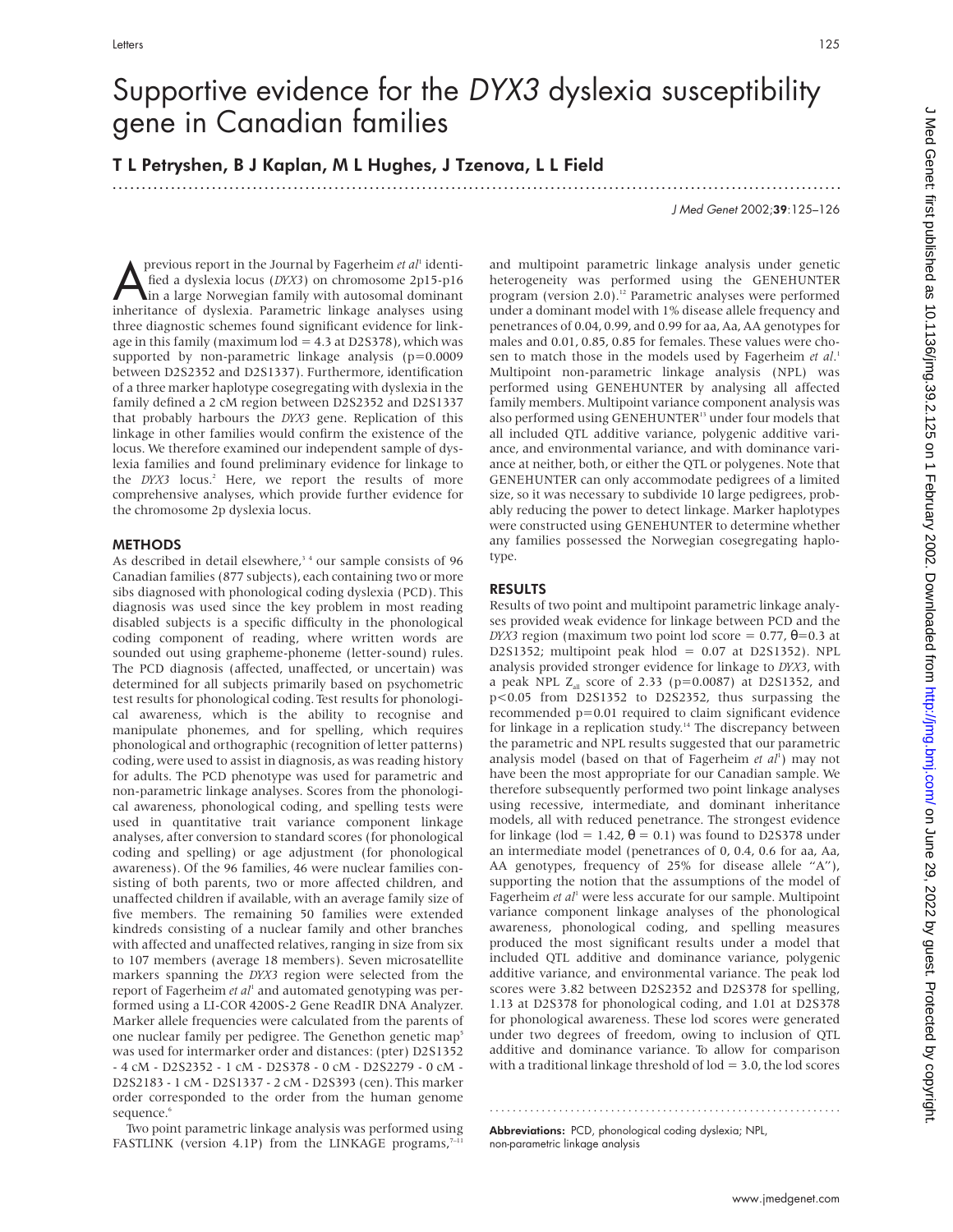under one degree of freedom were estimated to be 3.12 for spelling, 0.69 for phonological coding, and 0.60 for phonological awareness. Investigation of haplotypes in affected subjects failed to identify the D2S378/D2S2279/D2S2183 haplotype that cosegregated with dyslexia in the Norwegian family; however, the D2S378 allele in the Norwegian haplotype was rare in our sample (observed in only two of 877 subjects).

#### **CONCLUSION**

In conclusion, linkage analyses of dyslexia and quantitative reading measures in a large Canadian family sample have provided the first independent evidence for the *DYX3* dyslexia locus on chromosome 2p15-p16, originally reported in a large Norwegian family.

#### ACKNOWLEDGEMENTS

We thank Dr Toril Fagerheim for Norwegian DNA samples and haplotype information, Rose Tobias, Elzbieta Swiergala, and Malgorzata Zapala for technical assistance, and the Multimedia Advanced Computational Infrastructure (MACI) cluster for computing service. This work was supported by the Alberta Mental Health Research Fund, the Alberta Children's Hospital Foundation, the Network of Centres of Excellence Programme, grant MT-15661 from the Canadian Institutes of Health Research (formerly MRC Canada), and scholarships to TLP from the Natural Sciences and Engineering Research Council and the Alberta Heritage Foundation for Medical Research. LLF was an Alberta Heritage Medical Scientist while at the University of Calgary.

## .....................

#### Authors' affiliations

T L Petryshen, M L Hughes, L L Field, Department of Medical Genetics,

- University of Calgary, Calgary, Canada<br>**B J Kaplan,** Department of Paediatrics, University of Calgary, and
- Alberta Children's Hospital, Calgary, Canada<br>**J Tzenova, L L Field,** Department of Medical Genetics, University of British Columbia and British Columbia Research Institute for Women's and Children's Health, Vancouver, Canada

Correspondence to: Dr L L Field, Department of Medical Genetics, British Columbia Research Institute for Women's and Children's Health, 950 West 28th Avenue, Vancouver, British Columbia, Canada V5Z 4H4; llfield@interchange.ubc.ca

#### **REFERENCES**

- 1 Fagerheim T, Raeymaekers P, Tonnessen FE, Pedersen M, Tranebjaerg L, Lubs HA. A new gene (DYX3) for dyslexia is located on chromosome 2. J Med Genet 1999;36:664-9.
- 2 Petryshen TL, Kaplan BJ, Hughes ML Field LL. Evidence for the chromosome 2p15-p16 dyslexia susceptibility locus (DYX3) in a large Canadian data set. Am J Med Genet (Neuropsychiatr Genet) 2000;96:472.
- 3 Field LL, Kaplan BJ. Absence of linkage of phonological coding dyslexia to chromosome 6p23-p21.3 in a large family data set. Am J Hum Genet 1998;63:1448-56 (erratum 1999;64:334).
- 4 Petryshen TL, Kaplan BJ, Liu MF, Schmill de French N, Tobias R, Hughes ML, Field LL. Evidence for a susceptibility locus on chromosome 6q influencing phonological coding dyslexia. Am J Med Genet (in press).
- 5 Dib C, Faure S, Fizames C, Samson D, Drouot N, Vignal A, Millasseau P, Marc S, Hazan J, Seboun E, Lathrop M, Gyapay G, Morissette J, Weissenbach J. A comprehensive genetic map of the human genome based on 5,264 microsatellites. Nature 1996;380:152-4.
- 6 International Human Genome Sequencing Consortium. Initial sequencing and analysis of the human genome. Nature 2001;409:860-921.
- 7 Lathrop GM, Lalouel JM. Easy calculations of lod scores and genetic risks on small computers. Am J Hum Genet 1984;36:460-5.
- 8 Lathrop GM, Lalouel JM, Julier C, Ott J. Strategies for multilocus analysis in humans. Proc Natl Acad Sci USA 1984;81:3443-6.
- 9 Lathrop GM, Lalouel JM, White RL. Construction of human genetic linkage maps: likelihood calculations for multilocus analysis. Genet Epidemiol 1986;3:39-52.
- 10 Cottingham RW Jr, Idury RM, Schaffer AA. Faster sequential genetic linkage computations. Am J Hum Genet 1993;53:252-63.
- 11 Schaffer AA, Gupta SK, Shriram K, Cottingham RW Jr. Avoiding recomputation in genetic linkage analysis. Hum Hered 1994;44:225-37.
- 12 Kruglyak L, Daly MJ, Reeve-Daly MP, Lander ES. Parametric and nonparametric linkage analysis: a unified multipoint approach. *Am J*<br>*Hum Genet* 1996;**58**:1347-63.
- 13 Pratt SC, Daly MJ, Kruglyak L. Exact multipoint quantitative-trait linkage analysis in pedigrees by variance components. Am J Hum Genet  $2000:66:1153$ -7
- 14 Lander ES, Kruglyak L. Genetic dissection of complex traits: guidelines for interpreting and reporting linkage results. Nat Genet 1995;11:241-7.

## Unique de novo mutation of BRCA2 in a woman with early onset breast cancer

.............................................................................................................................

### M Robson, L Scheuer, K Nafa, N Ellis, K Offit

J Med Genet 2002;39:126–128

Although it is widely stated that 5-10% of all breast cancers<br>arise as the result of an inherited predisposition, the<br>prevalence of mutations in *BRCA1* or *BRCA2* in<br>unselected ascertainments of women with breast cancer i lthough it is widely stated that 5-10% of all breast cancers arise as the result of an inherited predisposition, the prevalence of mutations in *BRCA1* or *BRCA2* in somewhat lower. In two population based series from the United States, presumably deleterious *BRCA1* mutations were identified in only 14 female breast cancer patients out of a combined total of 884 women  $(1.6\%)$ .<sup>12</sup> In two European series, *BRCA1* or *BRCA2* mutations were identified in 19/1035  $(1.6\%)$  Finnish breast cancer patients<sup>3</sup> and 24/1220  $(2.0\%)$ breast cancer patients from the UK.<sup>4</sup> Because of the low prevalence of detectable mutations, screening of unselected breast cancer patients has not been recommended. Mutation analysis is more often suggested for specific groups of breast cancer patients in whom mutations are more likely to be detected. The decision whether or not to offer genetic testing

usually revolves around the presence or absence of a significant family history of breast or ovarian cancer, although age at diagnosis, bilaterality, and ethnicity may be important considerations. A negative family history, however, clearly does not exclude the presence of a germline mutation in *BRCA1* or *BRCA2*. In a population based series from the United Kingdom, none of the 13 mutation carriers diagnosed with breast cancer before the age of 36 was reported to have had a family history of breast or ovarian cancer in first degree relatives.<sup>5</sup> In contrast, in a series from the United States, most mutation carriers in a group of women with early onset breast cancer had a history of breast cancer in either first or second degree relatives.<sup>6</sup> However, even in this series, one of the mutation carriers had no family history of breast cancer. The lack of a family history among mutation carriers may reflect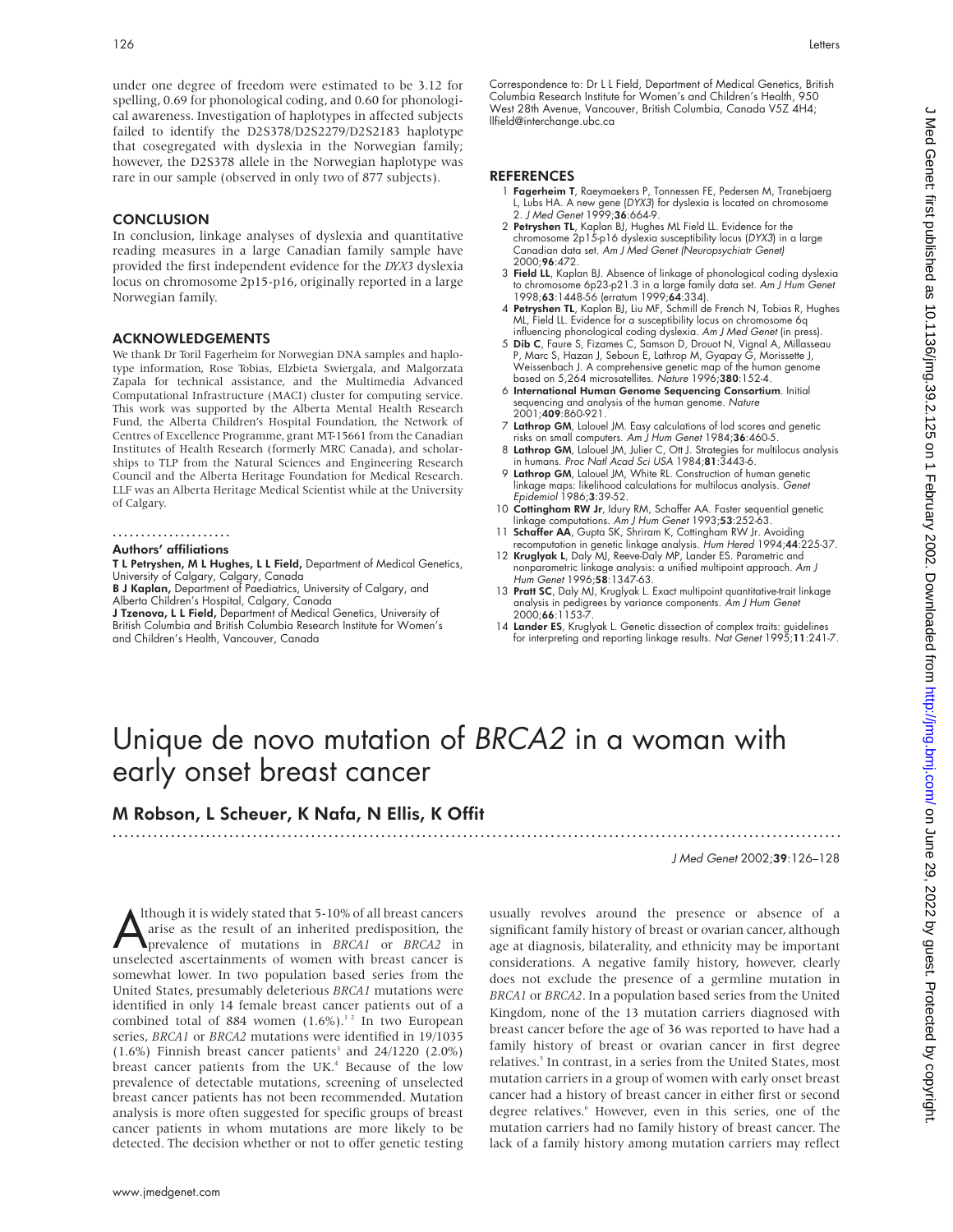small family size, non-penetrance, premature death of at risk women, or inadequacy of the history information itself.

Some affected mutation carriers without a family history may represent new mutations. The proportion of *BRCA* mutations that arise de novo is unknown. The two cases that have been reported to date appear to be recurrent mutations occurring at sites that may be predisposed to alteration.<sup>7  $\textdegree$ </sup> A woman with early onset breast cancer with no family history of breast or ovarian cancer was found to carry both the *BRCA1* mutation 3888delGA and the *BRCA2* mutation 6174delT.<sup>7</sup> While the father of the proband was shown to carry the *BRCA2* 6174delT mutation, which is known to be a founder mutation in people of Ashkenazi descent, neither parent carried the *BRCA1* 3888delGA mutation, indicating that this alteration most likely arose de novo. Interestingly, an Ashkenazi woman with both early onset breast cancer and ovarian cancer had previously been reported to carry both the *BRCA1* 3888delGA mutation and the *BRCA2* 6174delT mutation,<sup>9</sup> suggesting that the *BRCA1* 3888delGA mutation may, in fact, be a recurrent alteration developing at a mutational hot spot. Further evidence for such areas of predisposition to mutation comes from the recent report of a woman with early onset breast cancer who carried the *BRCA2* mutation 3034del4.<sup>8</sup> Although this particular mutation has been described many times in families of various ethnic origins,<sup>10</sup> neither of the proband's parents carried the alteration, again suggesting a de novo origin at a genomic site prone to small deletions.

Both of the de novo *BRCA1* or *BRCA2* mutations that have been reported to date have been identified in other families. We now report a unique, previously undescribed de novo mutation, identified in a woman with early onset breast cancer.

#### CASE REPORT

The proband was a woman of Irish, Scots, and Welsh ancestry who was diagnosed at the age of 35 with bilateral infiltrating ductal carcinoma after investigation of abnormalities noted at the time of baseline mammography. She was treated with bilateral modified radical mastectomies and CMF chemotherapy. She had no family history of breast or ovarian cancer. Her mother was alive and without cancer at 71 years of age. She had five sisters, aged 32 to 47, none of whom had been diagnosed with either breast or ovarian cancer. Her father was diagnosed with colon cancer at the age of 57 and died of metastatic disease at 62. At 41 years of age, the proband enrolled in an Institutional Review Board approved study of genetic testing for hereditary breast cancer risk. After giving informed consent, she provided a sample of peripheral blood, from which DNA was extracted using standard techniques. Testing was performed at Myriad Genetic Laboratories (Salt Lake City, UT). Aliquots of DNA were subjected to polymerase chain reaction amplification and full sequence determination in both forward and reverse directions of the 23 exons of *BRCA1*, along with approximately 800 bp of intronic sequence surrounding the intron-exon boundaries. In addition, full sequence determination was performed of the 26 exons of *BRCA2*, along with approximately 900 bp of intronic sequence surrounding the intron-exon boundaries of this gene. Sequence analysis showed a single nucleotide insertion at nucleotide 7260 of *BRCA2.* The 7260insA insertion in exon 14 results in premature termination at codon 2359. Other than the proband, there are no reports of this alteration in the Breast Cancer Information Core database (http://www.nhgri .nih.gov/Intramural\_research/Lab\_transfer/Bic/accessed13December 2001). The presence of the mutation was confirmed on a separate blood sample. Testing was then carried out on DNA samples obtained from the proband's mother and five sisters, none of whom was found to carry the mutation. Repeat testing of each of these family members was performed and confirmed the absence of the mutation in all.

To investigate the possibility of a de novo mutation, the paraffin embedded samples of the proband's father's colon cancer specimen were retrieved. DNA was extracted using standard techniques and analysed for the presence of the *BRCA2* 7260insA mutation. The mutation was not identified in the father's sample on initial or repeat analysis. To establish paternity, both parents and all sibs who had donated samples for DNA analysis were genotyped at three polymorphic loci (MYC-L1, D2S123, D17S250). The results of this genotyping are consistent with the reported paternity.

#### **DISCUSSION**

To our knowledge, this is the first report of a unique de novo mutation in either *BRCA1* or *BRCA2*. Although this specific mutation has not previously been described, several other presumably deleterious alterations have been reported in its vicinity in exon 14. Examples include *BRCA2* 7253delAA (reported four times), 7297delCT (reported five times), and 7252C→T (Q2342X, reported once). This portion of the *BRCA2* gene may therefore represent an area of susceptibility to mutation. The prevalence of de novo mutations in *BRCA1* and *BRCA2* is unknown. Although one would hypothesise that previously unreported mutations would be more likely to be the result of new mutational events, the recurrent nature of the two previously reported de novo alterations indicates that this criterion is not a reliable discriminator.

The identification of this mutation illustrates that analysis of *BRCA1* and *BRCA2* may be productive in the absence of a family history of breast or ovarian cancer. Empirical models estimating the likelihood of identifying germline mutations, such as BRCAPRO, are based upon the pattern of diagnoses within a family as a whole and have not been validated in women without a family history. Studies from the United Kingdom and United States have indicated that 5.9-9.4% of women diagnosed with breast cancer at the age of 35 or younger will have a detectable germline *BRCA* mutation.<sup>56</sup> While many of these women will have a family history of breast or ovarian cancer, it is clear from the reported series that some will either have no such history<sup>5</sup> or will only report breast cancer diagnoses in relatives of second or greater degree.6 Women with *BRCA* mutations are at increased risk of metachronous contralateral cancer, and it is therefore logical to assume that the presence of bilateral disease would increase the likelihood of detecting a germline mutation. However, the degree to which the presence of bilateral disease influences this probability has not been defined. Other factors, such as lack of hormone receptor expression, medullary histology, or high histological grade may also indicate an increased probability of germline mutation, although none of these are absolute discriminants.

The information derived from genetic testing of women with very early onset breast cancer may substantially influence clinical management. For example, after the mutation was identified, the proband underwent bilateral salpingo-oophorectomy in an attempt to reduce her ovarian cancer risk. Other women may elect to forego breast conservation therapy and undergo bilateral risk reducing mastectomy to address the substantial risk of metachronous contralateral disease. Because of the significant clinical implications both for the affected subject and for her family, as well as the less than complete sensitivity of a family history of breast cancer, consideration should be given to providing genetic counselling and discussing *BRCA* genotyping with all women with early onset breast cancer. The existence of de novo *BRCA* mutations should also be taken into account when generating penetrance estimates from genetic epidemiology studies. For instance, the kin-cohort model assumes that 50% of unaffected parents are obligate heterozygotes.<sup>11</sup> The violation of this assumption by occurrence of de novo mutations may lead to underestimation of penetrance by this and similar models.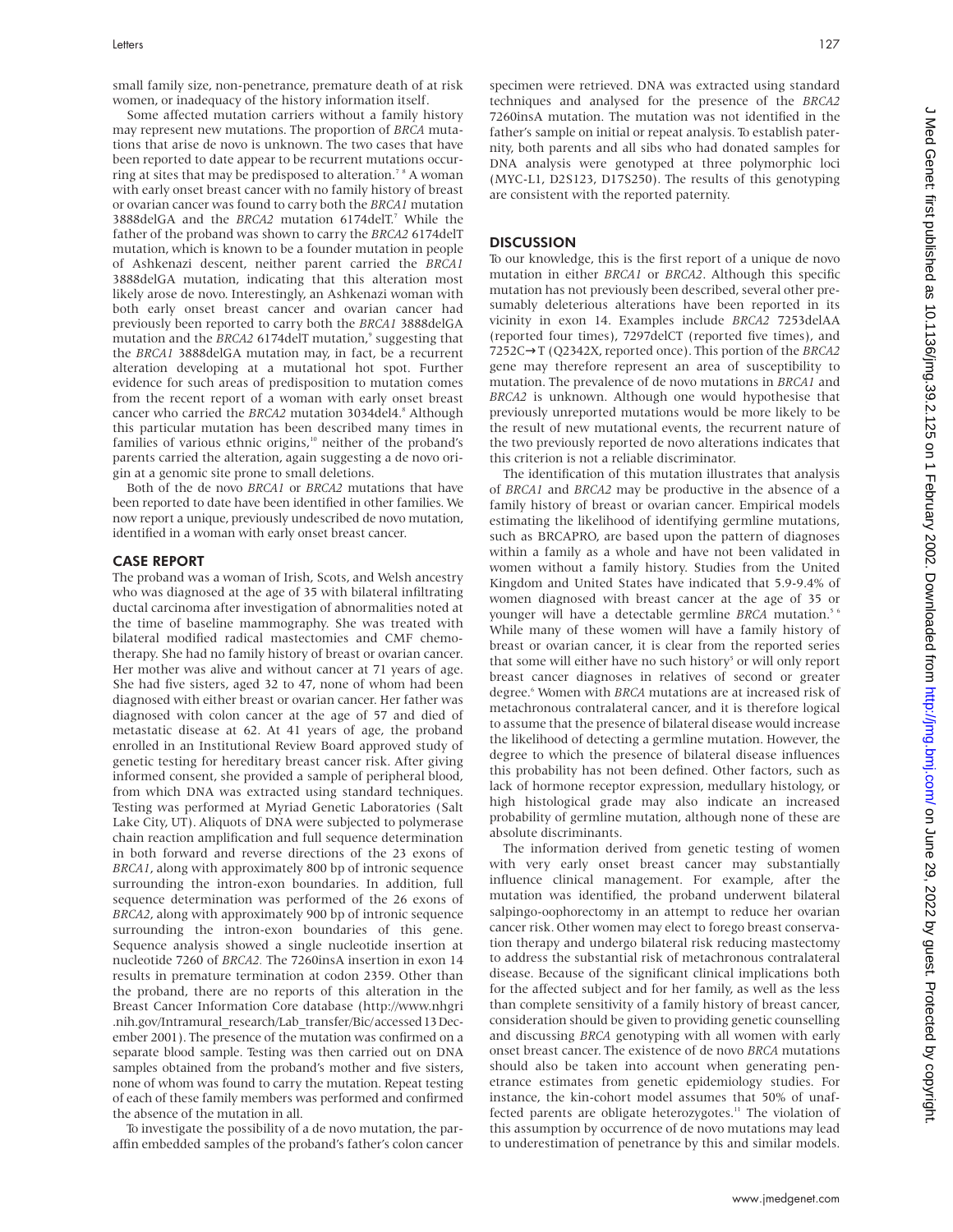### Authors' affiliations

M Robson, L Scheuer, K Offit, Clinical Genetics Service, Department of Medicine, Memorial Sloan-Kettering Cancer Center, New York, NY, USA<br>**K Nafa, N Ellis,** Diagnostic Molecular Genetics Laboratory, Department of Medicine, Memorial Sloan-Kettering Cancer Center, New York, NY, USA

Correspondence to: Dr Robson, Clinical Genetics Service, Memorial Sloan-Kettering Cancer Center, 1275 York Avenue, New York, NY 10021, USA; robsonm@mskcc.org

#### REFERENCES

- 1 Newman B, Mu H, Butler LM, Millikan RC, Moorman PG, King MC. Frequency of breast cancer attributable to BRCA1 in a population-based series of American women. J Am Med Assoc 1998;279:915-21.
- 2 Anton-Culver H, Cohen PF, Gildea ME, Ziogas A. Characteristics of BRCA1 mutations in a population-based case series of breast and ovarian cancer. Eur J Cancer 2000;36:1200-8.
- 3 Syrjakoski K, Vahteristo P, Eerola H, Tamminen A, Kivinummi K, arantaus L, Holli K, Blomqvist C, Kallioniemi OP, Kainu T, Nevanlinna H. Population-based study of BRCA1 and BRCA2 mutations in 1035 unselected Finnish breast cancer patients. J Natl Cancer Inst 2000;92:1529-31.
- 4 Anglian Breast Cancer Study Group. Prevalence and penetrance of BRCA1 and BRCA2 mutations in a population-based series of breast<br>cancer cases. Br J Cancer 2000;**83**:1301-8.
- 5 Peto J, Collins N, Barfott R, Seal S, Warren W, Rahman N, Easton D, Evans G, Deacon J, Stratton M. Prevalence of BRCA1 and BRCA2 gene mutations in patients with early-onset breast cancer. J Natl Cancer Inst 1999;91:943-9.
- 6 **Malone KE**, Daling JR, Neal C, Suter NM, O'Brien C, Cushing-Haugen<br>K, Jonasdottir TJ, Thompson JD, Ostrander EA. Frequency of<br>BRCA1/BRCA2 mutations in a population-based sample of young breast carcinoma cases. Cancer 2000;88:1393-402.
- 7 Tessoriero A, Andersen C, Southey M, Somers G, McKay M, Armes J, McCredie M, Giles G, Hopper J, Venter D. De novo BRCA1 mutation in a patient with breast cancer and an inherited BRCA2 mutation. 1999. Am J Hum Genet 1999;65:567-9.
- 8 Van der Luijt RB, van Zon PHA, Jansen RPM, van der Sijs-Bos CJM, Warlam-Rodenhuis CC, Ausems MGEM. De novo recurrent germline mutation of the BRCA2 gene in a patient with early onset breast cancer. J<br>Med Genet 2001;**38**:102-5.
- 9 Randall TC, Bell KA, Rebane BA, Rubin SC, Boyd J. Germline mutations of the BRCA1 and BRCA2 genes in a breast and ovarian cancer patient. 1998. Gynecol Oncol 1998;70:432-4.
- 10 Neuhausen SL, Godwin AK, Gershoni-Baruch R, Schubert E, Garber J, Stoppa-Lyonnet D, Olah E, Csokay B, Serova O, Lalloo F, Osorio A, Stratton M, Offit K, Boyd J, Caligo MA, Scott R, Schofield A, Teugels E, Schwab M, Cannon-Albright L, Bishop T, Easton D, Benitez J, King MC, Ponder BAJ, Weber B, Devilee P, Borg A, Narod SA, Goldgar D. Haplotype and phenotype analysis of nine recurrent BRCA2 mutations in 111 families: results of an international study. Am J Hum Genet 1998;62:1381-8.
- 11 Wacholder S, Hartge P, Struewing JP, Pee D, McAdams M, Brody L, Tucker M. The kin-cohort study for estimating penetrance. Am J Epidemiol 1998;148:623-30.

# A variant of osteogenesis imperfecta type IV with resolving kyphomelia is caused by a novel COL1A2 mutation

## M T Johnson, S Morrison, S Heeger, S Mooney, P H Byers, N H Robin

.............................................................................................................................

J Med Genet 2002;39:128–132

Congenital kyphomelia, or bowing of the femora, is associated with a number of skeletal dysplasias that include<br>
campomelic dysplasia, Stüve-Wiedemann dysplasia,<br>
Rruck syndrome Antley-Rivler syndrome Euhrmann synciated with a number of skeletal dysplasias that include Bruck syndrome, Antley-Bixler syndrome, Fuhrmann syndrome, and osteogenesis imperfecta  $(OI)^{12}$  In most reported cases, the femora become progressively more angulated with age. However, spontaneous resolution of congenitally bowed femora has been recognised to occur in a small number of cases associated with either OI or a rare skeletal dysplasia known as kyphomelic dysplasia  $(KD)$ .<sup>3–5</sup>

Osteogenesis imperfecta is a connective tissue disorder that is caused in more than 90% of cases by an abnormality of type I collagen. Clinical manifestations of OI may include bone fragility and/or deformities, blue sclerae, short stature, joint laxity, deafness, Wormian bones, and dental abnormalities. Owing to considerable phenotypic variability in OI, a classification system based on clinical, genetic, and radiographic characteristics has been used for the last 20 years to divide this diagnostic category into four broad clinical subtypes.<sup>6</sup> While all types of OI may present with congenital bowing of the long bones, especially the femora, this finding is most commonly associated with types II and III, the neonatal lethal and progressively deforming types, respectively.

In 1983, Maclean *et al* described an infant with broad, angulated femora and several minor skeletal abnormalities that included a narrow thorax, platyspondyly, and micrognathia.7 An unusual feature of the proband's skeletal deformity was that the bowing improved considerably over the first six months of life. The pattern of skeletal involvement and the atypical natural history were felt to represent a novel skeletal dysplasia that was named "kyphomelic dysplasia" (OMIM 211350). Over the subsequent two decades, at least 15 cases with phenotypic similarities to kyphomelic dysplasia have been reported.<sup>8</sup> Other phenotypic findings noted in some cases of apparent KD include dimpling of the skin overlying long bone deformities, variable bowing of other long bones, rhizomelic shortening, metaphyseal irregularities, a small thorax often with 11 flared ribs, and platyspondyly.<sup>9-11</sup> The diagnosis of KD has been periodically challenged since its inception. Pitt<sup>12</sup> considered a case of apparent KD to represent a variant of femoral hypoplasia-unusual facies syndrome. Cisarik *et al*<sup>13</sup> described four patients with KD with widely variable manifestations including a "classical lethal" form and questioned whether the more severe phenotype could represent either an allelic variant or a distinct entity. More recently, the existence of KD was further challenged following revision of the diagnosis of the index case described by Maclean *et al* to Schwartz-Jampel syndrome.<sup>14</sup>

This report presents the clinical course and molecular analysis of the type I collagen genes of a 35 year old woman initially thought to have KD, but whose molecular studies have

............................................................. Abbreviations: KD, kyphomelic dysplasia; OI, osteogenesis imperfecta

www.jmedgenet.com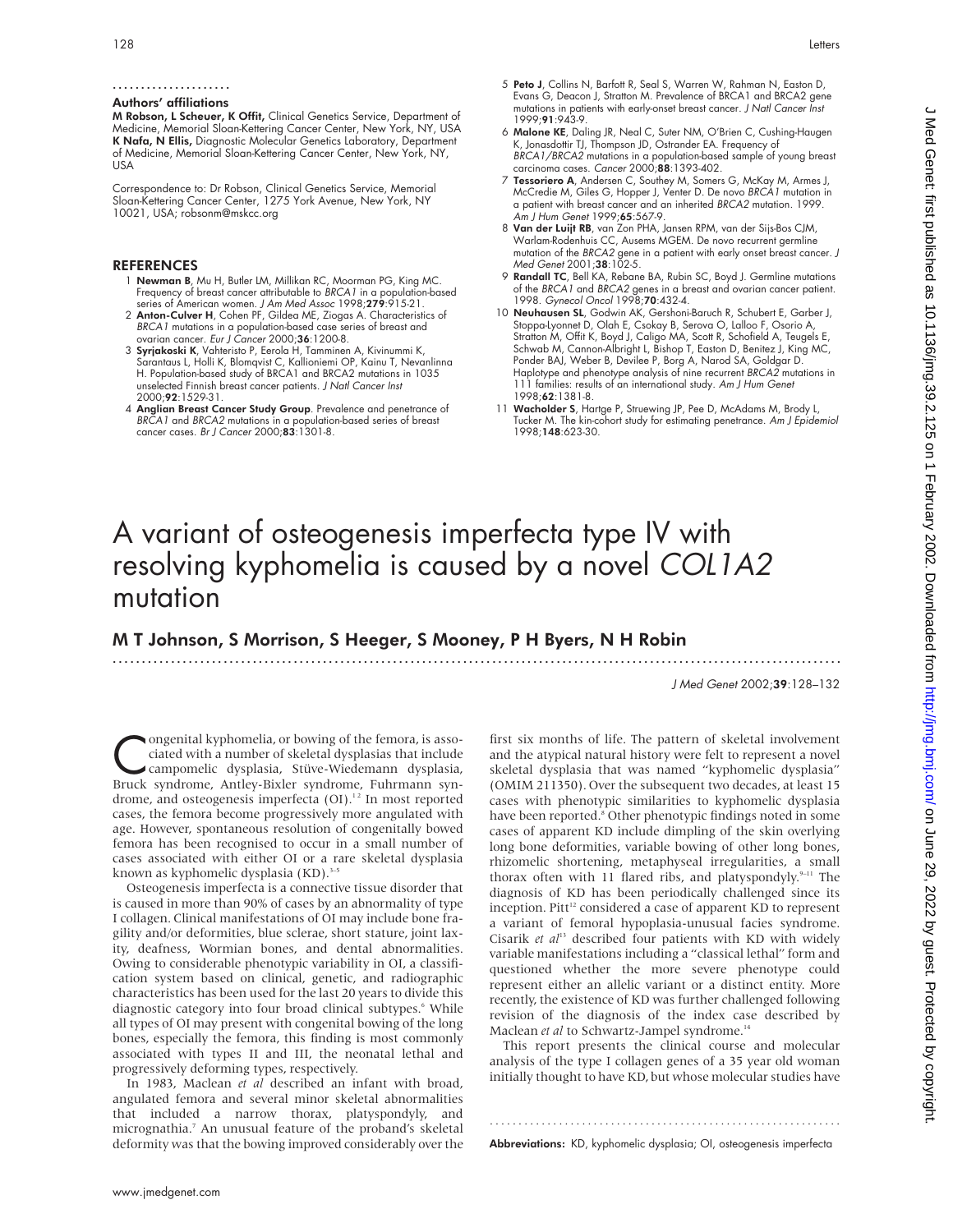shown that she has a variant of OI. The histories of her two affected children are also presented to provide insight into the prenatal and neonatal manifestations of this disorder.

#### CASE REPORTS

The proband is a 35 year old woman who presented at 23 weeks' gestation following a routine fetal ultrasound that showed generalised rhizomelic and mesomelic shortening of the limbs with severe angulation malformations of the femora (fig 1). In reviewing her past medical history, the proband reported that she was born with severely bowed legs. Review of films from infancy showed that she had rhizomesomelic shortening of the lower extremities with severely bowed femora and fibulae, and Wormian bones in the calvarium (fig 2A). At the age of 3 months, she was diagnosed with osteogenesis imperfecta after a reportedly normal evaluation for hypophosphatasia. From approximately 3 months to 1 year of age, her legs were maintained in full length plaster casts, which slightly improved the bowing (fig 2B). After starting to walk, her lower limbs showed dramatic improvement over the subsequent year (fig 2C). The proband also has a history of significant dental decay, particularly involving the primary teeth. A recent dental evaluation has shown that her dental abnormalities are consistent with dentinogenesis imperfecta. She bruises easily and has broken three bones in her life time, each after significant trauma. Over the past few years, she has developed worsening lumbar spondylolisthesis. Her intellectual development was normal and she has neither hearing loss nor joint laxity. There is no previous family history of short stature, blue sclerae, poor dentition, osseous fragility, easy bruising, hearing loss, or joint laxity.

At presentation, she had a height of 147 cm (below the 5th centile) with a weight and head circumference measuring within the 50th-75th centiles. Her upper to lower segment ratio and arm span to height ratio were on the 95th centile. She had pale blue sclerae and teeth with translucent enamel and multiple caries. Her limbs were normally proportioned without joint laxity or limitation. Her skin had normal elasticity and there were no abnormal scars. A radiological survey of her skeleton showed femora with very mild varus deformities (fig 2D). Other abnormalities noted in the skeletal survey included a malunion fracture of the left clavicle, grade 3 spondylolisthesis involving the L5/S1 vertebral bodies, and



Figure 1 Obstetric ultrasound obtained at 23 weeks' gestation by menstrual history and biparietal diameter. The femur, marked by crosses at the proximal and distal ends, is shortened (corresponding to 16 weeks' gestation) and severely bowed.



Figure 2 Serial radiographs of lower extremities of the proband. (A) Newborn with significant varus deformities of the femora, tibiae, and fibulae with normal pelvis. (B) One year old with continued bowing of femoral and tibial shafts. (C) Two year old with improved bowing of both lower limbs and normal bone density. (D) Femur at the age of 35 years with only minimal residual bowing.

Wormian bones in the calvarium. She had no radiographic signs of osteopenia or anomalies of the scapulae or vertebrae.

The proband's pregnancy was followed with serial ultrasonographic evaluations at 28 and 32 weeks' gestation. The fetal femora showed worsening of bowing during gestation with lengths following established growth curves,<sup>15</sup> but remaining below the 3rd centile. In contrast, bilateral tibial and unilateral radial bowing noted in the initial sonogram improved during gestation. The final sonogram also noted slightly decreased echogenicity of the calvarium.

At 39 weeks' gestation, a male infant was delivered by caesarean section because of a history of a previous low transverse caesarean section. The infant weighed 2685 g (between the 5th and 10th centiles), measured 43.5 cm in length (below the 5th centile, median height of 33 weeks' gestation), had a crown-rump length of 33.5 cm (50th centile), and a head circumference of 34.5 cm (between the 25th and 50th centiles). His sclerae had a faint bluish hue and his face had no appreciable dysmorphic features. The chest was normally shaped with a circumference measuring between the 25th and 50th centiles. The only anomalies noted on physical examination were severe varus deformities of both thighs without dimpling of the overlying skin. Radiographic skeletal survey showed femoral bowing with slight metaphyseal flaring, Wormian bones, and the presence of only 11 ribs bilaterally (fig 3). The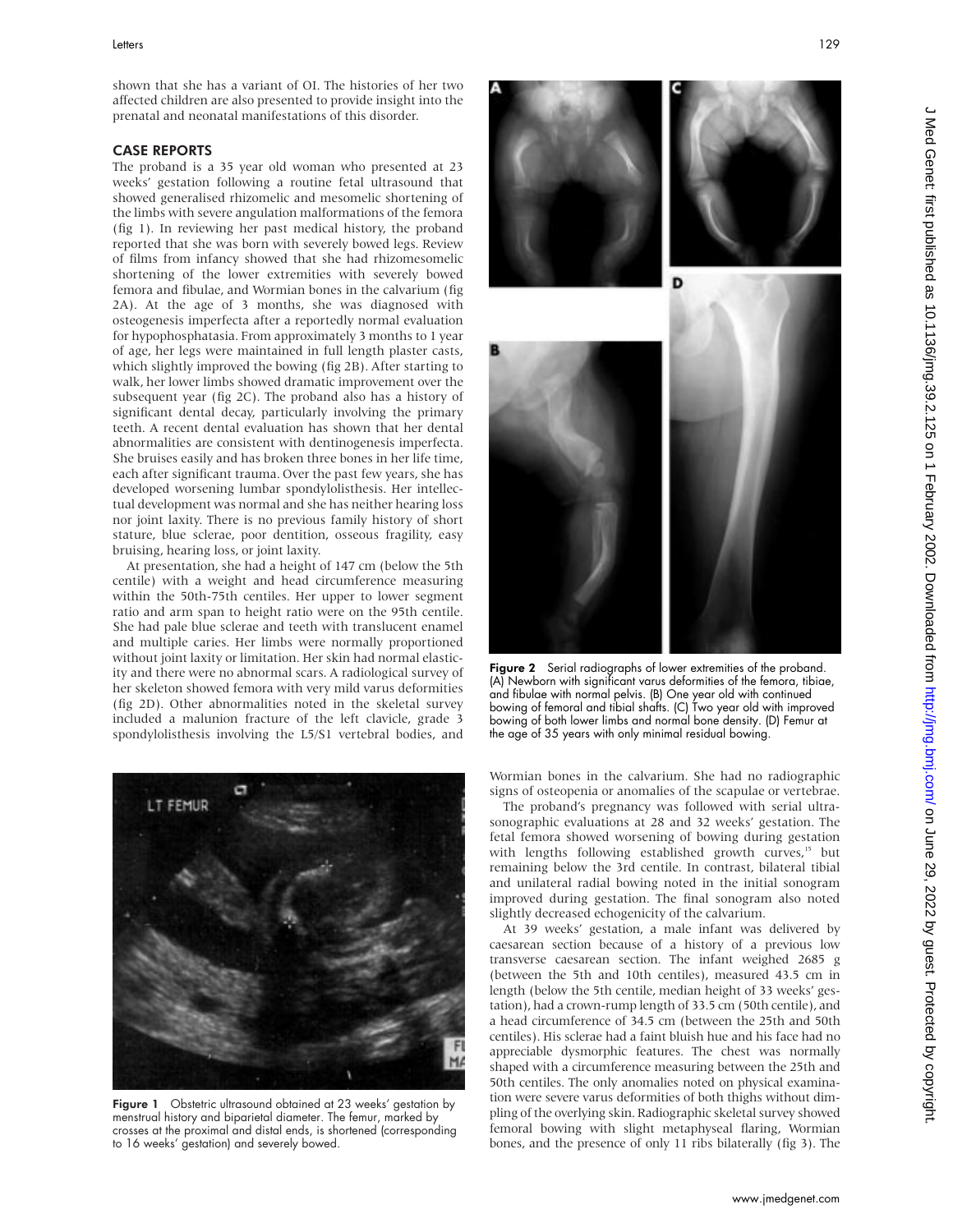

Figure 3 Radiographs of the male infant born to the proband. (A) Lower extremities with angulated femora without fractures and mild metaphyseal flaring. (B) Lateral skull film with multiple Wormian bones in the lambdoid suture.

infant had an uncomplicated course during the neonatal period and was healthy during early infancy. However, he died unexpectedly at 6 weeks of age with the cause of death being attributed to sudden infant death syndrome (SIDS). Necropsy showed abnormal rib morphology with anterior flaring and evidence of a healing left femoral fracture. Histological analysis of samples from the left femur, skull, and ribs showed osteopenia and focal areas of marrow fibrosis.

In a subsequent pregnancy, prenatal ultrasonography at 18 weeks' gestation identified a fractured right femur, bowed right tibia, fractured right humerus, and shortened and bowed left femur. A follow up sonogram at 34 weeks' gestation showed worsening of the bowing of the femora and tibiae. Following a term pregnancy, a female was born by caesarean section with a weight and head circumference falling within the 25th-50th centiles whereas the length of 40.5 cm fell below the 5th centile. Physical examination at birth was notable for grey sclerae, rhizomelic shortening of all extremities, and bowing of the femora and tibiae. There was cutaneous dimpling over the lateral aspects of the midshafts of the femora and humeri. A radiographic survey of the skeleton showed diffuse osteopenia, several enlarged costochondral junctions consistent with healing fractures, and bilateral shortening and bowing of the femora and tibiae. A radius to humerus ratio of 0.91 confirmed rhizomelic shortening of the upper extremities according to standard curves.<sup>16</sup>

#### Molecular studies

A skin biopsy was obtained from the forearm of the proband with appropriate consent, and fibroblasts were grown by routine methods. The collagens and procollagens synthesised by these cells were analysed as previously described.<sup>17</sup> The cells were found to produce both a normal and an abnormal species of type I procollagen (fig 4A, B). In the latter, the chains were overmodified along the amino-terminal 40% of the triple helical domain, consistent with a mutation in either the *COL1A1* or *COL1A2* gene. Exons 6-52 of the *COL1A1* and *COL1A2* genes were amplified by PCR and screened for mutations by conformation sensitive gel electrophoresis.<sup>18</sup> Several heteroduplexes were identified and the sequence of the exon and flanking splice junctions were determined for each. The only pathogenic abnormality identified was a G to C transversion  $(1406G \rightarrow C)$  with the A of the initiator methionine as the nucleotide at position 1 of the mRNA, CAGG**G**CCTC→ CAGG**C**CCTC) in one allele (fig 4C). This sequence alteration is predicted to result in substitution of the glycine at position 379 of the triple helical domain of the  $prox(1)$  chain by alanine (G379A, in which the first glycine of the triple helix is referred to as the index position or G469A when the initiator methionine is the reference point). Karyotypic analysis of the male first child showed a normal 46,XY genotype.

#### **DISCUSSION**

The mild skeletal abnormalities, short stature, and dentinogenesis imperfecta combined with the molecular studies confirm that the proband and her children have osteogenesis imperfecta type IVB. The persistent pale blue sclera is uncommon in OI type IV, but can be seen in up to 10% of affected subjects. The striking improvement of the congenital deformities, to our knowledge, has not been reported in OI type IV. Improvement of femoral bowing in OI has only been described for type I, and there is little documentation of the natural history of the improvement in these cases.<sup>3 19</sup> An interesting aspect of the improvement in femoral bowing noted in this report is that it coincided with the start of walking, which may suggest that weight bearing plays a role in the remodelling process.

Before the type I collagen studies, the diagnoses of osteogenesis imperfecta and kyphomelic dysplasia were both considered. Initially, the diagnosis of KD seemed more likely owing to the natural history of the proband's femoral bowing and phenotypic features in her infants, such as cutaneous dimpling over bowed femora, metaphyseal irregularities, and 11 pairs of ribs with flaring at the costochondral junctions.<sup>8</sup> However, the identification of a type I collagen mutation established the diagnosis of osteogenesis imperfecta type IV for these affected family members. This report provides further evidence that at least some of the cases of apparent kyphomelic dysplasia are actually mild or atypical forms of other skeletal dysplasias. To our knowledge, no other cases of presumed KD have been examined molecularly. As other cases carrying the diagnosis of KD are analysed for mutations in either the type I collagen genes or *Perlecan*, the gene recently shown to be mutated in cases of Schwartz-Jampel syndrome,<sup>20</sup> it should be possible to determine whether KD exists as a specific diagnostic entity.

Type I collagen is a triple helix composed of two chains encoded by the *COL1A1* gene and one chain encoded by the *COL1A2* gene. In the more than 200 mutations identified in these two genes, there are no predominant mutations and most mutations are restricted to single families. The majority of mutations in both genes result in single amino acid substitutions for glycine residues within the triple helical domain of the chains. In this region, glycine occurs in every third position and substitution by any other amino acid, which introduces a bulkier side chain, is predicted to impair formation of the collagen triple helix.<sup>21</sup> Of the 55 missense substitutions described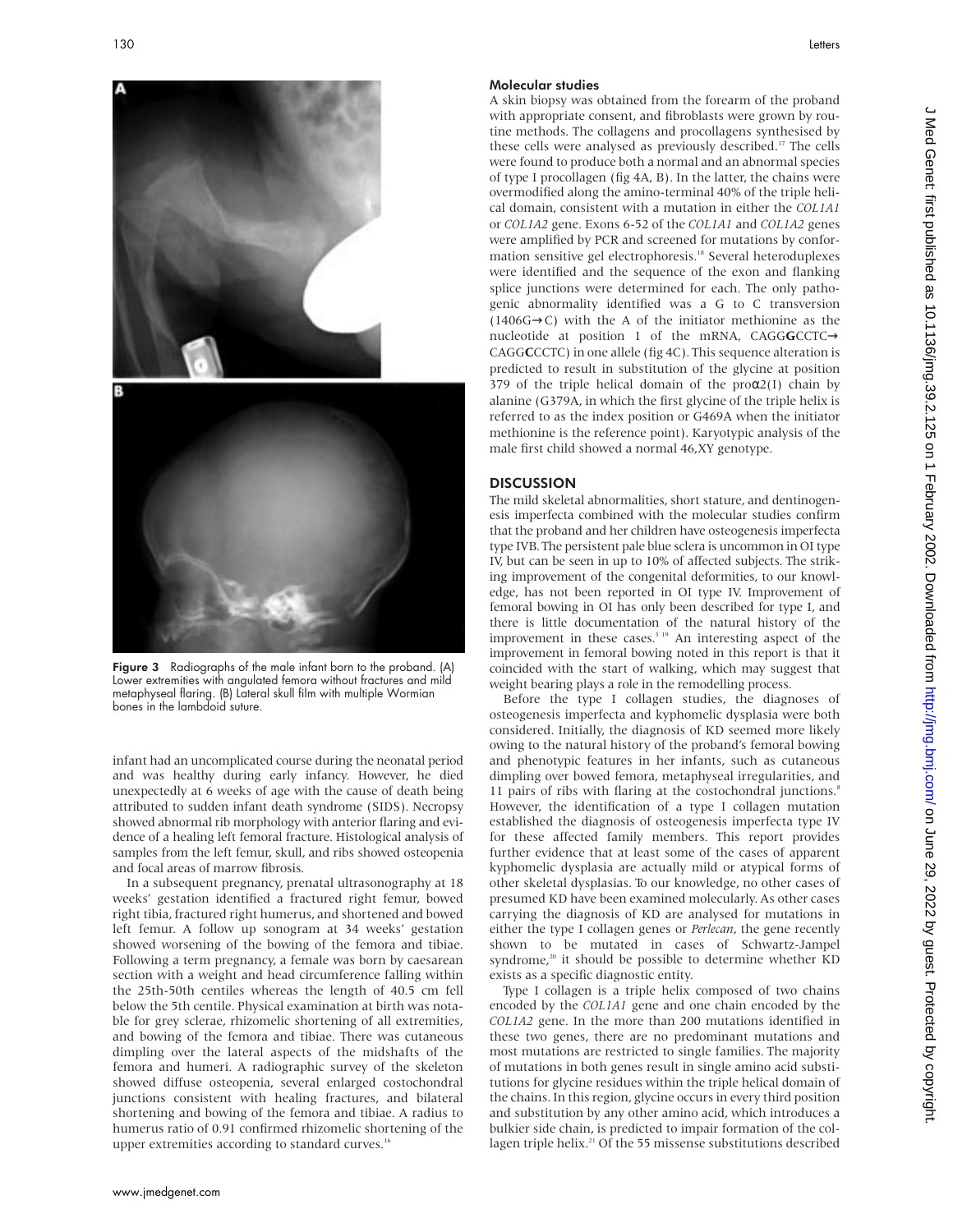

Figure 4 Biochemical and molecular analysis of type I collagen genes. (A) Radiolabelled proteins secreted from fibroblasts were reduced and run on 5% SDS-polyacrylamide gels. The chains are labelled alongside arrows with several of the chains from the patient sample (Pt) showing delayed migration. (B) To produce the α chains, the labelled procollagens were digested with pepsin before electrophoresis. (C) Sequence analysis of region of COL1A2 gene showing the pathogenic G1406C transversion.

in the *COL1A2* gene that replace glycine residues, only two mutations have resulted in substitutions with alanine (at positions 199 which results in OI type  $IV<sup>22</sup>$  and 1006 which results in OI type III<sup>23</sup>). Alanine codons result from substitutions for the second position G by C in all glycine codons (GGN). These substitutions are rare in both type I collagen genes and in the type III collagen gene (*COL3A1*), mutations which result in Ehlers-Danlos syndrome type IV phenotype.24 There appear to be two possible explanations for the low frequency of these substitutions: either the phenotypes do not correspond to those produced by other substitutions for glycine because of the low bulk of the side chain methyl group, or G→C transversions in these codons are uncommon. There are insufficient data to distinguish between these two possibilities, although substitutions for glycines at positions 910<sup>25</sup> and 928<sup>26</sup> in the *COL1A1* gene both result in the classical lethal OI type II phenotype, and neither of these cases, to our knowledge, has features of resolving kyphomelia. Thus, mutation frequency may be the more likely explanation.

The clinical courses of the infants presented in this report raise several important points. First, the significant prenatal bowing at 18 weeks' gestation would have raised a greater degree of concern for a more severe form of OI or other skeletal dysplasia had it not been for the natural history of the mother. The lack of multiple fractures in the femora and the absence of significant demineralisation of the calvaria in the early stages of both pregnancies argued against a lethal form of a skeletal dysplasia, $27$  but the significant deformities with progression throughout pregnancy were felt to be consistent with a number of more severe syndromes, such as OI type III, Stüve-Wiedemann syndrome, or Schwartz-Jampel type 2 syndrome.<sup>28</sup> This case suggests that a potentially mild clinical course can follow when angulated femora are detected in early pregnancy or at birth. Second, the early death of the male infant in this report prompted a review of infant mortality in cases of apparent KD and OI. A recent review of the majority of reported cases with presumed KD noted that four out of 12 babies died between 2 and 13 months of age with the cause of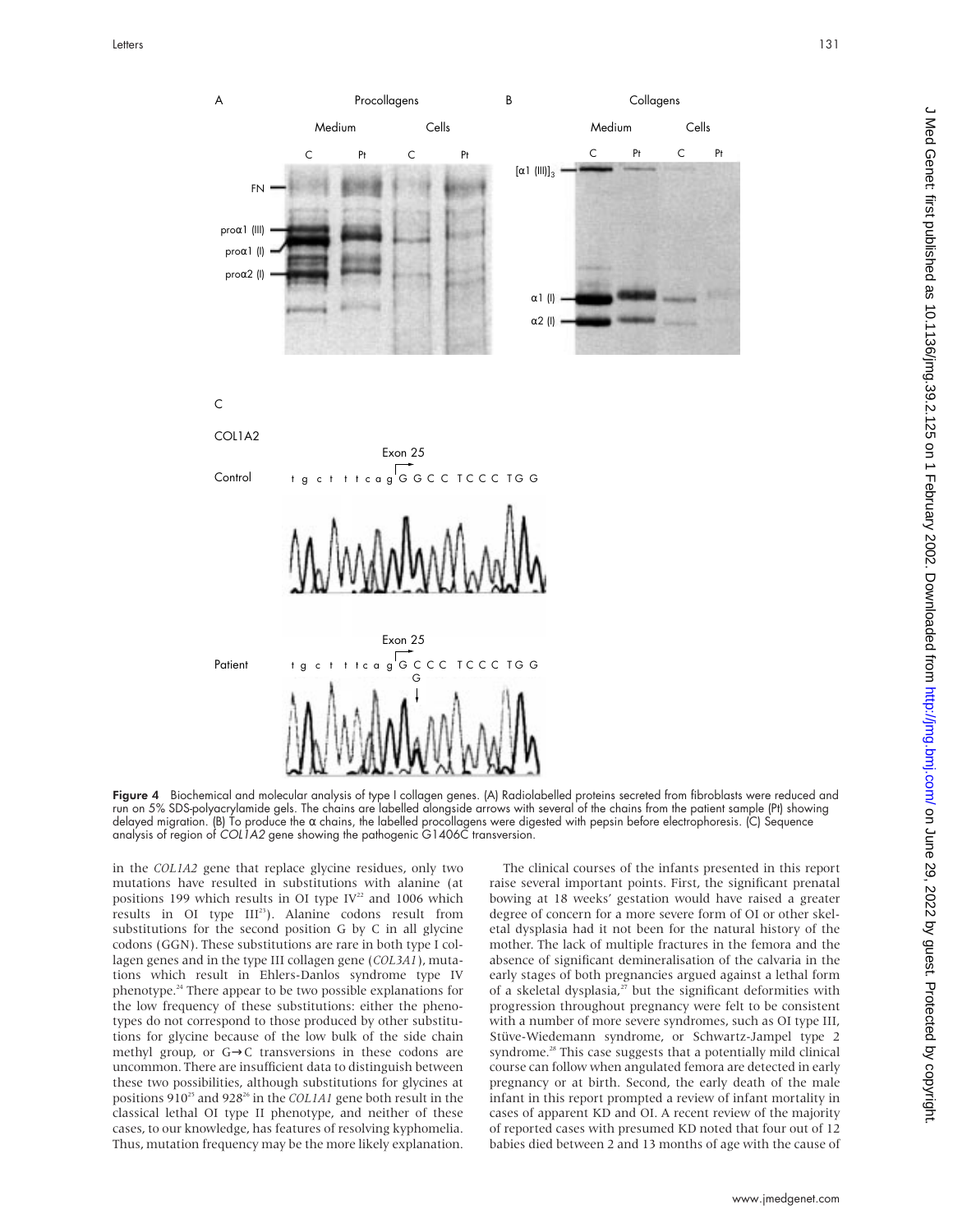death being unclear in several cases.<sup>4</sup> Temple et al<sup>10</sup> described a single case of an infant with apparent KD who had documented episodes if apnoea, including one life threatening episode, between the ages of 4-6 months. In contrast, there were no cases of infant mortality in a review of causes of death in 79 patients with confirmed OI (type II excluded).<sup>29</sup> The risk of infant mortality in variants of OI with resolving kyphomelia will only become established as more cases are identified.

This case report expands the phenotypic and molecular spectrum of OI type IV. This phenotype with its remarkable natural history is important to appreciate for clinicians who encounter fetuses or neonates with bowing of the femora. The incorporation of this phenotype into the diagnostic category of OI supports the view that congenital bowing of the femora, even if there is striking resolution during infancy, should be considered as a symptom rather than a specific disease. The expanding range of prognoses associated with congenital bowing of long bones provides an impetus for pursuing genotype-phenotype correlations in these cases.

#### ACKNOWLEDGEMENTS

This work was supported in part by a grant from the National Institutes of Health, AR41223.

#### .....................

#### Authors' affiliations

M T Johnson, S Heeger, N H Robin, Center for Human Genetics, University Hospitals of Cleveland, Cleveland, OH, USA

- M T Johnson, N H Robin, Department of Pediatrics, University Hospitals of Cleveland, Cleveland, OH, USA
- **S Morrison,** Department of Radiology, Cleveland Clinic Foundation,<br>Cleveland, OH, USA

S Mooney, P H Byers, Departments of Pathology and Medicine, University of Washington, Seattle, WA, USA

Correspondence to: Dr N H Robin, Center for Human Genetics, Lakeside 1500, Cleveland, OH 44106-6506, USA; nhr2@po.cwru.edu

#### **REFERENCES**

- 1 **Kozlowski K**, Butzler HO, Galatius-Jensen F, Tulloch A. Syndromes of<br>congenital bowing of the long bones. *Pediatr Radiol* 1978;**7**:40-8.<br>2 **Hall BD**, Spranger JW. Familial congenital bowing with short bones.
- Radiology 1979;132:611-14.
- 3 Spranger JW, Cremin B, Beighton P. Osteogenesis imperfecta congenita. Pediatr Radiol 1982;12:21-7.
- 4 Pallotta R, Ehresmann T, Roggini M, Fusilli P. Kyphomelic dysplasia: clinical and radiologic long-term follow-up of one case and review of the<br>literature. *Radiology* 1999;**212**:847-52.<br>5 **Toledo C**, Navarro-Barros R, Alba L, Munoz E. Kyphomelic dysplasia: a
- report of a family with an autosomal dominant pattern. Ann Genet 1999;42:170-3.
- 6 Sillence DO, Senn A, Danks DM. Genetic heterogeneity in osteogenesis imperfecta. *J Med Genet* 1979;**16**:101-16.<br>7 **Maclean RN**, Prater WK, Lozzio CB. Skeletal dysplasia with short,
- angulated femora (kyphomelic dysplasia). Am J Med Genet 1983;14:373–80.
- 8 Prasad C, Cramer BC, Pushpanathan C, Crowley MC, Ives EJ. Kyphomelic dysplasia: a rare form of semilethal skeletal dysplasia. Clin Genet 2000;58:390-5.
- 9 Khajavi A, Lachman R, Rimoin D, Schimke N, Dorst J, Handemaker S. Ebbin A, Perreault G. Heterogeneity in camptomelic syndromes: long and
- short bone varieties. *Radiology* 1976;**120**:641-7.<br>10 **Temple IK**, Thompson EM, Hall CM, Bridgeman G, Pembrey M. Kyphomelic dysplasia. J Med Genet 1989;26:457-68.
- 11 Turnpenny PD, Dakwar RA, Boulos FN. Kyphomelic dysplasia: the first 10 cases. J Med Genet 1990;27:269-72.
- 12 Pitt D. Kyphomelic dysplasia versus femoral hypoplasia unusual facies syndrome. A*m J Med Genet* 1986;**24**:365-6.
- 13 Cisarik F, Kozlowski K, Masel J, Sillence DO. Variability in kyphomelic dysplasia. Pediatr Radiol 1999;29:551-7.
- 14 Spranger JW, Hall BD, Hane B, Srivastava A, Stevenson RE. Spectrum of Schwartz-Jampel syndrome includes micromelic chondrodysplasia, kyphomelic dysplasia and Burton disease. Am J Med Genet 2000;94:287-95.
- 15 Jeanty P, Dramaix-Wilmet M, van Kerkem J, Petroons P, Schwers J. Ultrasonic evaluation of fetal limb growth: part II. Radiology 1982;143:751-4.
- 16 Robinow M, Chumlea WC. Standards for limb bone length ratios in children. Pediatr Radiol 1982;143:433-5.
- 17 Bonadio J, Holbrook KA, Gelinas RE, Jacob J, Byers PH. Altered triple helical structure of type I procollagen in lethal perinatal osteogenesis imperfecta. J Biol Chem 1985;260:1734-42.
- 18 Korkko J, Ala-Kokko L, De Paepe A, Nuytinck L, Earley J, Prockop DJ. Analysis of the COLIA1 and COLIA2 genes by PCR amplification and scanning by conformation-sensitive gel electrophoresis identifies only COLIA1 mutations in 15 patients with osteogenesis imperfecta type 1: identification of common sequences in null-allele mutations. Am J Med Genet 1998;62:98-110.
- 19 Stephan MS, Coll EJ, Greenberg CR, Freedenberg DL, Byers PH. Congenital bowing of the femurs as a presentation of osteogenesis<br>imperfecta type I. *Proc Greenwood Genet Center* 1992;**11**:113-14.<br>20 **Nicole S**, Davoine CS, Topaloglu H, Cattolico L, Barral D, Beighton P,
- Hamida CB, Hammouda H, Cruaud C, White PS, Samson D, Urtizberea JA, Lehmann-Horn F, Weissenbach J, Hentati F, Fontaine B. Perlecan, the major proteoglycan of basement membranes, is altered in patients with Schwartz-Jampel syndrome (chondrodystrophic myotonia). Nat Genet 2000;26:480-3.
- 21 Byers PH. Disorders of collagen biosynthesis and structure. In: Scriver CR, Beaudet AL, Sly WS, Valle D, eds. Metabolic and molecular bases of inherited disease. New York: McGraw-Hill, 2000:5241-85.
- 22 Krakow D, Wilcox WR, Lachman RS, King LM, Cohn DH. Mutation analysis in osteogenesis imperfecta patients with normal type I procollagen biochemical studies. Am J Hum Genet Suppl 1996;59:A266.
- 23 Lu J, Costa T, Cole WG. A novel G1006A substitution in the alpha 2(I) chain of type I collagen produces osteogenesis imperfecta type III. Hum Mutat 1995;5:175-8.
- 24 Pepin MS, Schwarze U, Superti-Furga A, Byers PH. Clinical and genetic features of Ehlers-Danlos syndrome type IV, the vascular type. N Engl J Med 2000;342:673-80.
- 25 Valli M, Sangalli A, Rossi A, Mottes M, Forlino A, Tenni R, Pignatti PF Cetta G. Osteogenesis imperfecta and type I collagen mutations. A lethal variant caused by Gly910-Ala substitution in the α1(1) chain. Eur J Biochem 1993;211:415-19.
- 26 Lamande SR, Dahl HHM, Cole WG, Bateman JF. Characterization of point mutations in the collagen COL1A1 and COL1A2 genes causing lethal perinatal osteogenesis imperfecta. J Biol Chem 1989;264:15809-12.
- 27 Munoz C, Filly RA, Golbus MS. Osteogenesis imperfecta type II: prenatal sonographic diagnosis. Radiology 1990;174:181-5.
- 28 Sigaudy S, Moncia A, Fredouille C, Bourliere B, Lambert JC, Philip N. Congenital bowing of the long bones in two fetuses presenting features of Stuve-Wiedemann syndrome and Schwartz-Jampel syndrome type 2. Clin Dysmorphol 1998;7:257-62.
- 29 McAllison SJ, Paterson CR. Causes of death in osteogenesis imperfecta. J Clin Pathol 1996;49:627–230.

# Functional characterisation of MeCP2 mutations found in male patients with X linked mental retardation

.............................................................................................................................

## S Kudo, Y Nomura, M Segawa, N Fujita, M Nakao, S Hammer, C Schanen, I Terai, M Tamura

J Med Genet 2002;39:132–136

**Example 18 Syndrome'** is a neurodevelopmental disorder that primarily affects females and is characterised by a period of normal growth and development, followed by severe neurological dysfunction including dementia, auti ett syndrome<sup>1</sup> is a neurodevelopmental disorder that  $\sum_{n=1}^{\infty}$ primarily affects females and is characterised by a period of neurological dysfunction including dementia, autistic features,

loss of purposeful use of the hands, jerky truncal ataxia, and seizures.<sup>2</sup> Systematic genetic analyses have shown that mutations in the methyl-CpG binding protein gene *MeCP2*<sup>3</sup> are associated with Rett syndrome.<sup>4</sup> Recently, MeCP2 mutations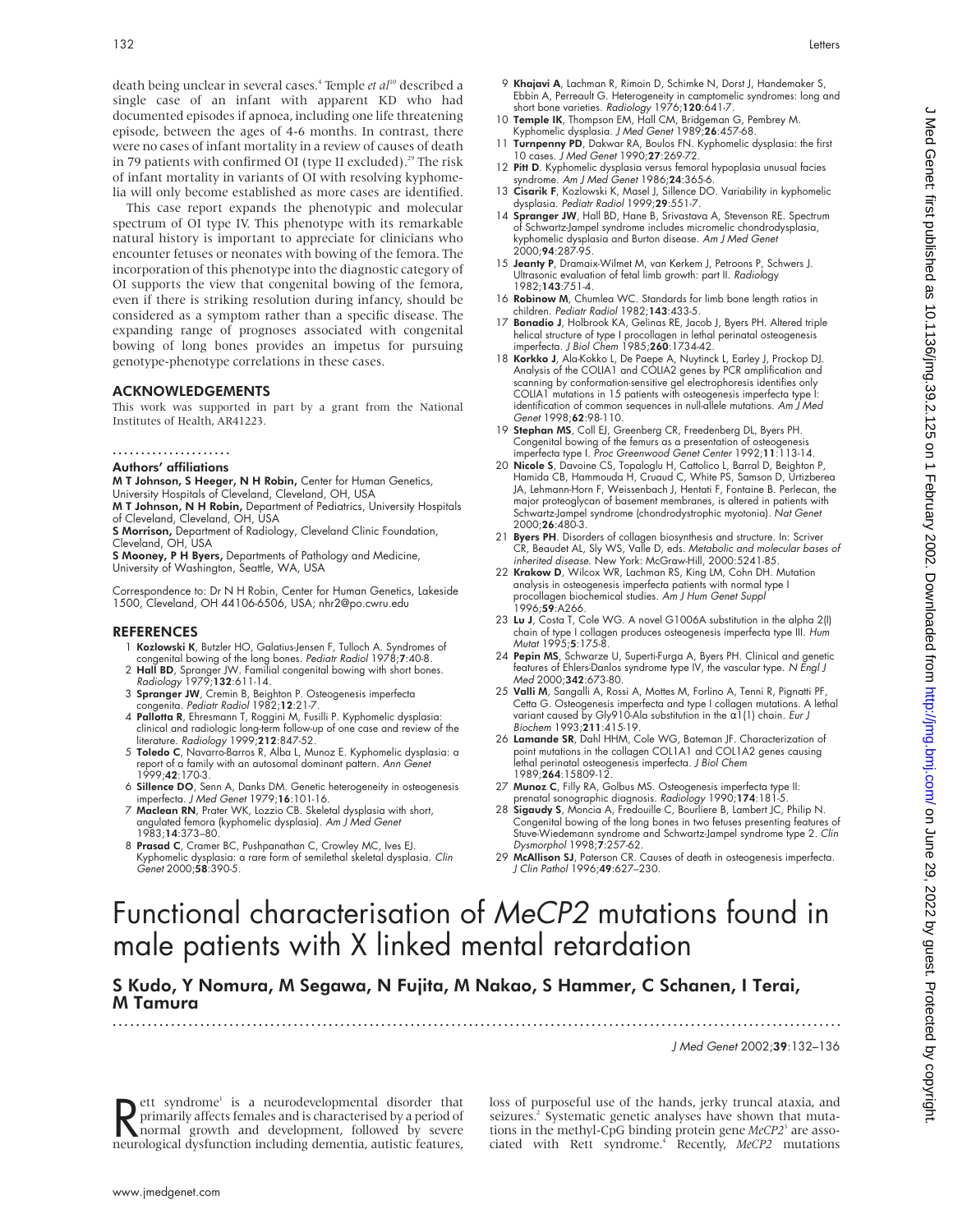$(A140V<sup>56</sup>)$  and E137G<sup>6</sup>) were also found in male patients with non-specific X linked mental retardation that is clinically distinct from Rett syndrome. To elucidate the functional significance of these mutations, we used transient expression assays to compare the effects of these mutations on MeCP2 function with those of Rett syndrome mutations.<sup>4</sup> Wild type and mutant MeCP2/GFP fusion proteins expressed in mouse L929 cells were analysed to determine the effect of mutations on accumulation of MeCP2 in heterochromatin, where approximately half of the methyl-CpG dinucleotides occurring in the genome are located.7 In contrast to an R106W Rett syndrome mutant protein, which has no affinity to heterochromatin, both A140V and E137G mutants showed a clear focal heterochromatin staining pattern indistinguishable from the wild type protein. The effects of mutations on transcriptional repressive activities were also evaluated in *Drosophila* SL2 cells, which possess only marginal background activities of methyl-CpG binding proteins.<sup>8–10</sup> Although R106W expression substantially reduced transcriptional repressive activity, the A140V and the E137G mutants retained the transcriptional repressive activity. In particular, the A140V mutant retained such repressive activity at a level comparable to the wild type protein. These results indicate that potential alterations in MeCP2 function resulting from the A140V and the E137G mutations are different from those associated with mutations observed in Rett syndrome and may explain why the manifestation of MeCP2 related mental disorder in males is clinically different from Rett syndrome.

#### MATERIALS AND METHODS

*MeCP2* cDNA bearing missense mutations were generated by site directed mutagenesis using mismatched primers as described previously.11 A full length *MeCP2* cDNA12 was used as a template for PCR. Insert of the A140V<sup>56</sup> or E137G<sup>6</sup> mutant DNA was cloned into the *Bsp*EI and *Xho*I sites of pEGFP-C1(Clontech), an enhanced fluorescence vector, and the *Eco*RI and *Bam*HI sites of the *Drosophila* expression vector pAc5.1/V5- His (Invitrogen). Mouse L929 cells were transfected with GFP expression constructs using Superfect (Qiagen). Two days later, cells on chamber slides were fixed with 3.7% formaldehyde for 10 minutes, permeabilised with 0.5% Triton X-100 for 20 minutes, and counterstained with 4′,6-diamidino-2 phenylindole (DAPI) (Sigma). The specimens were observed under an Olympus fluorescence microscope using the appropriate optical filter. The transient expression analysis using *Drosophila* SL2 cells was performed as follows. The SNRPN-luciferase reporter construct<sup>13</sup> was treated with *SssI* (CpG) methylase (New England Biolabs) in the presence of 5 mmol/l S-adenosylmethionine as described previously.14 A total of  $1.4 \times 10^5$  SL2 cells were grown in 0.7 ml of Schneider's *Drosophila* medium in a 24 well plate. A total of 0.4 µg of the luciferase reporter construct was cotransfected with 0.2 µg of

an Sp1 expression plasmid, pPacSp1, 0.01 µg of pAc5.1-pRL,<sup>15</sup> and various amounts of expression plasmid (1-100 ng) bearing genes encoding *MeCP2* mutants into *Drosophila* SL2 cells by the calcium phosphate method. The total amount of transfected DNA was adjusted by adding pAc5.1/V5-His vector. After 48 hours, the cells were lysed with 100 µl of lysis buffer and 10 µl of lysate was assayed for firefly and Renilla luciferase activities using the Dual-Luciferase reporter assay system (Promega). All transient transfection assays were carried out at least three times independently.

#### RESULTS

Recently, novel mutations in the methyl-CpG binding domain (MBD) of *MeCP2* were reported in males affected by a mental retardation disorder that is clinically distinct from Rett syndrome.5 6 The E137G mutation was found in a family in which affected males showed profound to mild mental retardation, often associated with speech handicap.<sup>6</sup> The A140V mutation was found in a family, four adult, severely mentally retarded brothers, with mild mental retardation in their mother and sister.5 The A140V mutation was also found in sporadic cases of moderate to severe mental retardation in males.<sup>6</sup> It has been assumed that males who are hemizygous for mutations in *MeCP2* die prenatally or early in infancy with a severe congenital encephalopathy. Therefore, survival of male patients exhibiting mental retardation into adulthood suggests that the activities of these novel mutant proteins are functionally distinct from that of MeCP2 mutant proteins seen in Rett syndrome. In order to investigate the functional consequences of the A140V and E137G mutations, we used a heterochromatin staining analysis, which was initially used to characterise Rett syndrome mutations.16 This analysis takes advantage of the unique feature of mouse L929 cells, which have approximately half of the methyl-CpG dinucleotides clustered in the pericentromeric heterochromatin.<sup>7</sup>Thus, exogenously expressed MeCP2 accumulates in this region and can be detected by fluorescence microscopy as distinct foci.<sup>3 17</sup> Such accumulation of MeCP2 in heterochromatin is not observed in human or rat cells.<sup>3</sup> Loss of MBD function leads to a decrease in the intensity of focal staining and an increase in staining throughout the nucleus.<sup>16</sup> Therefore, the effect of MBD missense mutations on methyl-CpG binding activities can be indirectly assessed. Using this system we compared the activities of the A140V and the E137G mutant proteins with that of wild type protein and with two common Rett syndrome mutations, R106W and T158M.<sup>4</sup> A previous study showed that fusing MeCP2 mutant proteins with GFP did not affect their nuclear localisation,<sup>16</sup> so mutants were expressed as GFP fusion proteins. Mouse L929 cells were transfected with GFP fusions of wild type and mutant proteins, and intranuclear localisations of proteins were examined. The result of this analysis is summarised in fig 1. MeCP2-GFP was predominantly



Figure 1 Heterochromatin staining with GFP-MeCP2 mutant proteins. Mouse L929 cells were transiently transfected with constructs expressing GFP fusion protein with MeCP2 (wt) or mutants bearing missense mutations as indicated. After 48 hours, the cells were fixed and permeabilised, and the nucleus was counterstained with DAPI. Intranuclear localisation of GFP fusion proteins was visualised as described in Materials and methods. The same staining pattern was observed in almost all fluorescence stained cells in any field.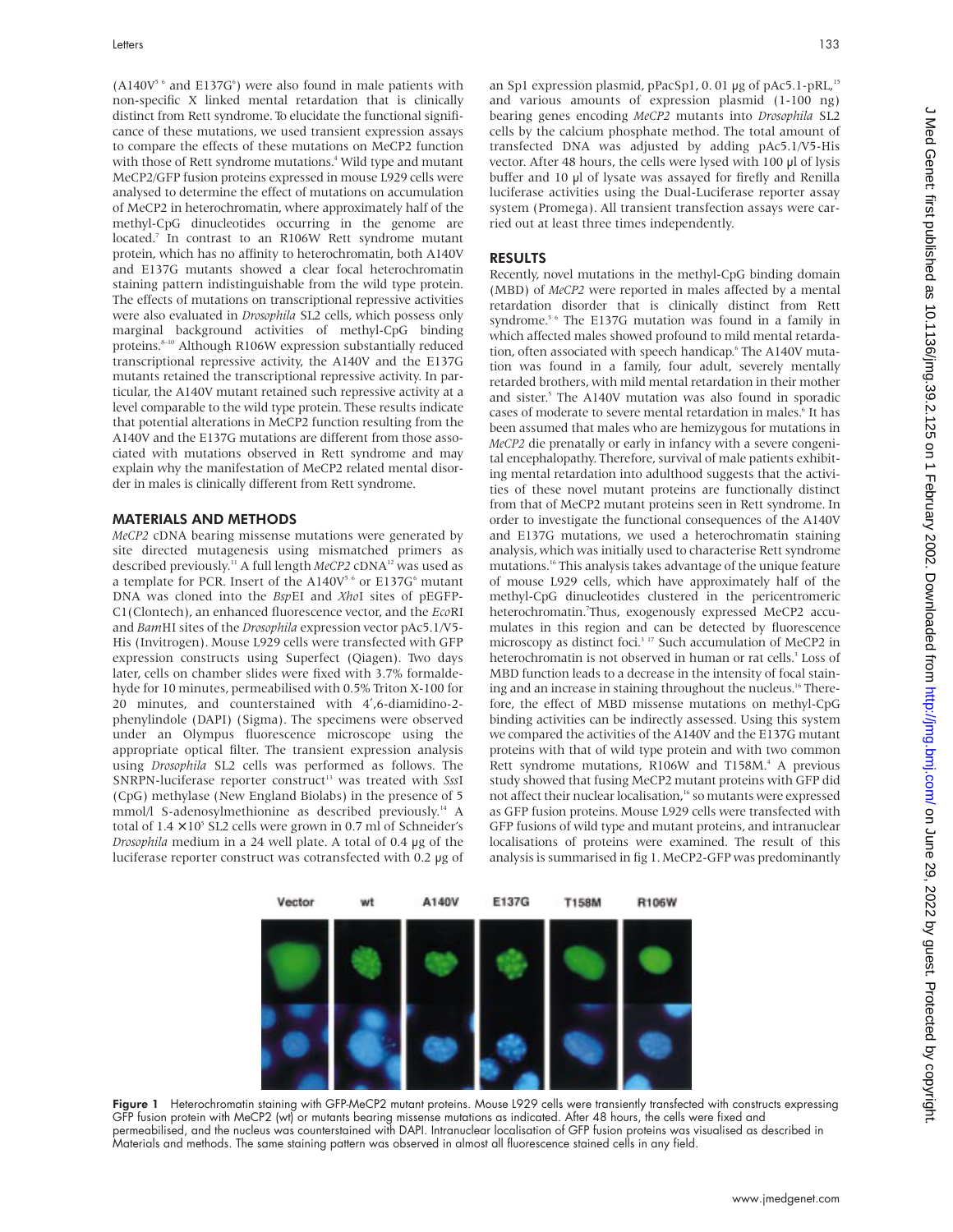

Figure 2 The unmethylated or methylated SNRPN-luciferase construct (0.4 µg) was cotransfected with pPacSp1 (0.2 µg), a Renilla luciferase vector pAc5.1-pRL (0.01 µg), and various amounts of expression plasmids (1-100 ng) encoding wild type or mutant MeCP2 into Drosophila SL2 cells. The total amount of transfected DNA was adjusted by adding pAc5.1/V5-His vector. Relative transcriptional activities compared with that of the pAc5.1/V5-His vector only are presented. Renilla luciferase activity was used for normalisation.

localised to heterochromatin regions of mouse L929 cells, which were identified by co-localisation of strong DAPI staining. As reported previously,<sup>16</sup> R106W-GFP showed no clear focal staining in the nucleus and fusion proteins were distributed throughout the nucleus. Impairment of heterochromatin staining was also observed with the T158M-GFP construct, although the effect was milder than that of R106W. Some focal staining in a background of nuclear staining is still apparent. By contrast, both A140V-GFP and E137G-GFP fusion proteins showed the distinct foci in the nucleus, which matched with DAPI staining, indicating that the mutant proteins were predominantly localised to heterochromatin. These staining patterns are indistinguishable from that of the wild type protein, indicating that the A140V and the E137G mutants retain substantial affinities for heterochromatin and their abilities to bind methyl-CpG are not obviously affected.

To delineate the effects of the A140V and the E137G mutations on the transcriptional repressive activity of MeCP2, we used transient expression in a *Drosophila* cell line. It is known that *Drosophila* cells have very low levels of DNA methylation<sup>18</sup> <sup>19</sup> and exhibit extremely low levels of the DNA methyltransferase activity<sup>8 20</sup> and methyl-CpG binding activities. $8-10$  These observations suggest that regulation by DNA methylation is negligible in *Drosophila* cells. On the other hand, the general transcriptional machinery is thought to be highly conserved between *Drosophila* and mammals.<sup>21</sup> Our previous studies indicated that wild type MeCP2 expressed in *Drosophila* SL2 cells repressed Sp1 activated transcription on a methylated promoter,<sup>14</sup> indicating that SL2 cells are suitable to evaluate MeCP2 repressive activity. Here, we used a construct containing the luciferase reporter driven by the promoter of the human imprinted *SNRPN* gene. This *SNRPN* promoter provides high transcriptional activity and is highly sensitive to MeCP2 transcriptional repression.<sup>13 15</sup> *Drosophila* expression

constructs encoding wild type or a mutant MeCP2 were cotransfected into SL2 cells with the reporter plasmid and an Sp1 expression vector, as well as the pAc5.1-pRL control plasmid for normalisation. The results of this analysis are shown in fig 2. As shown previously,<sup>16</sup> wild type MeCP2 sharply reduced Sp1 activated transcription in a dose dependent manner. Transcriptional activity was reduced approximately 30-fold at the highest dose (100 ng). On the other hand, cotransfection with R106W had little effect on transcription from the methylated template; transcription was repressed approximately 40% at the highest dose, indicating that R106W mutant protein significantly lacks repressive activity.

Intermediate levels of transcriptional repression were seen with the T158M mutant. Transcriptional repressive activity of T158M was slightly stronger than that of R106W, showing five-fold repression of transcription at the highest dose. The E137G mutant showed the transcriptional repressive activity similar to that of the T158M mutant when the promoter was methylated. On the other hand, the A140V mutant strongly repressed transcriptional activity, showing a steep dose response curve compared to that of the wild type protein. Thus, the A140V mutant retains substantial repressive activity on a methylated promoter. Interestingly, the ability of the A140V mutation to repress transcription from an unmethylated *SNRPN* promoter was also significantly enhanced, reducing luciferase activities by approximately five-fold at the highest dose (100 ng), while the wild type protein reduced transcription by only about 40% at the same dose. In this study, we also examined expression levels of expressed wild type and mutant MeCP2 proteins by indirect immunofluorescence and western blot analysis, and found that the proteins expressed from these plasmids were produced in the nucleus at similar levels following transfection (data not shown). Table 1 summarises these two transient expression analyses. Based

|          | <b>Table 1</b> Summary of the effects of mutations |                                                     |                                          |
|----------|----------------------------------------------------|-----------------------------------------------------|------------------------------------------|
| Mutation | Nuclear staining in<br>L929 cells                  | Transcriptional repressive<br>activity in SL2 cells | Phenotype                                |
| wt       | Distinct foci                                      | Strong                                              | Normal                                   |
| A140V    | Distinct foci                                      | Strong                                              | Non-specific X linked mental retardation |
| E137G    | Distinct foci                                      | Moderate                                            | Non-specific X linked mental retardation |
| T158M    | Distinct foci + diffuse                            | Moderate                                            | Rett syndrome                            |
|          | staining                                           |                                                     | Encephalopathy in boy                    |
| R106W    | Diffuse staining                                   | Weak                                                | Rett syndrome                            |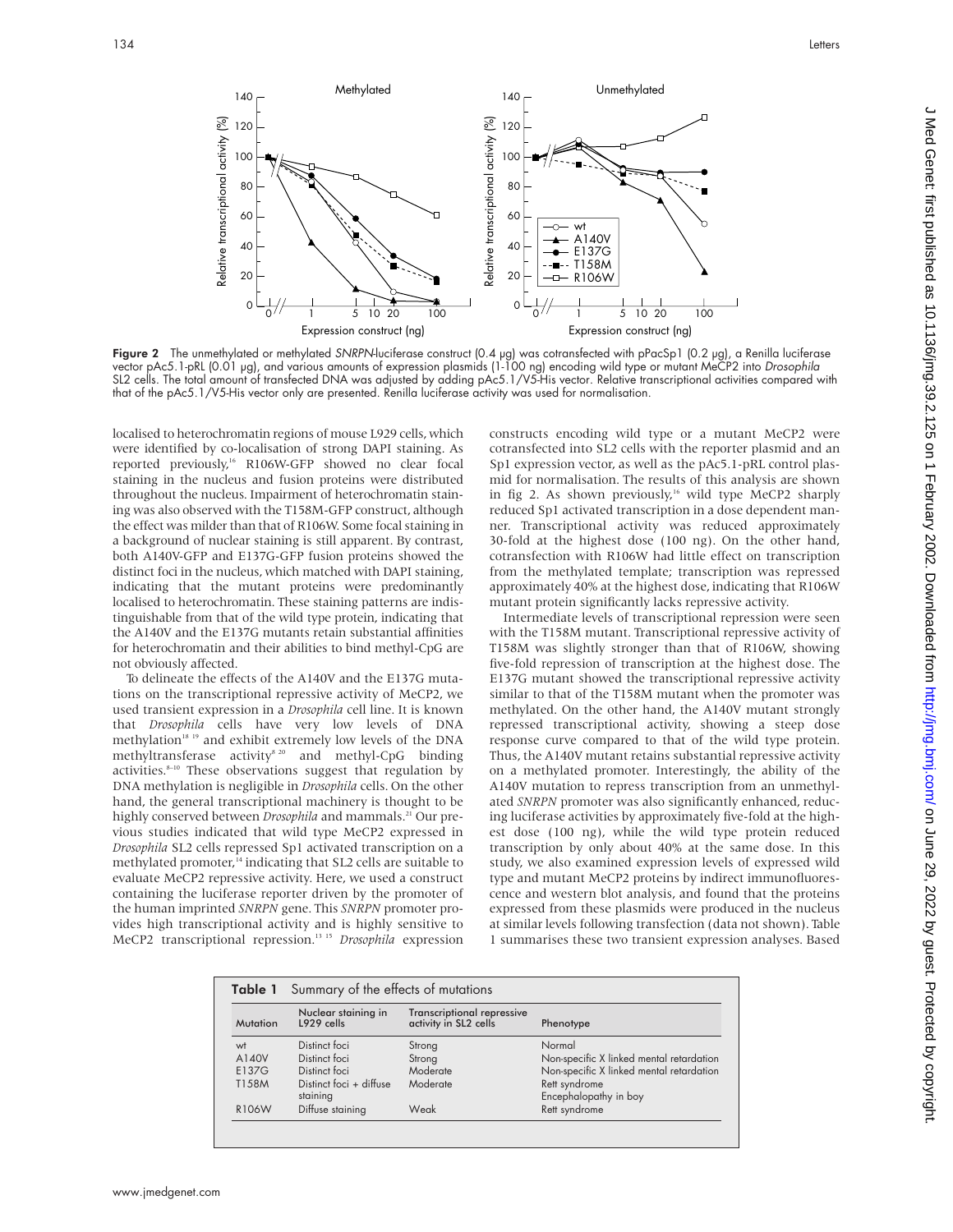on these results, the A140V and the E137G mutants retain more residual function in terms of heterochromatin binding and transcriptional repression than two common Rett syndrome mutants. This observation may explain why male patients carrying these novel mutations survive into adulthood with mental retardation, a phenotypic manifestation different from that seen in Rett syndrome.

#### **DISCUSSION**

*MeCP2* mutations were initially found in patients with Rett syndrome, which occurs almost exclusively in females.<sup>4</sup> Mosaic expression of normal versus abnormal alleles resulting from X chromosome inactivation probably contributes to the survival of female patients and also the severity of Rett syndrome, $22$  while males who are hemizygous for mutations in *MeCP2* most often present with a severe congenital encephalopathy associated with decreased survival.<sup>23</sup> Similarly, *MeCP2* null mice and mice undergoing conditional knockout of *MeCP2* before birth can survive and develop symptoms characteristic of Rett syndrome after weaning.<sup>24-25</sup> The recent findings of MBD mutations in adult males with non-specific X linked mental retardation<sup>56</sup> suggest that the altered activities of these mutant MeCP2 proteins are responsible for these phenotypes. To address this question, the functions of these novel mutant proteins were examined by two assays and the results were compared to similar assays with known Rett syndrome mutant proteins. A previous study showed that most missense mutations in MBD of *MeCP2* substantially reduced the affinity of MeCP2 for heterochromatin in L929 cells.<sup>16</sup> These mutations also abolished the repressive activity of MeCP2 on Sp1 activated transcription from a methylated promoter.<sup>16</sup> Mouse heterochromatin is known to contain satellite DNA, which possesses highly methylated CpG dinucleotides.7 It has been shown that the accumulation of MeCP2 in mouse heterochromatin requires both methylated CpG and the MBD.17 Therefore, the accumulation of MeCP2 in heterochromatin depends primarily on the ability of MBD to bind to methylated DNA. Heterochromatin staining analysis of L929 cells showed that A140V-GFP and E137G-GFP fusion proteins exhibited clear focal staining in the nucleus, a pattern similar to that seen in the wild type protein, indicating that the binding affinities to methylated CpGs are not decreased by these mutations. Transient transfection of *Drosophila* cells also enabled us to evaluate the consequences of these novel mutations on MBD function. A previous study showed that C-terminal truncated MeCP2, which contains the MBD but not the transcriptional repression domain (TRD), exhibited substantial transcriptional repressive activity in *Drosophila* cells.<sup>12</sup> Therefore, it is likely that transcription is repressed primarily by steric hindrance induced by MeCP2 binding to methylated CpGs, making the promoter inaccessible to activators. However, in this system, active transcriptional repression<sup>26 27</sup> may also be partially functional owing to interaction between the TRD and histone deacetylase complex. In fact, the histone deacetylase inhibitor tricostatin A (TSA) relieved the transcriptional potential and the efficiency of recovery varied depending on the promoter context (data not shown). Since binding of the MBD to methylated DNA is a prerequisite for recruitment of histone deacetylase, the effect of the MBD mutation on transcriptional repression can be assessed in our *Drosophila* system. Transient expression of the A140V mutant in *Drosophila* SL2 cells showed that this mutant retained considerable ability to repress Sp1 activated transcription from a methylated reporter. Intriguingly, the A140V mutant showed stronger repression of transcription from an unmethylated reporter than did the wild type protein. It is noteworthy that the R106W mutant, which had low affinity to heterochromatin, completely failed to repress Sp1 activated transcription from an unmethylated template (fig 2). It has been shown that the region flanking the carboxy side of MBD is involved in binding to unmethylated DNA.<sup>28</sup> Our transcription analysis in SL2 cells suggest that in addition to

- Mutations in the MBD of MeCP2 (A140V and E137G) were recently found in male patients affected with non-specific X linked mental retardation.
- We have characterised these mutations by comparing them with the common MBD mutations found in Rett syndrome patients.
- $\bullet$  The functional significance of the mutations was analysed by transfection in mouse L929 cells and Drosophila SL2 cells to investigate the effects of mutations on the affinity to heterochromatin and the transcriptional repressive activity, respectively.
- The A140V and E137G mutations exhibited mild impairment of MeCP2 function, which may be implicated in the manifestation of MeCP2 related mental disorder in males.

that region, the MBD itself contains a region involved in non-specific binding to unmethylated DNA. Although further studies are required to show the significance of MeCP2 affinity to unmethylated DNA, it is possible that higher affinity binding owing to the A140V mutation affects the proper gene expression although methylated genes are normally controlled. NMR spectroscopy analyses have shown that an alanine at amino acid residue 140 is present in the middle of the α helix of MBD.<sup>29 30</sup> Therefore, a mutation in this locus may not significantly change the folding of the MBD structure and would barely perturb its binding to methyl-CpG base pairs; however, such a mutation may increase the affinity for unmethylated regions. Although we cannot rule out the possibility that the A140V mutation is not a disease causing mutation but just a polymorphism, transcriptional repressive effect of this mutation on the unmethylated gene is apparently different from that of wild type. This change of the MeCP2 function may result in an aberrant pattern of gene expressions in relevant tissues. On the other hand, the E137G mutation exhibited further impairment of the transcriptional repressive function in our *Drosophila* assay, even though this mutant possessed the mouse heterochromatin affinity comparable to that of wild type. The effect of the E137G mutation on the transcriptional repressive activity to the methylated promoter was almost equal to that of the T158M mutation (fig 2). Recently, the T158M mutation was observed in two brothers of a patient with classical Rett syndrome.<sup>31</sup> Both brothers died within a year of birth, and one suffered from severe encephalopathy.<sup>31</sup> Our functional analyses show that T158M had intermediate affinity to heterochromatin and moderate effects on transcriptional repressive activity. These results are consistent with reports that the T158M mutant exhibited only slightly lower binding affinity for methylated DNA compared with that of the wild type protein.<sup>32</sup> <sup>33</sup> Thus, mild impairment of MeCP2 function owing to mutations may result in MeCP2 associated mental retardation or severe encephalopathy in males. Taken together, these observations suggest that the *MeCP2* mutations give rise to a variable range of neurodevelopmental disorders dependent on the functionality of the protein.

#### ACKNOWLEDGMENTS

We thank Drs Kei Fujinaga and Takeo Kubota for helpful discussions and Dr Ellen E Lamar for critical reading of the manuscript. This work was supported by the Akiyama Foundation.

..................... Authors' affiliations

Y Nomura, M Segawa, Segawa Neurological Clinic for Children, Tokyo 101-0062, Japan

N Fujita, M Nakao, Department of Tumor Genetics and Biology, Kumamoto University School of Medicine, Kumamoto 860-0811, Japan

S Kudo, I Terai, M Tamura, Hokkaido Institute of Public Health, Sapporo 060-0819, Japan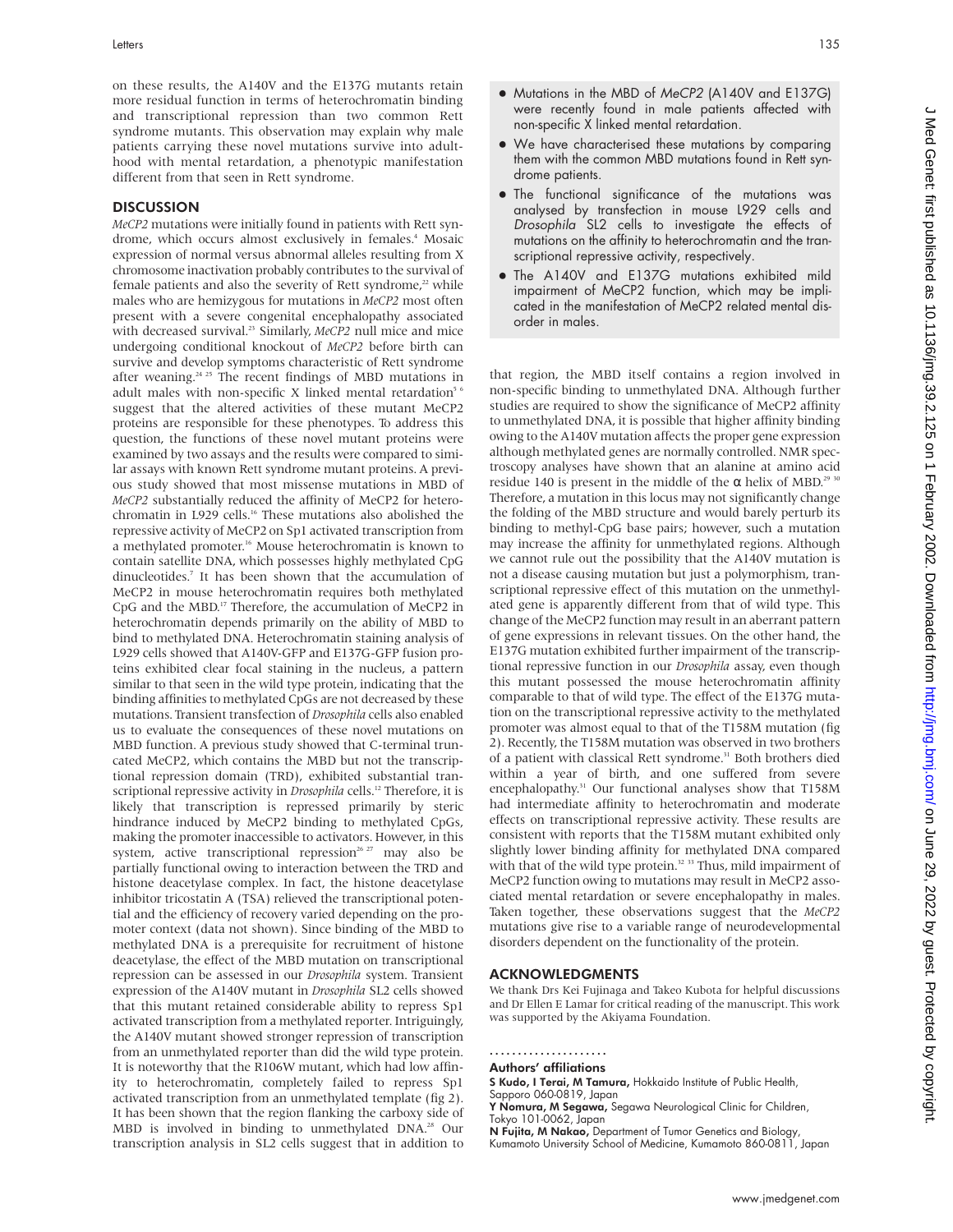S Hammer, C Schanen, Departments of Human Genetics and Pediatrics and the Mental Retardation Research Center, School of Medicine, University of California at Los Angeles, CA90095-7088, USA

Correspondence to: Dr S Kudo, Hokkaido Institute of Public Health, Kita-19, Nishi-12, Kita-ku, Sapporo 060-0819, Japan; kudos@iph.pref.hokkaido.jp

#### REFERENCES

- 1 Rett A. Uber ein eigenartiges hirnatrophisches Syndrom bei Hyper ammonamie im Kindesalter. Wien Med Wochenschr 1966;116:723-38.
- 2 Hagberg B, Aicardi J, Dias K, Ramos O. A progressive syndrome of autism, dementia, ataxia and loss of purposeful hand use in girls: Rett's syndrome; report of 35 cases. Ann Neurol 1983;14:471-9.
- 3 Lewis JD, Meehan RR, Henzel WJ, Maurer-Fogy I, Jeppesen P, Klein F, Bird A. Purification, sequence, and cellular localization of a novel chromosomal protein that binds to methylated DNA. Cell 1992;69:905-14.
- 4 Amir RE, Van den Veyver IB, Wan M, Tran CQ, Francke U, Zoghbi HY. Rett syndrome is caused by mutations in X-linked MECP2, encoding methyl-CpG-binding protein 2. Nat Genet 1999;23:185-8.
- 5 Orrico A, Lam CW, Galli L, Dotti MT, Hayek G, Tong SF, Poon PMK, Zappella M, Federico A, Sorrentino V. MECP2 mutation in male patients with non-specific X-linked mental retardation. FEBS Lett 2000;4**81**:285-8.
- 6 Couvert P, Bienvenu T, Aquaviva C, Poirier K, Moraine C, Gendrot C, Verloes A, Andres C, Celine Le Fevre A, Souville I, Steffann J, des Portes V, Ropers HH, Yntema HG, Fryns JP, Briault S, Chelly J, Cherif B. MECP2 is highly mutated in X-linked mental retardation. Hum Mol Genet 2001;10:941-6.
- 7 Miller LL, Schnoedl W, Allen J, Erlanger BF. 5-Methylcytosine localised in mammalian constitutive heterochromatin. Nature 1974;251:636-7. 8 Tweedie S, Ng HH, Barlow AL, Turner BM, Hendrich B, Bird A. Vestiges
- of a DNA methylation system in Drosophila melanogaster. Nat Genet 1999;23:389- 90.
- 9 Wade PA, Gegonne A, Jones PL, Ballestar E, Aubry F, Wolffe AP. Mi-2 complex couples DNA methylation to chromatin remodelling and histone deacetylation. Nat Genet 1999;23:62-6.
- 10 Roder K, Hung MS, Lee TL, Lin TY, Xiao H, Isobe KI, Juang JL, Shen CKJ. Transcriptional repression by Drosophila methyl-CpG-binding proteins. Mol Cell Biol 2000;20:7401-9.
- 11 Ho SN, Hunt HD, Horton RM, Pullen JK, Pease LR. Site-directed mutagenesis by overlap extension using the polymerase chain reaction. Gene 1989;77:51-9.
- 12 Kudo S. Methyl-CpG-binding protein MeCP2 represses Sp1-activated transcription ot the human leukosialin gene when the promoter is<br>methylated. *Mol Cell Biol* 1998;**18**:5492-9.
- 13 Fujita N, Takebayashi S, Okumura K, Kudo S, Chiba T, Saya H, Nakao M. Methylation-mediated transcriptional silencing in euchromatin by methyl-CpG binding protein MBD1 isoforms. Mol Cell Biol 1999;19:6415-26.
- 14 Kudo S, Fukuda M. Tissue-specific transcriptional regulation of human leukosialin (CD43) gene is achieved by DNA methylation. *J Biol Chem*<br>1995;**270**:13298-302.
- 15 **Fujita N**, Shimotake N, Ohki I, Chiba T, Saya H, Shirakawa M, Nakao<br>M. Mechanism of transcriptional regulation by methyl-CpG binding<br>protein MBD1. *Mol Cell Biol* 2000;**20**:5107-18.
- 16 Kudo S, Nomura Y, Segawa M, Fujita N, Nakao M, Dragich J, Schanen C, Tamura M. Functional analyses of MeCP2 mutations associated with
- Rett syndrome using transient expression systems. *Brain Dev* (in press).<br>17 **Nan X**, Tate P, Li E, Bird A. DNA methylation specifies chromosomal
- localization of MeCP2. *Mol Cell Biol* 1996;16:414-21.<br>18 Gowher H, Leismann O, Jeltsch A. DNA of *Drosophila melanogaster*<br>contain 5-methyl cytosine. *EMBO J* 2000;19:6918-23.
- 19 Lyko F, Ramsahoye BH, Jaenisch R. DNA methylation in Drosophila melanogaster. Nature 2000;408:538-40. 20 Hung MS, Karthikeyan N, Huang B, Koo HC, Kiger J, Shen CKJ.
- Drosophila proteins related to vertebrate DNA (5-cytosine) methyltransferases. Proc Natl Acad Sci USA 1999;96:11940-5.
- 
- 21 **Heiermann R**, Pongs O. *In vitro* transcription with extracts of nuclei of *Drosophila* embryos. *Nucleic Acids Res* 1985;13:2709-30.<br>22 **Wan M**, Lee SSI, Zhang X, Houwink-Manville I, Song H-R, Amir RE, Budden S, Naidu 1999;65:1520-9.
- 23 Schanen C, Francke U. A severely affected male born into a Rett syndrome kindred supports X-linked inheritance and allows extension of
- the exclusion map. *Am J Hum Genet* 1998;**63**:267-9.<br>24 **Guy J**, Hendrich B, Holmes M, Martin JE, Bird A. A mouse Mecp2-null mutation causes neurological symptoms that mimic Rett syndrome. Nat
- Genet 2001;27:322-6. 25 Chen RZ, Akbarian S, Tudor M, Jaenisch R. Deficiency of methyl-CpG binding protein-2 in CNS neurons results in a Rett-like phenotype in mice. Nat Genet 2001;27:327-31.
- 26 Nan X, Ng HH, Johnson CA, Laherty CD, Turner BM, Eisenman RN, Bird
- A. Transcriptional repression by the methyl-CpG-binding protein MeCP2<br>involves a histone deacetylase complex. Nature 1998;393:386-9.<br>27 Jones PL, Veenstra GJ, Wade PA, Vermand D, Kass SU, Landsberger N,<br>Strouboulis J, Wolf
- 28 Nan X, Meehan RR, Bird A. Dissection of the methyl-CpG binding domain from the chromosome protein MeCP2. Nucleic Acids Res 1993;21:4886-92.
- 29 Wakefield RID, Smith BO, Nan X, Free A, Soteriou A, Uhrin D, Bird AP, Barlow PN. The solution structure of the domain from MeCP2 that binds to methylated DNA. J Mol Biol 1999;291:1055-65.
- 30 Ohki I, Shimotake N, Fujita N, Nakao M, Shirakawa M. Solution structure of the methyl-CpG-binding domain of the methylation-dependent transcriptional repressor MBD1. EMBO J 1999;18:6653-61.
- 31 Villard L, Cardoso AK, Chelly PJ, Tardieu PM, Fontes M. Two affected boys in a Rett syndrome family: clinical and molecular findings. Neurology 2000;55:1188-93.
- 32 Ballestar E, Yusufzai TM, Wolffe AP. Effects of Rett syndrome mutations of the methyl-CpG binding domain of the transcriptional repressor MeCP2 on selectivity for association with methylated DNA. Biochemistry 2000;39:7100- 6.
- 33 Free A, Wakefield RID, Smith BO, Dryden DTF, Barlow PN, Bird A. DNA recognition by the methyl-CpG binding domain of MeCP2*. J Biol Chem*<br>2000;**276**:3353-60.

# Acrofacial dysostosis in a patient with the TSC2-PKD1 contiguous gene syndrome

J G Dauwerse, K Bouman, A J van Essen, A H van der Hout, G Kolsters, M H Breuning, D J M Peters

.............................................................................................................................

J Med Genet 2002;39:136–141

The acrotacial dysostoses (AFD) are a heterogeneous group<br>of disorders characterised by defects in craniofacial and<br>limb development. The hallmarks include downward<br>slanting palpebral fissures, malar hypoplasia, and recedi he acrofacial dysostoses (AFD) are a heterogeneous group of disorders characterised by defects in craniofacial and limb development. The hallmarks include downward chin (retrognathia) combined with variable limb malformations. The predominantly preaxial form is called Nager AFD and the predominantly postaxial form is called Genée-Wiedeman or Miller syndrome.<sup>1</sup> A translocation  $t(X;9)$ suggests the localisation of a gene for Nager AFD on chromosome 9q32.<sup>2</sup> More distally, on 9q34, one of the two major genes for tuberous sclerosis (*TSC1*) is located. Tuberous sclerosis (TSC) is an autosomal dominant trait with variable expression most frequently characterised by neurological impairment

(seizures and learning difficulties), by dermatological manifestations (facial angiofibromas, periungual fibromas, shagreen patches, and hypopigmented macules), and by renal manifestations including angiomyolipomas and cystic disease.<sup>3</sup>

The second gene for TSC, *TSC2*, maps to chromosome 16p13.3 tail to tail with the major gene for autosomal dominant polycystic kidney disease (ADPKD), the *PKD1* gene.

.............................................................

Abbreviations: AFD, acrofacial dysostosis; TSC, tuberous sclerosis; ADPKD, autosomal dominant polycystic kidney disease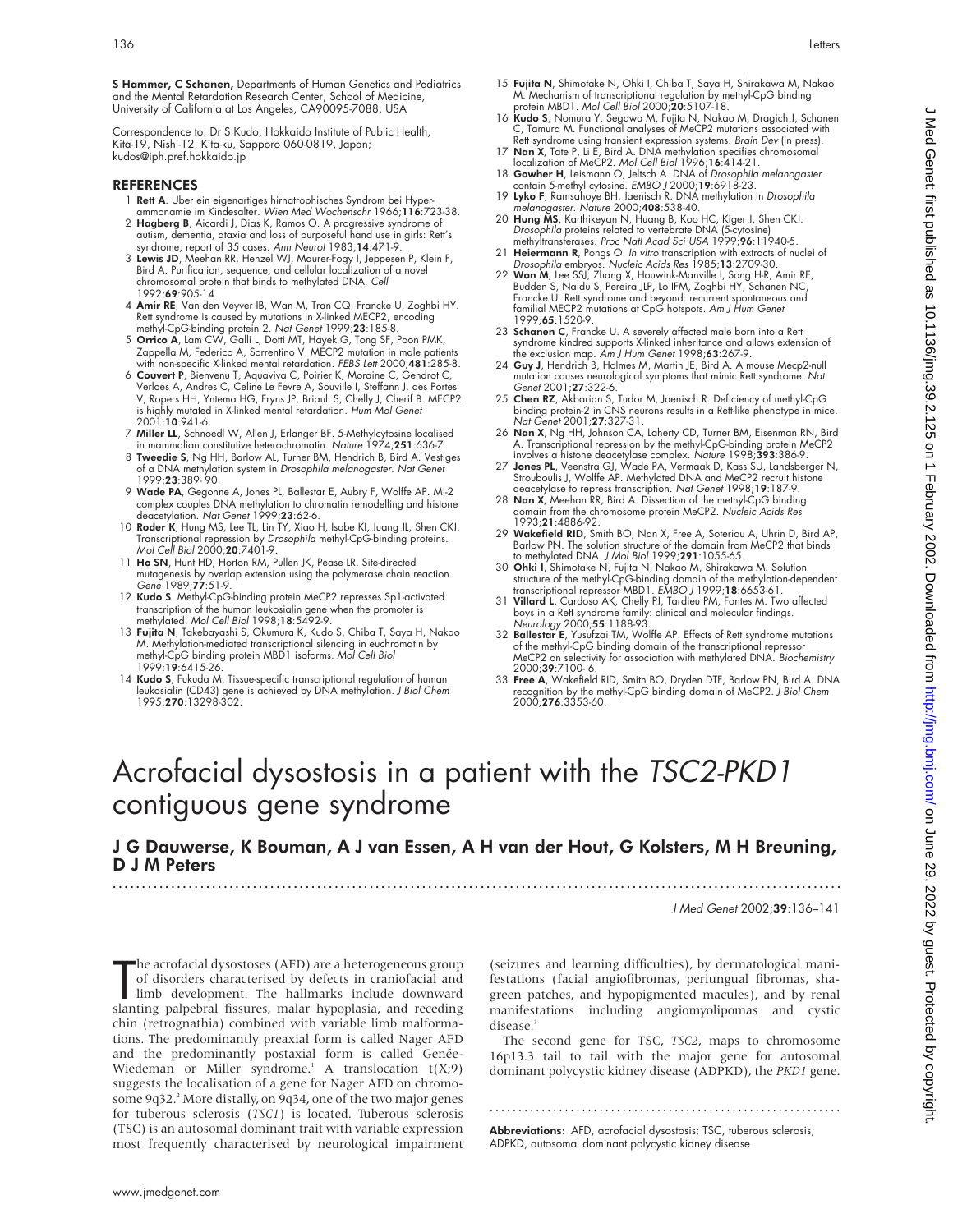These genes are separated by  $63$  bp.<sup>4</sup> The main symptom of ADPKD is the occurrence of a large number of fluid filled cysts in the kidneys. Cysts can in general be detected by ultrasonography or CT scanning around the second or third decade of life and end stage renal failure occurs at a mean age of 53 years in *PKD1* patients.<sup>5</sup> ADPKD is a systemic disorder with possible extrarenal manifestations such as cysts in other organs (particularly the liver), hypertension, cardiac valve abnormalities, and cerebral aneurysms. Features of TSC and ADPKD have been observed in patients with a *TSC2-PKD1* contiguous gene syndrome. In these patients, a large portion of the adjacent *TSC2* and *PKD1* genes has been deleted on one chromosome. In a study by Sampson *et al*, <sup>6</sup> 17 of 22 patients with such a deletion were diagnosed with a very severe form of polycystic kidney disease, already manifesting within the first year of life.

We present a patient with an acrofacial dysostosis-like phenotype, TSC, and ADPKD. Fluorescence in situ hybridisation (FISH) analysis showed a microdeletion of approximately 280 kb including the *TSC2* and *PKD1* genes on chromosome 16p13.3. The deleted region is gene rich and we propose that haploinsufficiency of one of the deleted genes is responsible for acrofacial dysostosis or that the deletion has exposed a mutation in a gene on the non-deleted chromosome. An interesting candidate gene is *E4F1*, belonging to the GLI-Kruppel family of transcription factors.

#### PATIENT AND METHODS **Patient**

The patient, 42 years old, had moderate mental retardation with hearing loss and mild renal impairment. Several dysmorphic features were observed (fig 1), including a long face with hypoplastic malae and retrognathia, a low nuchal hairline, downward slanting palpebral fissures, simply formed ears, a large nose with a high nasal bridge, full lips and a high arched palate, adenoma sebaceum on the chin and in the nasolabial region, and a webbed neck. He had finger-like thumbs, clinodactyly of the second finger of the right hand, and a subungual fibroma on the third finger. There was cutaneous syndactyly of the second and third fingers of the left hand. He had a wide space between the first and second toe of his feet and subungual fibroma on the second and third toe of the right foot and on the third toe of the left foot. *X* rays showed a triphalangeal thumb on the right hand but not on the left hand. The second and third cervical vertebrae were fused. On his back were two shagreen patches. Further investigation, following the tuberous sclerosis protocol including MRI of the brain and echocardiography, was refused. A CT scan of the abdomen was, however, performed at the age of 44 years, showing enlarged cystic kidneys and multiple cysts in the liver, as seen in ADPKD. In the following 14 months plasma creatinine levels increased from 320 to 500 µmol/l indicating decline of renal function. The patient suffered from



Figure 1 The patient with acrofacial dysostosis, tuberous sclerosis, and polycystic kidney disease. (A, B) Hypoplastic malae, downward slanting palpebral fissures, dysplastic ears, and high nasal bridge can be seen. (C, D) Finger-like thumbs, clinodactyly of the second finger of the right hand, a subungual fibroma on the third finger, and cutaneous syndactyly of the second and third fingers of the left hand. (E) Massive cystic kidneys detected by CT scanning. (F) Subungual fibroma on the second and third toe of the right foot. (G) X ray of the hand showing triphalangeal thumb.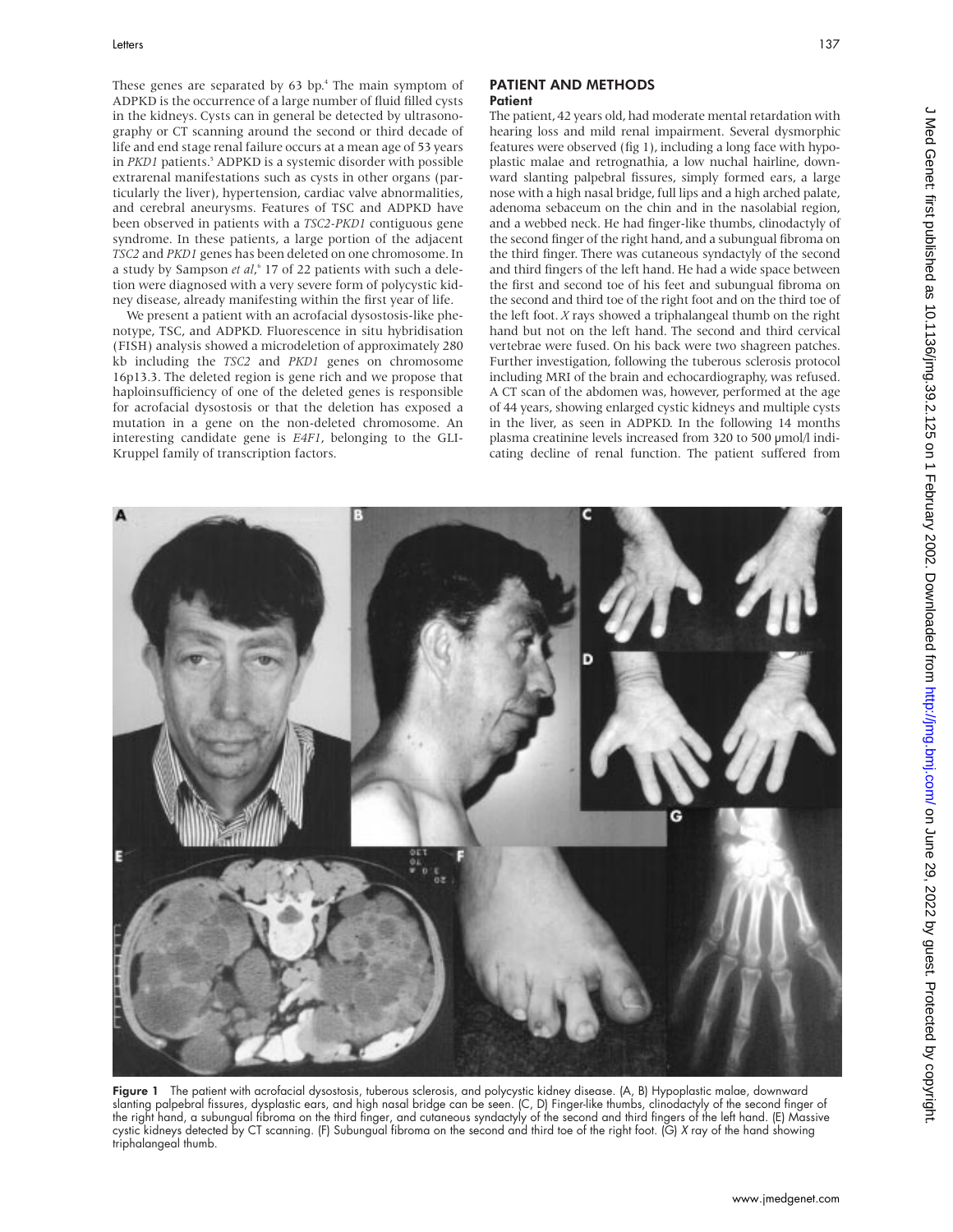hypertension and progressive anaemic symptoms. Haemodialysis was started but this treatment was not well tolerated, and the patient died after three months. Necropsy was not performed. Family history was negative for tuberous sclerosis, polycystic kidney disease, and dysmorphic features. A diagnosis of tuberous sclerosis with an acrofacial dysostosis-like phenotype and polycystic kidneys was made.

#### Cytogenetic analysis

Chromosome analysis on cultured peripheral blood lymphocytes was performed according to standard G banding procedures.

For fluorescence in situ hybridisation (FISH), metaphase preparations from EBV transformed harvested cells were prepared as described by Landegent *et al*. <sup>7</sup> FISH analysis was performed as described previously<sup>8</sup> with all cosmids and PAC clones. Fine mapping of the deletion breakpoints was done by fibre-FISH using PAC clone 64.12C and 77.3D according to the protocol described by Giles *et al*. 9

#### Clones

Chromosome 16 cosmids encompassed the *TSC2* gene (LADS4, ZDS5<sup>10</sup>), the *PKD1* gene (ZDS5, REP59, 2H2<sup>11-12</sup>), and cosmids located more proximally (cos 3, provided by Dr S Reeders, Yale, USA,  $218+218.10^{13}$ ) or more distally (UW3+5,  $cos2B$ ,<sup>14</sup>  $cos40^{15}$ ) from the region. Chromosome 16 PACs were 109.8C, 77.3D, 91.8B, 97.10G, 1.8F, 96.4B, and 64.12C.<sup>16</sup>

#### Database analysis

Blast searches of the databases of the National Center for Biotechnology Information (NCBI, http://www.ncbi.nlm.nih.gov) were performed using the DNA sequences of ESTs or predicted transcripts and to obtain the sequences of PAC clones. The NIX program at www.hgmp.mrc.ac.uk, which is a tool for identifying unknown nucleic acid sequences, was used to analyse the sequences of the PAC clones 1.8F and 96.4. Gene predictions are now also available using the map viewer on the NCBI website. (Accession numbers: PAC clone 47-2H, AC005363; PAC clone 109.8C, AC005606; PAC clone 109.9G, AC005600.1; PAC clone 1.8F, AC00711; PAC clone 96.4B,: AC005212.)

#### RESULTS

The patient is a man with an acrofacial dysostosis-like phenotype, tuberous sclerosis, and cystic kidneys; the latter were not initially noticed. Cytogenetic analysis showed a normal male karyotype. Whether a chromosomal aberration involving the *TSC1* gene on chromosome 9q34 had occurred was initially investigated, as Zori *et al*<sup>2</sup> described a patient with Nager anomaly and an apparently balanced translocation, 46,X,t(X;9)(p22.1;q32). DNA analysis using highly polymorphic microsatellite markers flanking the *TSC1* gene on chromosome 9 did not show a deletion (data not shown). After renal impairment and polycystic kidneys had been detected, FISH analysis with cosmids mapped to chromosome 16p13.3 was performed, showing that the cosmids encompassing the *TSC2* gene (LADS4, ZDS5<sup>10</sup>) and the *PKD1* gene (ZDS5, REP59, 2H2<sup>11</sup>) were deleted on one copy of chromosome 16. We defined the deletion boundaries using a set of overlapping P1 clones (fig  $2)^{16}$  and observed a deletion of (large parts of) P1 64.12C, 96.4B, 1.8F, 97.10G, 91.8B, and 77.3D. We did, however, detect signals more proximally on chromosome 16p for the P1 clones 97.10G and 91.8B as well as for the cosmids REP59 and 2H2, as these clones contain (part of) a 40 kb repeated region within the *PKD1* gene and recognise several copies of the homologous sequence located on chromosome 16p13.1.<sup>11</sup>

The P1 clones 64.12C, 96.4B, and 77.3D gave weaker than expected signals, indicating that part of these clones were deleted. Using fibre-FISH with clones 64.12C and 77.3D, the deletion breakpoints were precisely mapped. Fig 2 shows a fusion of the signals of these two P1s, which on fibres of the

normal chromosome 16 are 200 kb apart. As several of these clones have been sequenced by the Center for Human Genome Studies (DOE Joint Genome Institute, Los Alamos National Laboratory), we could improve the physical map of this chromosomal region. However, a few small gaps still exist in the sequence and only a draft sequence is available for clone 1.8F. We concluded that the deletion ranges from the middle of P1 clone 64.12C to the middle of P1 clone 77.3D and estimated the size to be approximately 280 kb.

#### Sequence analysis

The acrofacial dysostosis-like phenotype suggests that besides the *PKD1* and *TSC2* genes, one or more additional genes are contributing to the patient's phenotype. From centromere to telomere, genes encoding the following proteins are deleted. The ABC3 transporter (L48758, L48760, L75924, L75925) is involved in transport of molecules into or out of cells and across subcellular membranes.<sup>17</sup> The human S phase prevalent DNA/RNA binding protein RNPS1 (accession No L75926 and L75927) is suggested to be involved in splicing or in processing of precursor RNAs into mature mRNA.<sup>18</sup> Dodecenoylcoenzyme A delta isomerase (DCI) is a mitochondrial 3,2-trans-enoyl-coenzyme A isomerase suggested to have a role in oxidation of unsaturated fatty acids.<sup>19</sup> The deoxyribonuclease I-like2 (DNASE1L2) gene<sup>20</sup> is related to deoxyribonuclease I, which plays a role in the breakdown of nucleic acids in the gastrointestinal tract. An additional role for deoxyribonuclease I in apoptosis has also been proposed. $21$  The exact function of DNAS1L2, however, has still to be elucidated. The adenovirus E1A regulated transcription factor E4F1, the human homologue of the transcription factor ΦAP3 (accession No L48762, L48763), is a negative regulator of genes encoding proteins responsible for the inhibition of the cell cycle.22 The human homologue of the rat *RAB26 ras* related GTPase (L48770, L48771), which is a GTP binding protein involved in vesicular transport, $23$  is the final deletion.

The following genes are located distally from the *PKD1* and *TSC2* genes. The endonuclease III-like 1 gene (*NTLH1*) located in the P1 clone 77.3D but not in 109.8C, encodes an enzyme with DNA glycosylase and DNA lyase activity and could be involved in DNA repair.<sup>24</sup> *NTLH1* is located 5' to 5', "head to head", with the *TSC2* gene with only 63 bp in between. Furthermore, the gene is located in a 3′ to 3′, "tail to tail", orientation with the *SLC9A3R2* gene.<sup>25</sup> This gene encodes the regulatory factor 2 of the solute carrier family 9 (sodium/ hydrogen exchanger), but has recently been shown to be a regulator for phospholipase-β3.26 The distal deletion breakpoint is not exactly known. One or both of the genes *NTLH1* and *SLC9A3R2* may be deleted or disrupted in the patient.

Exon trapping has previously identified four of the genes located in the 280 kb deletion interval,*ABCA3, RNPS1, E4F1*, and *RAB26*. The authors identified one additional transcript, "I", located between *E4F1* and *RAB26*, with unknown function.<sup>27</sup>

The *SazD* transducin gene,<sup>28</sup> the human *ERV1* gene,<sup>29</sup> and the gene encoding the ribosomal protein-like 3 (RPL3L)<sup>30</sup> are located distally from the deletion interval.<sup>16</sup> The human somatostatin receptor 5 gene<sup>31</sup> also maps outside the interval, on cosmid 349E16, although in the Puffer fish Fugu, the gene is located within 10 kb proximal of the *PKD1* gene.<sup>31</sup>

#### **DISCUSSION**

Tuberous sclerosis (TSC) is a genetically heterogeneous disorder with genes on chromosome 9 (*TSC1*) and chromosome 16 (*TSC2*). In the patient presented in this paper, the diagnosis of TSC was based on adenoma sebaceum, nail fibroma, and shagreen patches. Along with TSC, he had dysmorphic features, triphalangeal thumbs, and hearing loss, consistent with a diagnosis of acrofacial dysostosis. A patient with acrofacial dysostosis and a balanced translocation  $46$ , $X$ , $t(X;9)$ (p22.1;q32) inherited from a mosaic carrier mother was described by Zori *et al*, 2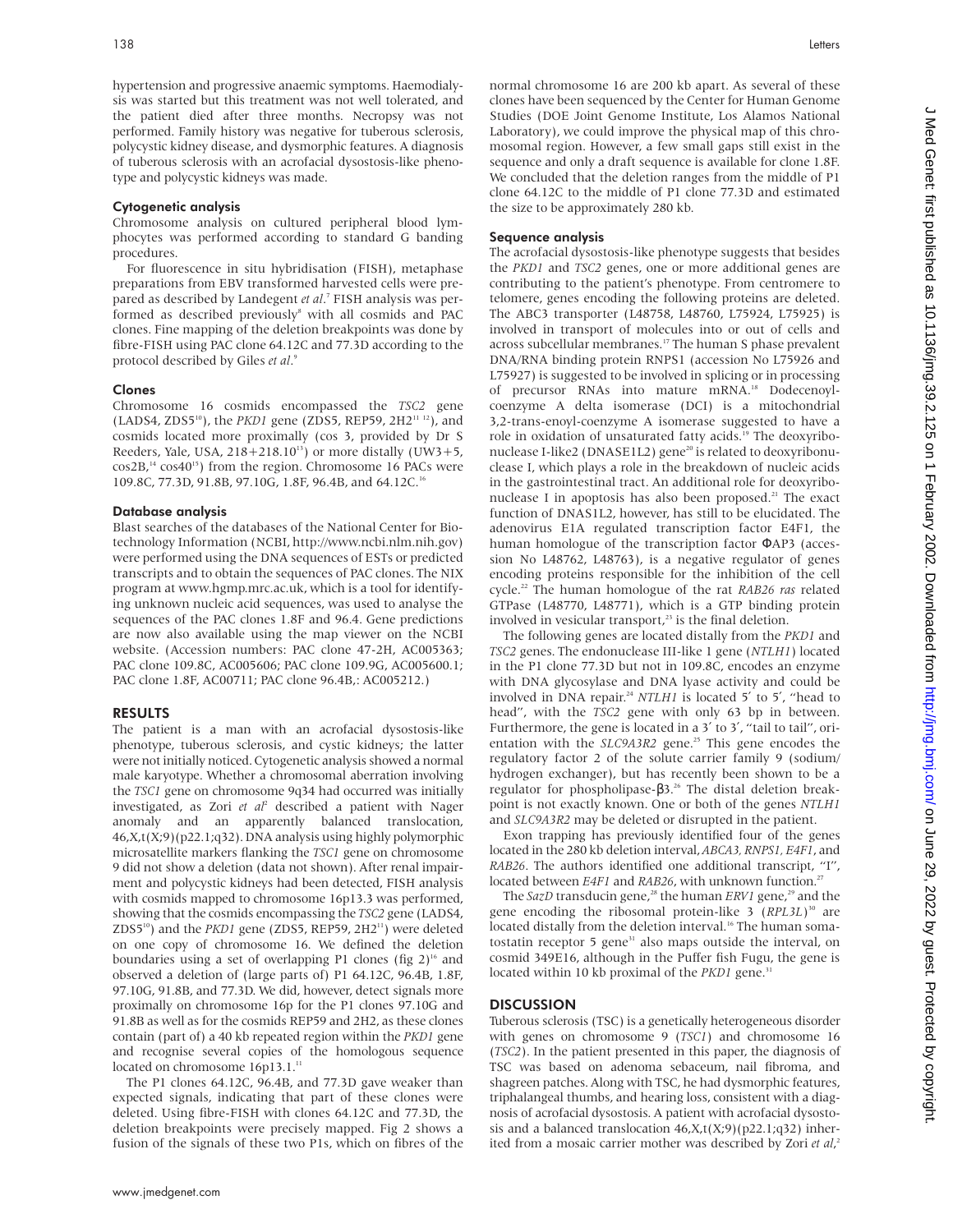



Figure 2 Map of the PKD1-TSC2 region on chromosome 16p13.3. (A) The deletion of approximately 280 kb is indicated. Orientation of genes in the region is indicated with an arrow. The PAC clones are indicated below the line. (B) Fibre-FISH with clones 64.12C (red) and 77.3D (green) showing a fusion of the signals of these two clones. Separate signals of PACs on the normal chromosome are also shown. Note that because of the deletion they are not only fused, but also reduced in size.

suggesting the location of a gene for acrofacial dysostosis on chromosome 9 or on the X chromosome. The fact that the *TSC1* gene is located on chromosome 9q34 prompted us to analyse this chromosomal region, but no chromosomal aberration was found. As the patient also had polycystic kidneys, it was a logical step to analyse the short arm of chromosome 16, uncovering a microdeletion of approximately 280 kb. Since dysmorphic facial features are not manifestations of either TSC or ADPKD, we suggest that the region also harbours an acrofacial dysostosis gene. Database analysis showed at least six other genes in the deletion interval.

The acrofacial dysostoses are a heterogeneous group of disorders with craniofacial anomalies and defects in limb development.<sup>1</sup> For a large number of malformation disorders,

disruption or dosage effects of specific transcription factors or transcription enhancers/repressors are known to cause the disease. On this basis the *ZFP-37* gene, a putative transcription factor belonging to the GLI-Kruppel gene family, was proposed as a candidate gene for the Nager acrofacial dysostosis syndrome.<sup>32</sup> Interestingly, *E4F1*, deleted in our patient, is also a transcription factor related to the GLI-Kruppel family of zinc finger proteins.<sup>22</sup> There have been reports of other deletions of patients with no dysmorphic phenotype,<sup>633</sup> which partly overlap with the deletion described here. The most proximal extending deletion extends 80 to 100 kb proximal from exon 1 of the *PKD1* gene,<sup>6</sup> which is probably distal to *E4F1*. Recently, a patient with an unbalanced translocation t(8;16)(q24.3;p13.3) with TSC, ADPKD, and hypomelanosis of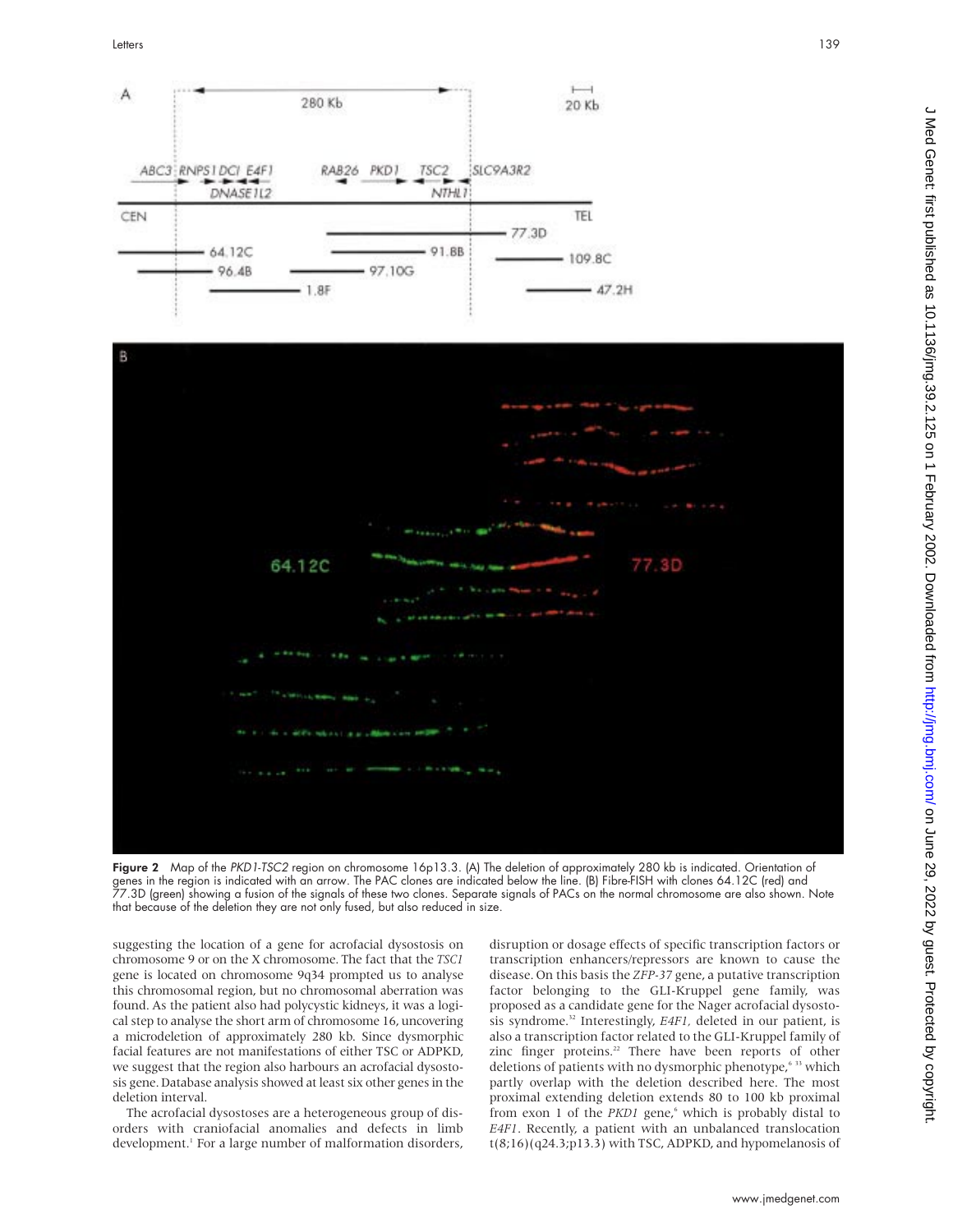Ito was described.<sup>34</sup> Downward slanting palpebral fissures, mild malar hypoplasia, and mild retrognathia were present in this patient, but acrodysostosis was not reported. In this patient, however, the most telomeric part of 16p is deleted, including the *PKD1*, *TSC2*, and  $\alpha$ -globin genes, and the 8q24.3-qter region is duplicated. The chromosome 16 breakpoint is located in P1 clone 1.8F but the position in relation to *E4F2* is not known.

The distal deletion breakpoint is located in the middle of P1 77.3D. Two genes are located very close to the breakpoint, the endonuclease III-like 1 gene and the gene encoding the regulatory factor 2 of the solute carrier family 9 (sodium/hydrogen exchanger).<sup>25</sup> As we did not observe reduced FISH signals for P1 109.8C, the breakpoint is located proximally to or at the beginning of this clone. The proximal breakpoint disrupts the ATP binding cassette transporter ABC3. The substrate of the transporter is not known but the highest mRNA expression has been seen in lung tissue.<sup>17</sup>

In general, deletions spanning *TSC2* and *PKD1* have been implicated in a severe and infantile form of polycystic kidney disease in TSC.<sup>35</sup> Progression of renal cystic disease is apparently accelerated when, in addition to inactivation of the *PKD1* gene, *TSC2* function is lost. A patient with neonatal presentation of polycystic kidney disease with paternally inherited ADPKD and maternally inherited TSC supports this observation.<sup>36</sup>

A few other *TSC2*-*PKD1* deletion patients with a milder phenotype have been described.34 Sampson *et al*<sup>6</sup> observed somatic mosaicism in four of 22 patients with contiguous deletions of *TSC2* and *PKD1*. The relatively mild cystic phenotype found in our patient could be the result of somatic mosaicism. Alternatively, genes in the region counteracting the effect of the *PKD1*/*TSC2* genes or modifying genes located on other chromosomes could explain the milder phenotype of the patient presented here. FISH analysis did not show any mosaicism in the patient presented in this paper, but this was only performed on EBV transformed lymphoblastoid cells. Unfortunately, the patient died from renal failure and inadequate compliance with haemodialysis. For this reason, a fresh blood or tissue sample to test for mosaicism could not be obtained. We therefore cannot definitively conclude whether the mild phenotype was caused by mosaicism or by other genes influencing the phenotype.

The *PKD1*-*TSC2* region on chromosome 16p13.3 is particularly gene rich. We propose that haploinsufficiency of one of these genes can cause acrofacial dysostosis or that the deletion has exposed a mutation in a gene on the non-deleted chromosome. The transcription factor *E4F1* seems to be an interesting candidate gene.

#### ACKNOWLEDGEMENTS

We thank G Landes (Genzyme Corporation, Framingham, USA) for the P1 clones. We also thank P Taschner for advice and assistance in database analysis, S White for critical reading of the manuscript, and the Dutch Kidney Foundation for financial support (C95-1511).

### .....................

#### Authors' affiliations

**J G Dauwerse, M H Breuning, D J M Peters,** Department of Human<br>and Clinical Genetics, Leiden University Medical Centre, Leiden, The **Netherlands** 

K Bouman, A J van Essen, A H van der Hout, Department of Clinical Genetics, University Hospital, Groningen, The Netherlands G Kolsters, Isala Clinics De Weezenlanden, Zwolle, The Netherlands

Correspondence to: Dr D J M Peters, Department of Human and Clinical Genetics, Leiden University Medical Centre, Sylvius Laboratory, Wassenaarseweg 72, 2333AL Leiden, The Netherlands; d.j.m.peters@lumc.nl

#### REFERENCES

- 1 Opitz JM, Mollica F, Sorge G, Milana G, Cimino G, Caltabiano M. Acrofacial dysostoses: review and report of a previously undescribed condition: the autosomal or X-linked dominant Catania form of acrofacial dysostosis. Am J Med Genet 1993;47:660-78.
- 2 Zori RT, Gray BA, Bent-Williams A, Driscoll DJ, Williams CA, Zackowski JL. Preaxial acrofacial dysostosis (Nager syndrome) associated with an

inherited and apparently balanced X;9 translocation: prenatal and<br>postnatal late replication studies. *Am J Med Genet* 1993;**46**:379-83.

- Gomez MR. Tuberous sclerosis. 2nd ed. New York: Raven Press, 1988. 4 Olsson PG, Lohning C, Horsley S, Kearney L, Harris PC, Frischauf A. The mouse homologue of the polycystic kidney disease gene (Pkd1) is a single-copy gene. Genomics 1996;34:233-5.
- 5 Hateboer N, Dijk MA, Coto E, Saggar-Malik AK, San Millan JL, Torra R, Breuning M, Ravine D. Comparison of phenotypes of polycystic kidney disease types 1 and 2. European PKD1-PKD2 Study Group. Lancet 1999;353:103-7.
- 6 Sampson JR, Maheshwar MM, Aspinwall R, Thompson P, Cheadle JP, Ravine D, Roy S, Haan E, Bernstein J, Harris PC. Renal cystic disease in tuberous sclerosis: role of the polycystic kidney disease 1 gene. Am J Hum Genet 1997;61:843-51.
- 7 Landegent J, Jansen in de Wal N, Dirks RW, Baas F, van der Ploeg M. Use of whole cosmid cloned genomic sequences for chromosomal localization by non-radioactive in situ hybridization. Hum Genet 1987;77:366-70.
- 8 Dauwerse JG, Jumelet EA, Wessels JW, Saris JJ, Hagemeijer A, Beverstock GC, Van Ommen GJB, Breuning MH. Extensive cross-homology between the long and short arm of chromosome 16 may explain leukemic inversions and translocations. Blood 1992:**79**:1299-304.
- 9 Giles RH, Petrij F, Dauwerse JG, den Hollander AI, Lushnikova T, Van Ommen GJB, Goodman RH, Deaven LL, Doggett NA, Peters DJM, Breuning MH. Construction of a 1.2-Mb contig surrounding, and<br>molecular analysis of, the human CREB-binding protein (CBP/CREBBP)<br>gene on chromosome 16p13.3. *Genomics* 1997;**42**:96-114.
- 10 The European Chromosome 16 Tuberous Sclerosis Consortium. Identification and characterization of the tuberous sclerosis gene on chromosome 16. Cell 1993;75:1-20.
- 11 The European Polycystic Kidney Disease Consortium. The polycystic kidney disease 1 gene encodes a 14 kb transcript and lies within a duplicated region on chromosome 16. Cell 1994;77:881-94.
- 12 Stallings RL, Doggett NA, Callen DF, Apostolou S, Chen LZ, Nancarrow JK, Whitmore SA, Harris PC, Michison H, Breuning MH, Saris JJ, Fickett J, Cinkosky M, Torney DC, Hildebrand CE, Moyzis RK. Evaluation of a cosmid contig physical map of human chromosome 16. Genomics 1992;13:1031-9
- 13 Snijdewint FGM, Saris JJ, Dauwerse JG, Breuning MH, Van Ommen GJB. Probe 218EP6 (D16S246) detects RFLPs close to the locus affecting adult polycystic kidney disease (PKD1) on chromosome 16. Nucleic Acids Res 1990;18:3108.
- 14 Breuning MH, Snijdewint FGM, Brunner H, Verwest A, Udo JW, Saris JJ, Dauwerse JG, Blonden LAJ, Keith T, Callen DF, Hyland VJ, Xiao GH, Scherer G, Higgs DR, Harris P, Bachner L, Reeders ST, Germino GG, Pearson PL, Van Ommen GJB. Map of 16 polymorphic loci on the short arm of chromosome 16 close to the polycystic kidney disease gene (PKD1). J Med Genet 1990;27:603-13.
- 15 Dauwerse JG, Kievits T, Beverstock GC, van der Keur D, Smit E, Wessels HW, Hagemeijer A, Pearson PL, Van Ommen GJB, Breuning MH. Rapid detection of chromosome 16 inversion in acute nonlymphocytic leukemia, subtype M4, regional localization of the<br>breakpoint in 16p. Cytogenet Cell Genet 1990;**53**:126-8.<br>16 **Dackowski WR**, Connors TD, Bowe AE, Stanton V, Housman D, Doggett
- NA, Landes GM, Klinger KW. The region surrounding the PKD1 gene: a 700-kb P1 contig from a YAC-deficient interval. Genome Res 1996;6:515-24.
- Connors TD, Van Raay TJ, Petry LR, Klinger KW, Landes GM, Burn TC. The cloning of a human ABC gene (ABC3) mapping to chromosome 16p13.3. Genomics 1997;39:231-4.
- 18 Badolato J, Gardiner E, Morrison N, Eisman J. Identification and characterisation of a novel human RNA-binding protein. Gene 1995;166:323-7.
- 19 Janssen U, Fink T, Lichter P, Stoffel W. Human mitochondrial 3,2-trans-enoyl-CoA isomerase (DCI): gene structure and localization to chromosome 16p13.3. Genomics 1994;23:223-8.
- 20 Rodriquez AM, Rodin D, Nomura H, Morton CC, Weremowicz S, Schneider MC. Identification, localization, and expression of two novel human genes similar to deoxyribonuclease I. Genomics 1997;42:507-13.
- 21 Baron W, Pan CQ, Spencer SA, Ryan AM, Lazarus RA, Baker KP. Cloning and characterization of an actin-resistant DNasel-like<br>endonuclease secreted by macrophages. *Gene* 1998;**215**:291-301.
- 22 Fognani C, Della VG, Babiss LE. Repression of adenovirus E1A enhancer activity by a novel zinc finger-containing DNA-binding protein related to the GLI-Kruppel protein.  $\mathit{\bar{EMBO}}$  J 1993;12:4985-92.
- 23 Wagner AC, Strowski MZ, Goke B, Williams JA. Molecular cloning of a new member of the Rab protein family, Rab 26, from rat pancreas. Biochem Biophys Res Commun 1995;207:950-6.
- 24 Sarker AH, Ikeda S, Nakano H, Terato H, Ide H, Imai K, Akiyama K, Tsutsui K, Bo Z, Kubo K, Yamamoto K, Yasui A, Yoshida MC, Seki S. Cloning and characterization of a mouse homologue (mNthl1) of Escherichia coli endonuclease III. J Mol Biol 1998;282:761-74.
- 25 Imai K, Sarker AH, Akiyama K, Ikeda S, Yao M, Tsutsui K, Shohmori T, Seki S. Genomic structure and sequence of a human homologue (NTHL1/NTH1) of Escherichia coli endonuclease III with those of the
- adjacent parts of TSC2 and SLC9A3R2 genes. *Gene* 1998;**222**:287-95.<br>26 **Hwang JI**, Heo K, Shin KJ, Kim E, Yun C, Ryu SH, Shin HS, Suh PG. Regulation of phospholipase C-beta 3 activity by Na+/H+ exchanger regulatory factor 2. J Biol Chem 2000;275:16632-7.
- 27 Burn TC, Connors TD, Van Raay TJ, Dackowski WR, Millholland JM, Klinger KW, Landes GM. Generation of a transcriptional map for a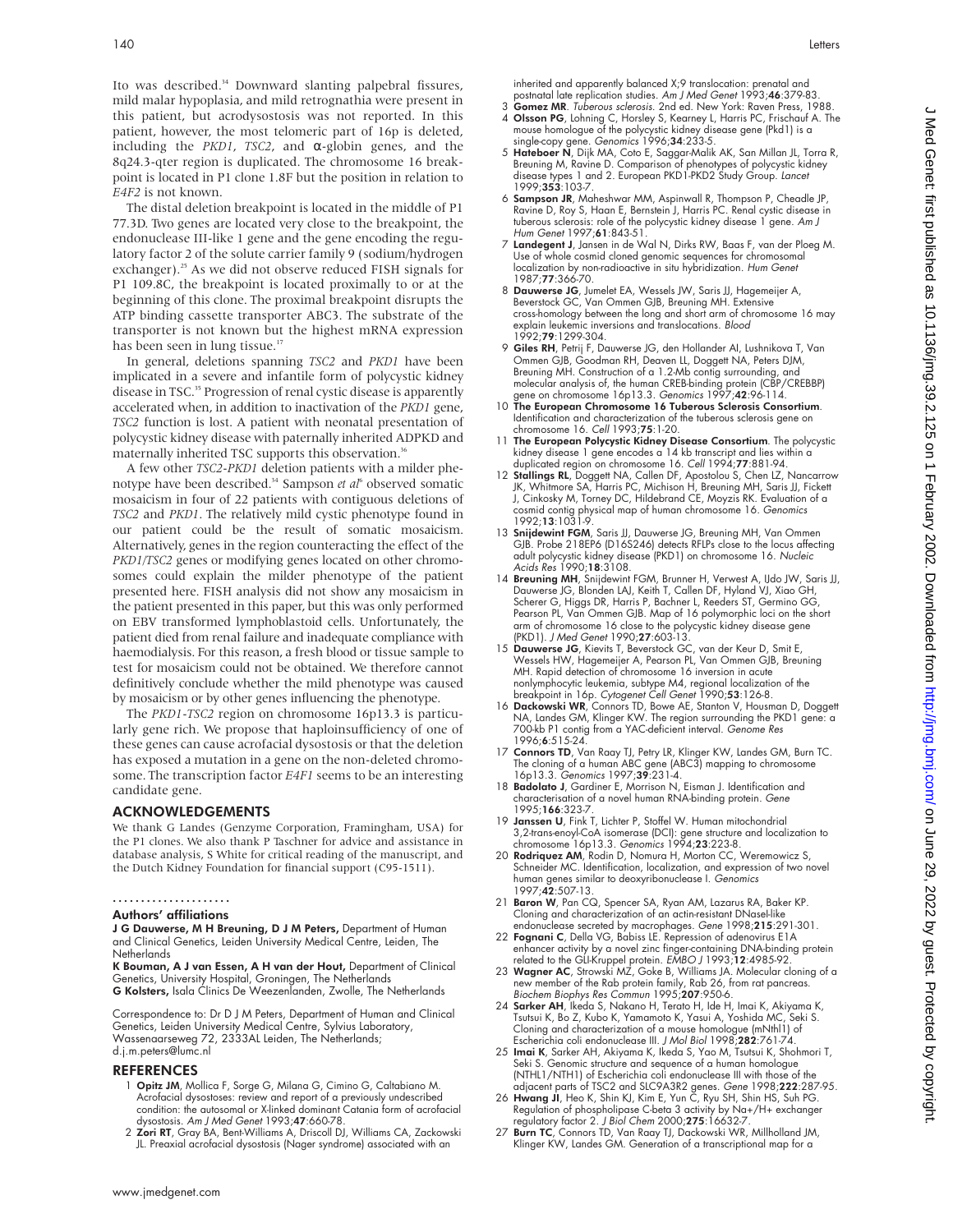700-kb region surrounding the polycystic kidney disease 1 (PKD1) and tuberous sclerosis type 2 (TSC2) disease genes on human chromosome 16p13.3. Genome Res 1996;6:525-37.

- 28 Weinstat-Saslow DL, Germino GG, Somlo S, Reeders ST. A transducin-like gene maps to the autosomal dominant polycystic kidney disease gene region. Genomics 1993;18:709-11.
- 29 Lisowsky T, Weinstat-Saslow DL, Barton N, Reeders ST, Schneider MC. A new human gene located in the PKD1 region of chromosome 16 is a functional homologue to ERV1 of yeast. Genomics 1995;29:690-7.
- 30 Van Raay TJ, Connors TD, Klinger KW, Landes GM, Burn TC. A novel protein L3-like gene (RPL3L) maps to the autosomal dominant polycystic<br>kidney disease gene region. *Genomics* 1996;**37**:172-6.
- 31 Sandford R, Sgotto B, Burn T, Brenner S. The tuberin (TSC2), autosomal dominant polycystic kidney disease (PKD1), and somatostatin type V receptor (SSTR5) genes form a synteny group in the Fugu genome. Genomics 1996;38:84-6.
- 32 Dreyer SD, Zhou L, Machado MA, Horton WA, Zabel B, Winterpacht A, Lee B. Cloning, characterization, and chromosomal assignment of the human ortholog of murine Zfp-37, a candidate gene for Nager syndrome. Mamm Genome 1998;9:458-62.
- 33 Longa L, Brusco A, Carbonara C, Polidoro S, Scolari F, Valzorio B, Riegler P, Tardanico R, Migone N, Maiorca R. A large TSC2 and PKD1 gene deletion is associated with renal and extrarenal signs of autosomal dominant polycystic kidney disease. Contrib Nephrol 1997;12:1900-7.
- 34 Eussen BH, Bartalini G, Bakker L, Balestri P, Di Lucca C, Van Hemel JO, Dauwerse H, van den Ouweland AM, Ris-Stalpers C, Verhoef S, Halley DJ, Fois A. An unbalanced submicroscopic translocation t(8;16)(q24.3;p13.3)pat associated with tuberous sclerosis complex, adult polycystic kidney disease, and hypomelanosis of Ito. J Med Genet 2000;37:287-91.
- 35 Brook-Carter PT, Peral B, Ward CJ, Thompson P, Hughes J, Maheshwar MM, Nellist M, Gamble V, Harris PC, Sampson JR. Deletion of the TSC2 and PKD1 genes associated with severe infantile polycystic kidney disease - a contiguous gene syndrome. Nat Genet 1994;8:328-32.
- 36 Griffin MD, Gamble V, Milliner DS, Gomez MR, Harris PC, Torres VE. Neonatal presentation of autosomal dominant polycystic kidney disease with a maternal history of tuberous sclerosis. Nephrol Dial Transplant 1997;12:2284-8.

# Partial trisomy 9p12p21.3 with a normal phenotype

M Stumm, J Müsebeck, H Tönnies, M Volleth, J Lemke, I Chudoba, P Wieacker

.............................................................................................................................

J Med Genet 2002;39:141–144

**P** artial trisomy or tetrasomy of the short arm of chromosome 9 are among the most common autosomal structural chromosomal anomalies in humans, so the phenotype-genotype correlation of these aneusomies has been artial trisomy or tetrasomy of the short arm of chromosome 9 are among the most common autosomal structural chromosomal anomalies in humans, so the well described. Characteristic clinical features of partial trisomy 9p are mental retardation of various degree, short stature, craniofacial abnormalities, short fingers, simian crease, and single crease of the fifth finger. Additional symptoms like microcephaly, cleft lip and palate, malformed ears, and skeletal, nail, cardiac, and genital anomalies have also been observed.<sup>12</sup> In 1970, the first case of trisomy 9p was reported by Réthoré *et al*. <sup>3</sup> Since then, more than 150 patients with partial or complete trisomy 9p have been reported. In most patients, the trisomic segment was transmitted from a parent carrying a reciprocal balanced translocation and only a small number arose from de novo duplications.

Here we report on a three generation family with an interchromosomal insertion of chromosome 9p12-p21 material into the short arm of chromosome 5. One member of the family carried a deletion in the inserted region resulting in cri du chat syndrome, whereas her father is trisomic for the inserted segment owing to an unbalanced segregation of the insertion chromosome. Surprisingly, the unbalanced insertion carrier does not show any morphological or mental abnormalities. The normal phenotype suggests that not all partial trisomies 9p are associated with clinical abnormalities. In particular, the proximal part of the short arm of chromosome 9 seems to be less important for the trisomy 9p phenotype.

#### CASE REPORTS

The female patient, III.1 (fig 1), is the third child of a 27 year old mother and the first child of a 24 year old father. The pregnancy and delivery were uneventful, the birth weight was 2830 g (3rd-10th centile), and length 48 cm (∼3th centile). The infant had feeding problems and chromosome analysis was performed because of clinical features of cri du chat syndrome, such as microcephaly, a round face, downward slanting palpebral fissures, deep set ears, microgenia, and atypical crying. Cytogenetic analysis showed the karyotype 46,XX,del(5)(p?).ish del(5)(p?)(D5S23−).

Because about 15% of cri du chat syndrome cases arise from parental chromosomal aberrations including reciprocal balanced translocations and inversions, chromosome analyses were also performed in the mother (II.1) and the father (II.2) of the affected child. The mother had a normal karyotype (46,XX), whereas a derivative chromosome 5 with an enlarged short arm was detected in the father (46,XY,der(5p)) (fig 2). Because the origin of the additional material could not be determined by GTG banding, molecular cytogenetic analyses (CGH) were initiated. Further chromosome analyses of the grandmother (I.2) and the uncle (II.3) of the index patient (III.1) were also performed.

II.2 is a healthy man without any morphological or mental abnormalities. He had normal stature, craniofacial habitus, and dermal ridges of the hands. There were no internal malformations. He had attended a secondary school and learned a technical profession.



Figure 1 Truncated pedigree of the family, including the important data.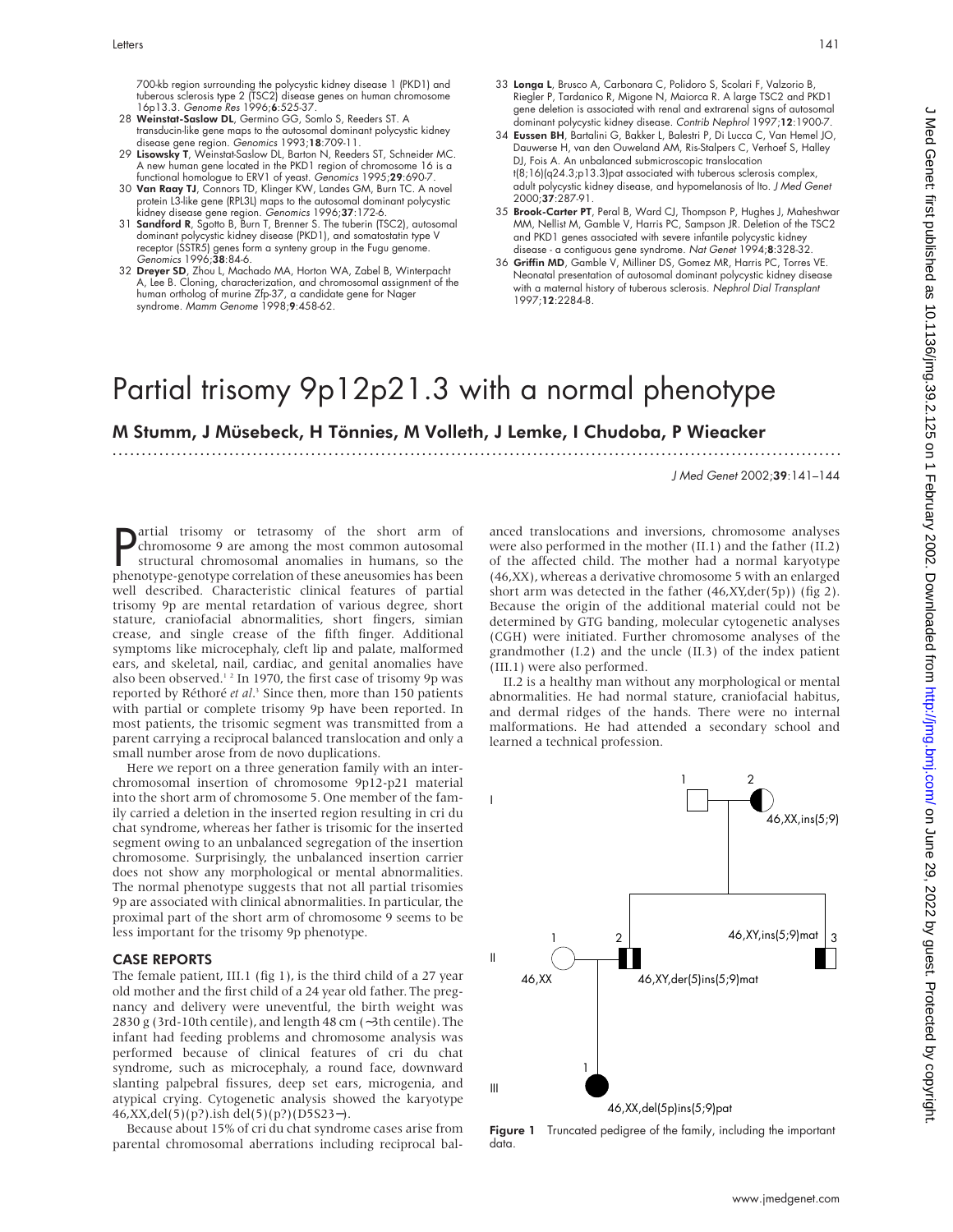

Figure 2 GTG banded chromosomes 9 and 5 from a metaphase of II.2. Both chromosomes 9 and one chromosome 5 are normal. The der(5) harbours the unbalanced insertion of chromosomal bands (9)(p12p21.3).

#### **METHODS**

Metaphase chromosomes from PHA stimulated peripheral blood lymphocytes of the proband, his daughter, his mother, and his brother were analysed by standard GTG banding procedures and by FISH techniques. Appropriate informed consent was obtained from the family members. FISH studies were performed using the probe D5S23 (ONCOR), which is localised in the cri du chat syndrome critical region in 5p15.2, and the chromosome painting probes Coatasome 5 dig (ONCOR) and chromosome paint 9 bio (AGS) according to the supplier's protocol. CGH analysis was performed as previously described.4 Seven YAC clones from the short arm of chromosome 9p were selected from the website of the Molecular Cytogenetic and Positional Cloning Centre of the Max Planck Institute for Molecular Genetics (Berlin, Germany). YAC-FISH was performed as described by Stumm *et al*. <sup>5</sup> Multicolour banding (mBand, Metasystems, Germany) analysis was carried out using seven region specific partial chromosome paints (RPCP) of chromosome 5, which were generated as described by Chudoba *et al*. 6

#### RESULTS

Because the composition of the derivative chromosome 5 of II.2 could not be determined by GTG banding (fig 2), a whole



Figure 4 Partial metaphase of II.2 showing whole chromosome painting with a chromosome 9 specific probe. A chromosome 9 specific signal is visible in the short arm of chromosome 5.

chromosome painting (WCP) with a chromosome 5 specific probe was performed on metaphases of II.2. In the short arm of the derivative chromosome 5, a gap in the painting pattern was detected, indicating an insertion of chromosomal material from a non-homologous chromosome.

Comparative genomic hybridisation (CGH) was applied to identify the additional material inserted in the short arm of chromosome 5. CGH showed a gain of material in the proximal region of the short arm of chromosome 9 (rev ish enh(9)(p12p21)) (fig 3). A further WCP using a chromosome 9 specific probe confirmed the CGH result and detected an insertion of chromosome 9 material in the short arm of chromosome 5 (fig 4).

mBand and WCP analysis on metaphases of the cri du chat syndrome patient (III.1) with chromosome 5 and chromosome 9 specific probes showed that the breakpoint of the

> Figure 3 CGH profiles of the proband's (II.2) chromosomes. The thin vertical lines represent ration profile value of 0.5 and 1.5. The average profile of chromosome 9 shows amplification of proximal 9p.

![](_page_24_Figure_14.jpeg)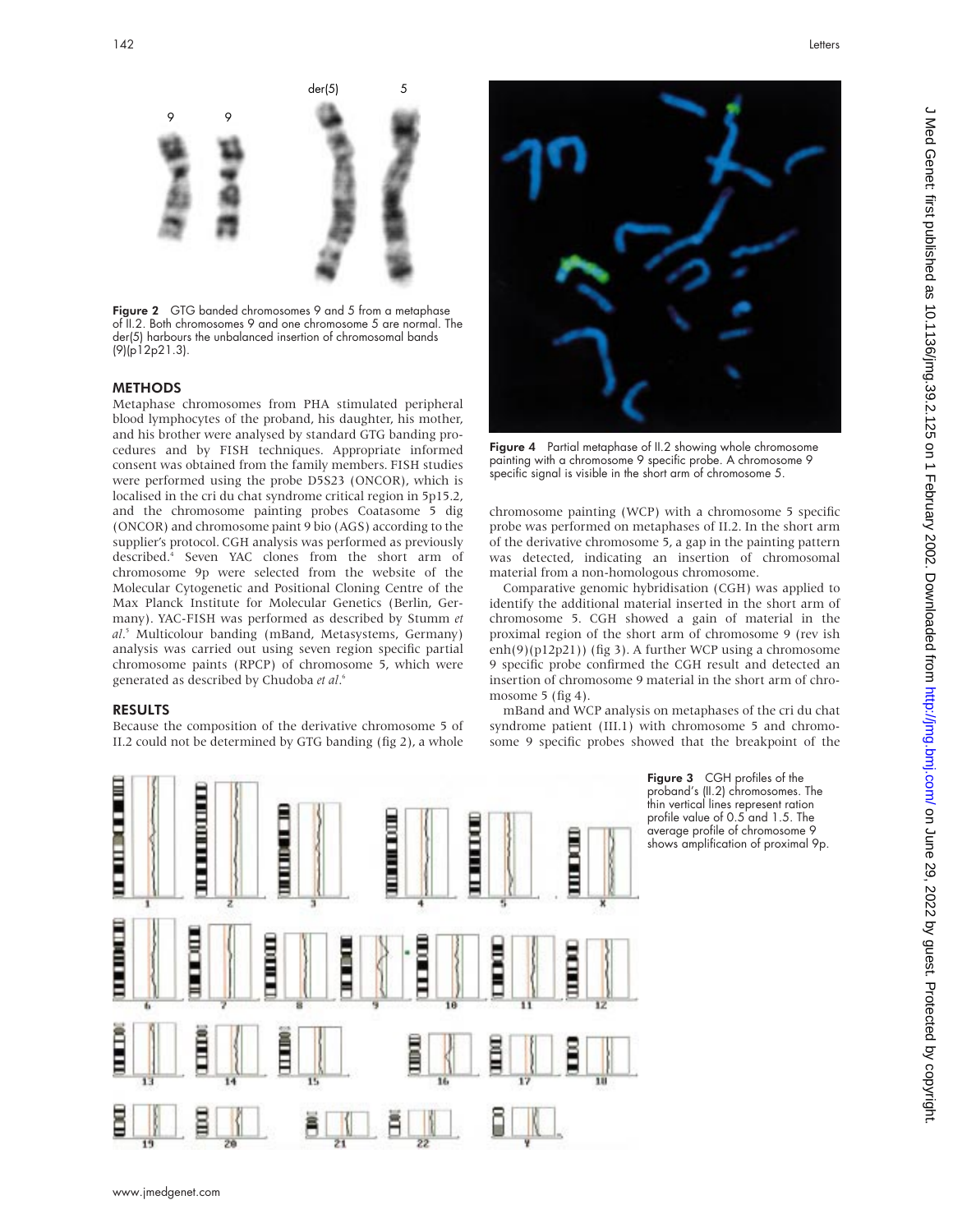![](_page_25_Figure_1.jpeg)

Figure 5 Chromosome 5 mBand-FISH determined the chromosome 5 insertion breakpoint in III.1 at 5p13.4 WCP 5 and WCP 9 showed the breakpoint of the 5p deletion in the inserted region.

deleted chromosome 5 occurred in the inserted region of the paternally inherited derivative chromosome 5. The chromosome 5 breakpoint could be determined by mBand at 5p13.3 (fig 5). Therefore, patient III.1 has a partial monosomy (5)(p14pter) and a partial trisomy 9p. The origin of the der(5) telomere remains unclear.

Chromosome analyses of the mother (I.2) and the brother (II.3) of II.2 showed a balanced insertion of material from the short arm of chromosome 9 into the short arm of chromosome 5 (ins(5;9)(p13.3;p12p21)). The GTG banding results were confirmed by FISH using chromosome 5 and chromosome 9 specific whole chromosome painting probes (fig 6).

For a better characterisation of the trisomic region, microsatellite analysis with seven markers from chromosome 9p and one marker from chromosome 9q was performed on DNA from I.2, II.2, II.3, and III.1. Most markers in the critical region were not informative. Only microsatellite marker D9S104 showed three different alleles in III.1, confirming a trisomy for the subband 9p21 (data not shown). Therefore, YAC-FISH was performed to determine the trisomic region in more detail.

![](_page_25_Picture_6.jpeg)

Figure 6 Metaphase of I.2 showing a whole chromosome painting with specific probes for chromosomes 5 (red) and 9 (green). A shortened chromosome 9 specific signal is visible on der(9). The missing segment is inserted in the short arm of the der(5).

|            | <b>Table 1</b> Results of the YAC-FISH with probes<br>spanning the chromosomal region 9p12 to 9p24 |           |             |           |
|------------|----------------------------------------------------------------------------------------------------|-----------|-------------|-----------|
| <b>YAC</b> | Localisation*                                                                                      | Chr 9(1)  | Chr 9 $(2)$ | ins(5,9)  |
| 961e04     | 9p23-24                                                                                            | $\ddot{}$ | $\ddot{}$   |           |
| 835e12     | 9p23                                                                                               | $\ddot{}$ | $\ddot{}$   |           |
| 942f10     | 9p21-22                                                                                            | $\ddot{}$ |             |           |
| 785f08     | 9p13-21                                                                                            | $\ddot{}$ | $\ddot{}$   | $\ddot{}$ |
| 854d10     | 9p13                                                                                               | $\ddot{}$ | $\ddot{}$   |           |
| 926b09     | 9p13                                                                                               | $\ddot{}$ |             |           |
| 902g06     | 9p12                                                                                               |           |             |           |

According to the GTG banding and CGH results, the trisomic segment was postulated to include the chromosomal subbands 9p12-9p21.3. Five different YAC probes localised within and two YAC probes localised outside this region were hybridised to metaphases of II.2 (table 1). All YACs from the critical region 9p12-p21.3 resulted in three specific signals, two on the normal chromosomes 9 and one on the derivative chromosome 5. In contrast, the YACs which are localised in 9p23 and 9p24 only showed signals on both chromosomes 9.

Taking all the cytogenetic results together, II.2 is a carrier of an unbalanced maternally inherited inserted translocation (5;9)(p13.3;p12p21.3) resulting in a partial trisomy 9p12 p21.3. This case shows the efficient use of CGH, WCP, and mBand for the correct identification of chromosomal material of unknown origin and of the mechanisms generating structural chromosome aberrations.

#### **DISCUSSION**

Chromosomal insertions, with an estimated frequency of less than 1 in 5000 newborns, are relatively rare chromosome rearrangements.<sup>7</sup> Only a few reports of inherited interchromosomal insertions have been published and most cases have arisen de novo. Insertions may lead to disruption of genes, position effects with alterations of gene function, or loss or acquisition of chromosomal segments that cannot be detected by cytogenetic methods. Unbalanced transmission of insertion chromosomes results in partial trisomies and/or monosomies. We report on an unbalanced inherited maternal insertion (5;9)(p13.3;p12p21.3) resulting in partial trisomy 9p12-p21.3. To the best of our knowledge, this is the first report of partial trisomy 9p and a normal phenotype. The normal phenotype is unexpected, because the unbalanced insertion includes a trisomic segment of about 21 Mb (Entrez Map View Chromosome 9, Genes on Sequence Map), harbouring about 280 genes (Entrez Map View, Chromosome 9, Genes on Cytogenetic Map). It is usual that such large autosomal trisomies result in mental retardation and morphological anomalies. In particular, partial trisomy 9p is a well described phenotype and results in a complex clinical malformation pattern. Haddad *et al*<sup>8</sup> reviewed the phenotypic effects of different trisomic regions of chromosome 9p. They compared the cytogenetic and clinical findings of 144 previously published cases with partial or complete trisomy 9p. The majority of these cases were caused by an unbalanced translocation involving another chromosome. Phenotypic effects of these additional segments could not be excluded in these cases. Therefore, the authors confined their analysis to 11 patients with direct duplications of 9p. There was a remarkable consistency in the facial and digital anomalies, which were present in all patients. A general trend towards a milder phenotype in cases with smaller and more distal duplications could be suspected. Furthermore, the characteristic trisomy 9p phenotype showed the best correlation with the 9p22 region. FISH analyses by Fujimoto *et al*<sup>9</sup> and Guanciali Franchi et al<sup>10</sup> suggest that the segment 9p22 may be the critical region for the duplication 9p syndrome. Band 9p22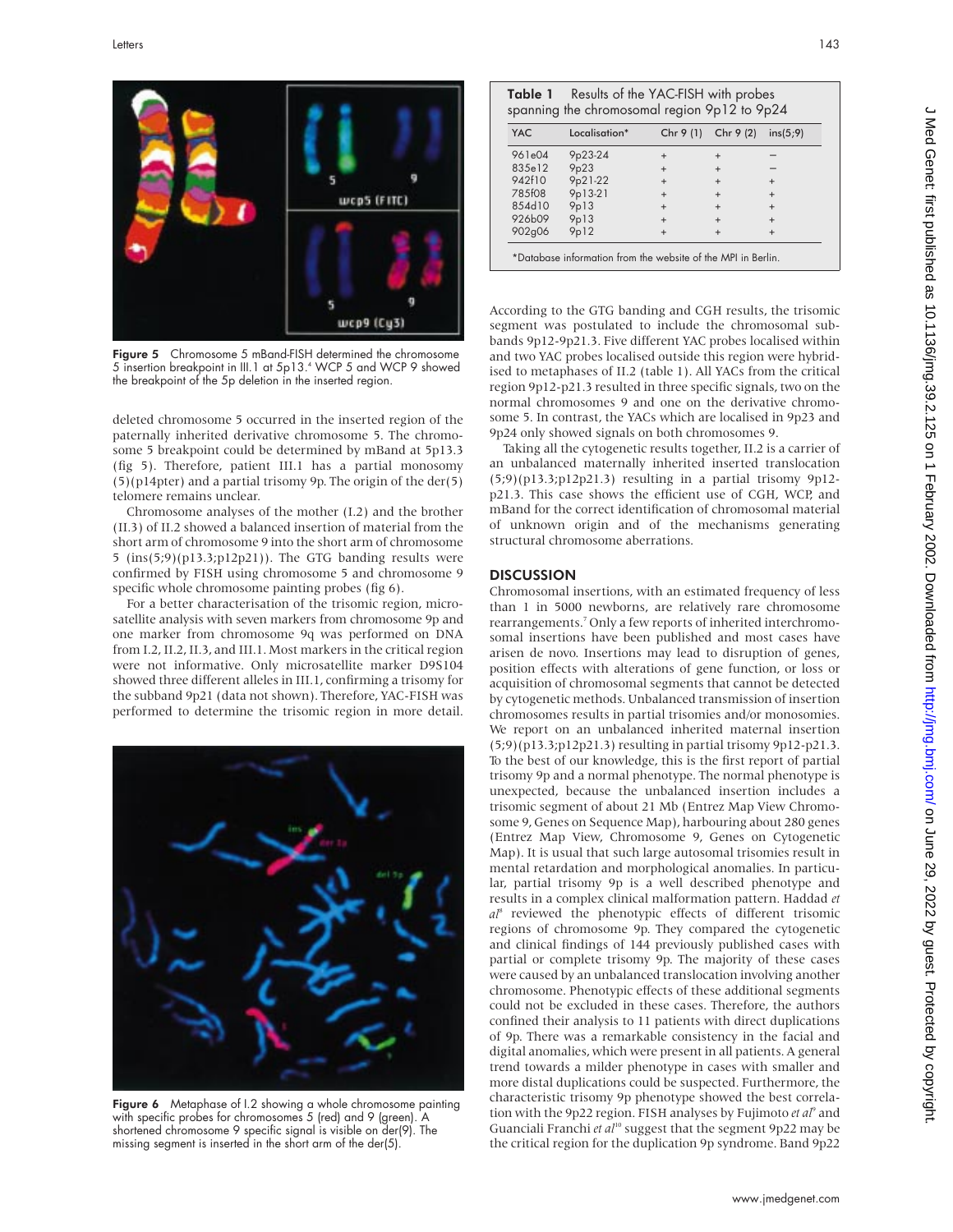was shown to be duplicated in all patients with de novo duplications of 9p without involvement of another chromosome abnormality. Just one patient<sup>11</sup> showed a duplication without involvement of 9p22. Very limited information is available on this patient and the precise breakpoint must be questioned because chromosome analysis was performed at a low banding level.<sup>9</sup> These findings could also explain why our proband showed no phenotypic abnormalities, because the "critical" region 9p22-9p24 does not seem to be involved in the partial trisomy 9. However, the normal phenotype in II.2 suggests that the genes located in the trisomic segment may not be subject to dosage effect.

A further case with a combination of cri du chat syndrome and partial trisomy 9p was described by Sigmund *et al*. <sup>12</sup> In this case, the combination resulted from an unbalanced translocation (5;9)(p13.3;p13.1). The patient harboured the "critical" segment 9p22 and showed typical clinical features of both chromosomal abnormalities.

Imprinting effects may also be an explanation for the unexpected phenotype in our patient. However, clear imprinted regions on chromosome 9 have not been confirmed so far (Imprinted Gene Catalogue Records, 2000).

It is difficult to estimate the reproductive risk for further children of II.2, because he has an interchromosomal duplication resulting from an unbalanced inherited maternal insertion. Insertions can be associated with a very high reproductive risk. The average risk of insertion carriers to have a child with an abnormal phenotype is in the range of 10-50%. Two possibilities of segregation in meiosis have to be considered in our case. Firstly, the risk for the transmission of the rearranged chromosome 5 in II.2 is a priori 50%, which is higher than the risk for a straightforward insertion. However, the risk for an abnormal phenotype must be lower, because II.2 has a normal phenotype. Secondly, there is also a risk for a deletion in 5p, which can be best explained by a synapsing of the homologous chromosomes 5 in meiosis I, followed by a looping out of the insertional segment and a break inside the loop.7 However, this deletion risk is difficult to estimate and no specific published data are available. All in all, a detailed risk estimation cannot be given in the present case, but a prenatal diagnosis should be performed in further pregnancies of II.2, as well as of his brother.

For further analysis of the unexpected genotype-phenotype correlation of patient II.2, we have established a lymphoblastoid cell line of this patient. Expression analysis by array technologies may show whether the trisomic segment alters the gene expression profile in these cells.

#### ACKNOWLEDGEMENTS

The authors thank Mrs R Drange, Mrs B Bütow, and Mrs B Plückthun for excellent technical assistance. We also thank Dr J Wirth from the Molecular Cytogenetic and Positional Cloning Centre of the MPI of J Med Genet: first published as 10.1136/jmg.39.2.125 on 1 February 2002. Downloaded from http://jmg.bmj.com/ on June 29, 2022 by guest. Protected by copyright J Med Genet: first published as 10.11136/jmg.39.2.125 on 1 February 2002. Downloaded from <http://jmg.bmj.com/> on June 29, 2022 by guest: Protected by copyright.

Molecular Genetics in Berlin for providing YAC-DNA and Mrs K Saar from the Microsatellite Centre of the Max-Delbrück-Zentrum in Berlin for performing microsatellite analysis. Furthermore, we thank Metasystems for paying for the colour figures.

*Electronic database information*. Entrez Genome: http:// www.ncbi.nlm.nih.gov/Entrez/ Imprinted Gene Catalogue Records: http://cancer.otago.ac.nz/IGC/Web/home.html The Molecular Cytogenetic and Positional Cloning Center: http://www.molgen.mpg.de

#### ..................... Authors' affiliations

M Stumm, J Müsebeck, M Volleth, P Wieacker, Institute of Human Genetics, Otto von Guericke University, Magdeburg, Germany

H Tönnies, Institute of Human Genetics, Charité, Campus Virchow-Klinikum, Berlin, Germany<br>**J Lemke,** Institute of Human Genetics and Anthropology, Friedrich Schiller University, Jena, Germany

I Chudoba, MetaSystems Inc, Altlussheim, Germany

Correspondence to: Dr M Stumm, Institut für Humangenetik, Universitätsklinikum, Leipziger Strasse 44, 39120 Magdeburg, Germany; Markus.Stumm@medizin.uni-magdeburg.de

#### **REFERENCES**

- 1 Young RS, Reed T, Hodes ME, Palmer CG. The dermatoglyphic and clinical features of the 9p trisomy and partial 9p monosomy syndromes.<br>*Hum Genet* 1982;**62**:31-9.
- 2 Wilson GN, Raj A, Baker D. The phenotypic and cytogenetic spectrum of partial trisomy 9. Am J Med Genet 1985;20:277-82.
- Réthoré MO, Larget-Piet L, Abonyi D, Boeswillwald M, Berger R, Carpentier S, Cruveiller J, Dutrillaux B, Lafourcade J, Penneau M, Lejeune J. Sur quatre cas de trisomie pour le bras court du chromosome 9. Individualisation d'une nouvelle entité morbide. Ann Genet 1970;13:217-32.
- 4 Stumm M, Tönnies H, Mandon U, Götze A, Krebs P, Wieacker PF. Mosaic tetrasomy 9p in a girl with multiple congenital anomalies: cytogenetic and molecular-cytogenetic studies. Eur J Pediatr  $1999:158:571.5$
- 5 Stumm M, Kessel-Weiner E, Pascu F, Ottolenghi C, Theile U, Wieacker PF. Deletion of the DM-domain gene cluster in a fetus with ring chromosome 9 and sex reversal. Pediatr Pathol Mol Med 2000;19:415-23.
- 6 Chudoba I, Plesch A, Lörch T, Lemke J, Claussen U and Senger G. High resolution multicolor-banding: a new technique for refined FISH analysis of human chromosomes. *Cytogenet Cell Genet* 1999;**84**:156-60.
- 7 Gardner RJM, Sutherland GR, eds. Chromosome abnormalities and genetic counseling. Oxford monographs on medical genetics No 29.<br>Oxford: Oxford University Press, 1996.<br>8 **Haddad BR**, Lin AE, Wyandt H, Milunsky A. Molecular cytogenetic
- characterisation of the first familial case of partial 9p duplication (p22p24). J Med Genet 1996;33:1045-7.
- 9 Fujimoto A, Ming SL, Schwartz S. Direct duplication of 9p22p24 in a
- child with duplication 9p syndrome. Am J Med Genet 1998;**77**:268-71.<br>10 **Guanciali Franchi P**, Calabrese G, Morizio E, Modestini E, Stuppia L,<br>Mingarelli R, Palka G. FISH analysis in detecting 9p duplication (p22p24). Am J Med Genet 2000;90:35-7.
- 11 Coco R, Penchaszadeh VB. Cytogenetic findings in 200 children with mental retardation and multiple congenital anomalies of unknown cause. Am J Med Genet 1982;12:155-73.
- 12 Sigmund J, Frisch H, Heinz-Erian P, Rhomberg K, Wegner RD. Cri du chat-syndrome in combination with partial trisomy 9p. Pädiatr Pädol 1986;21:61-7.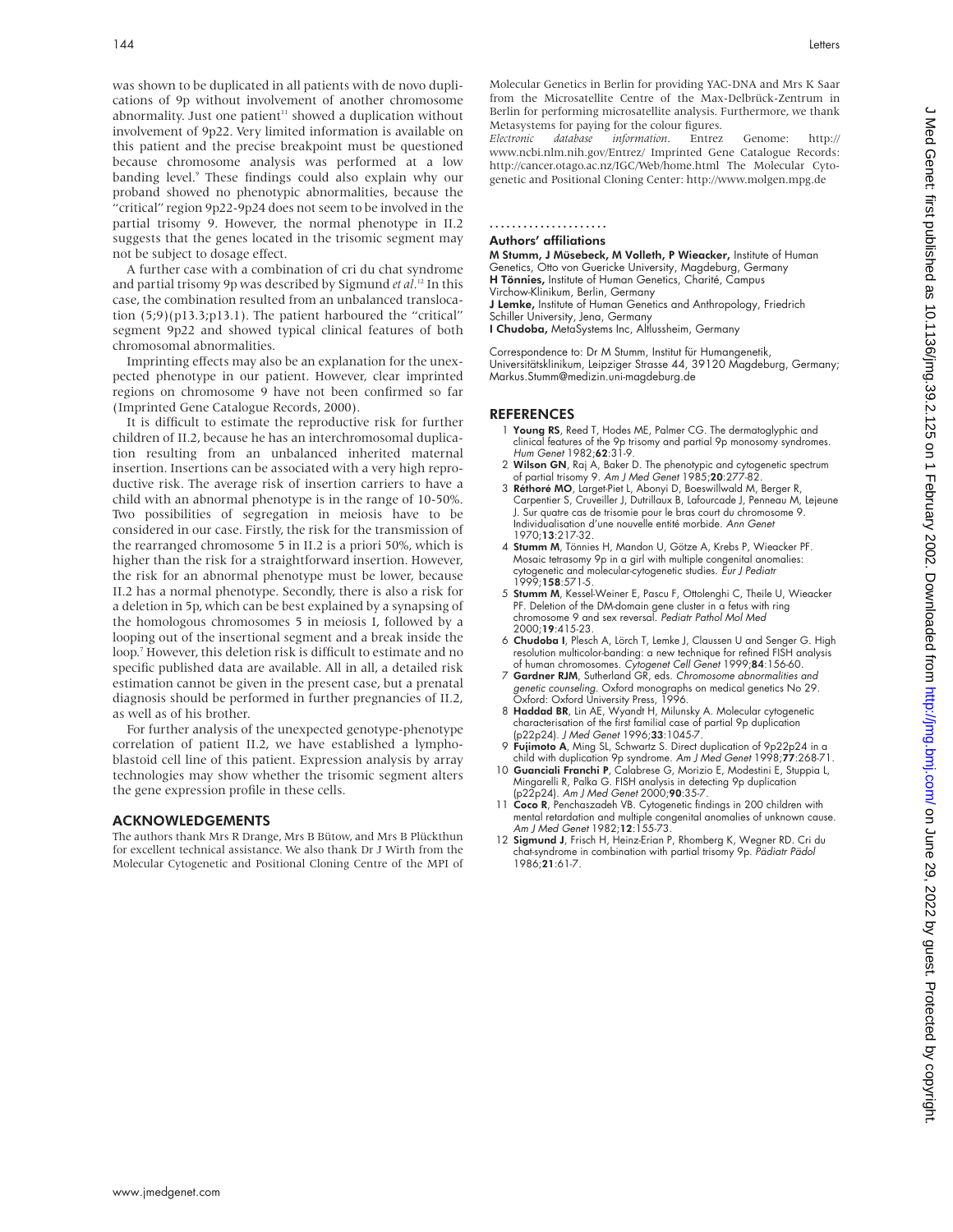## Craniofacial anomalies, cataracts, congenital heart disease, sacral neural tube defects, and growth and developmental retardation in two sisters: a new autosomal recessive MCA/MR syndrome?

.............................................................................................................................

J Siegel-Bartlet, A Levin, A S Teebi, S J Kennedy

J Med Genet 2002;39:145–152

Neural tube defects are usually multifactorial. They can<br>also be associated with a number of underlying mono-<br>genic or chromosomal conditions. These include auto-<br>somal recessive disorders, such as Meckel Gruber, Boberts also be associated with a number of underlying monosomal recessive disorders, such as Meckel-Gruber, Roberts, and Walker-Warburg syndromes, and chromosomal anomalies, such as microdeletion 22q11.<sup>1</sup> Also, teratogenic conditions, such as valproate embryopathy, may also have an association with neural tube defects.<sup>2</sup> We present an apparently autosomal recessive, syndromic form of sacral neural tube defects resulting in tethered cord in two female sibs.

#### CASE REPORTS

Patient 1 was born to a G4, P3 mother and has three healthy, older maternal half sibs who have a different father. Her parents are of mixed European descent and non-consanguineous. The pregnancy history was negative for maternal illness or known teratogen exposure. Labour began spontaneously at 38 weeks. The delivery was complicated by fetal bradycardia following artificial rupture of the membranes. An emergency caesarian section was performed because of abruptio placentae. The birth weight was 1750 g (<3rd centile), head circumference was 30.5 cm (<3rd centile), and length 45.5 cm (<3rd centile). Apgar scores were 3 at one minute and 8 at five minutes. Two vessels were present in the umbilical cord. The placenta was found to have areas of calcification with a few foci of intravillous thrombosis and mild acute chorioamnionitis.

Atrial and ventricular septal defects, detected in infancy, were repaired at 10 months. A sacral dimple prompted an MRI of the spine which showed a low lying conus medullaris at the lower aspect of L2 (fig 1). The patient's tethered cord was surgically repaired at 30 months. The patient has required a fundoplication and is fed by gastrostomy tube. She has also had surgical release of her heel cords and the tendons behind her knees.

She had her first ophthalmological examination at our institution at 18 months of age. Two weeks before this examination she had a left nasolacrimal duct probing at another centre for presumed obstruction. No external lacrimal system anomalies were present. At our initial examination, she showed normal visual responses for her age, clear lenses, and a normal eye examination with the exception of moderate, bilateral, symmetrical hyperopia (+5.50 sphere OU) for which spectacles were prescribed. By 23 months of age, she had developed a small accommodative esotropia that was well controlled with her hyperopic spectacles. At 30 months, her eye examination was once again normal. However, two months later her mother noted a white abnormality in the pupils. Examination showed bilateral, dense, white cataracts with a clear zone at the Y sutures. At surgery, the cortical portion of the cataracts had a very wispy consistency and was very adherent to the surrounding capsule. Retinal examination before the presence of cataracts had always been normal. At the time of presentation with cataracts, it was difficult to view the retina although there was an impression of possible optic atrophy. Postoperatively, she has been noted to have mild

retinal vessel tortuosity and bilateral temporal pallor of each optic nerve. She subsequently developed bilateral aphakic glaucoma that is controlled medically.

In view of the rapid onset of the cataract, a laboratory evaluation was undertaken. Sodium, potassium, chloride, calcium, creatinine, cholesterol, thyroid function studies, serum and urine amino acids, urine reducing substances, and serum lactate levels were all normal. MRI of the brain, chromosomes, FISH for microdeletion 22q11, very long chain fatty acids, urine organic acids and oligosaccharides, mucopolysaccharide screen, and carbohydrate deficient glycoprotein testing have been normal. Subtelomeric FISH and SKY were later performed to search for cryptic chromosomal rearrangements and the results were normal.

A spine *x* ray at 5 years of age showed multiple compression deformities of the spine resulting in thoracolumbar dextroscoliosis, thoracic kyphosis, and lumbar lordosis. Generalised decreased bone density and borderline delayed bone age were also noted. Her growth has continued to be delayed. At 8.6 years, her height was 97 cm (<3rd centile), weight was 16.8 kg (<3rd centile), and head circumference 46.5 cm (<3rd centile). She has a low anterior hairline with widow's peak, persistent drooling, and a short philtrum with full lips (fig 2A, B). She has a geographic tongue with white lines. Her central incisors are prominent and widely spaced (fig 2C). She has micrognathia. Her ears are small but similar to her mother's. Her chest is barrel shaped and prominent. She has bilateral inverted nipples. She has thoracic kyphosis, with some lordosis, mild scoliosis and mild gibbus. The veins in the shoulder region are prominent. Longitudinal grooves were noted on both the fingernails and the toenails. There was no limitation of movement of the upper limbs and hands. There was limitation of movement of both knees but this may be secondary to her neurological abnormalities. She has central hypotonia with peripheral hypertonia. This patient has remained preambulatory and preverbal. At the age of 8, she was recognised to be having seizures by EEG and was started on carbamazepine.

Patient 2, the younger sib of patient 1, was noted to have normal fetal growth on ultrasound at 20.9 weeks' gestation. However, by 33 weeks' gestation the fetus was noted to be small for gestational age. The placenta was noted on ultrasound to have prominent venous lakes and possible degenerative changes. Amniotic fluid volume was mildly increased. The baby was born at 36 weeks' gestation with a birth weight of 1800 g (<3rd centile). A muscular ventricular septal defect with patent foramen ovale was diagnosed in infancy, but subsequently closed spontaneously. A tethered cord was repaired at 13 months of age.

Her first eye examination at our centre at 13 months of age showed clear lenses. She had mild hyperopia (+2.00 diopters)

.............................................................

Abbreviations: MCA/MR, multiple congenital anomalies/mental retardation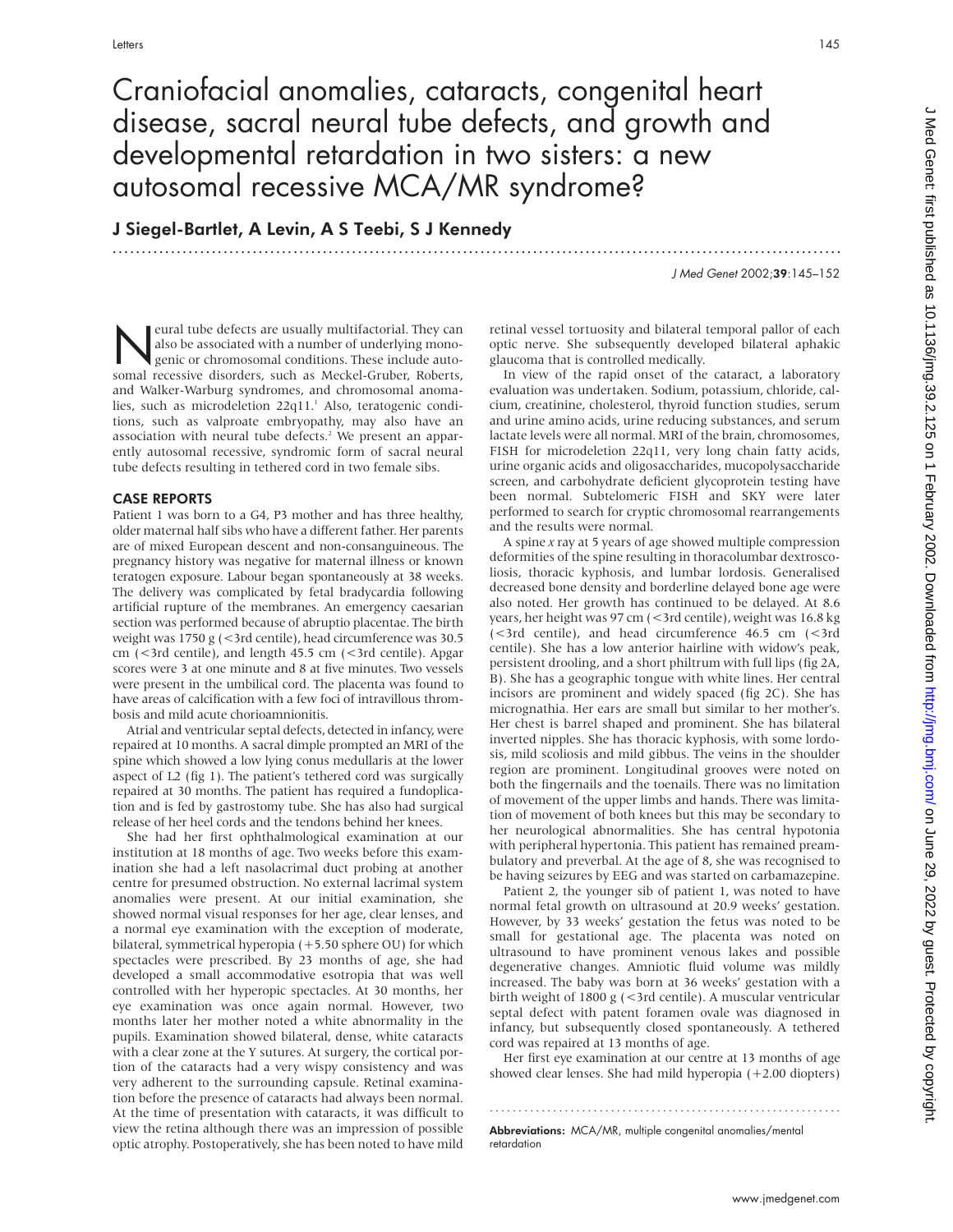![](_page_28_Picture_2.jpeg)

Figure 1 (A, B) Patient 1. T1 (TR540/TE10) sagittal and axial image of the cord shows the conus extending to the L2-3 disc level.

and astigmatism (+1.00 diopters). Retinal examination was normal with the exception of bilateral temporal peripapillary atrophy. In view of her sister's history, she was followed every six months. At 20 months of age, she was noted to have multiple, globular, anterior, cortical dot lens opacities which were worse in the right eye (fig 3). Six weeks later, the opacities had increased in size and she also had new posterior subcapsular cataracts that were worse in the left eye along with an opacified lamella within each lens. Cataract surgery was performed at which time the same subcapsular cortical material was noted. At 3 years of age, she shows good corrected visual function in both eyes with an alternating exotropia of 20-25 prism diopters and chronic bilateral blepharitis. She has also developed bilateral aphakic glaucoma which is controlled medically.

Her serum lactate was normal. A spine *x* ray at 2 years of age showed mild, generalised decreased bone density and borderline delayed bone age. Chromosomes, FISH for microdeletion 22q11, very long chain fatty acids, urine organic acids and oligosaccharides, mucopolysaccharide screen, and carbohydrate deficient glycoprotein testing have all been normal. Subtelomeric FISH and SKY were normal.

Like her sister, her growth has remained delayed. At 6 years of age, her weight was 16.4 kg (3rd centile), length was 95 cm (<3rd centile), and head circumference was 46.5 cm (<3rd centile). Her facies are similar to her older sister (fig 2D, E). She has central hypotonia with peripheral hypertonia. She has a low frontal hairline with a widow's peak. Her eyebrows are broad, but have sparse hair. Her philtrum is short and she has prominent, widely spaced central incisors. She has micrognathia. Her ears are small. She has stiff joints in her upper limbs and hands. In her lower limbs, there is limitation in the movement of her knees. Her nails are normal. Examination of her genitalia showed pubic hair. Unlike her sib, this patient was almost walking by the age of 2 years. Unfortunately, she had a near drowning bathtub accident that aggravated her neurodevelopmental injury and she never regained this ability. Like her sister, she cannot talk. Following the accident, this patient developed seizures that are controlled medically.

### **DISCUSSION**

The hallmark manifestations in this family include a characteristic craniofacial appearance, atrial ventricular septal heart defects, sacral neural tube defects, cataracts developing in early childhood, and growth and developmental retardation (table 1).

The combination of eye abnormalities and neural tube defects is well documented in several disorders that include

warfarin embryopathy,<sup>3</sup> Walker-Warburg syndrome,<sup>4</sup> oculocerebrocutaneous syndrome, Meckel-Gruber syndrome,<sup>5</sup> and Knobloch vitreoretinopathy.<sup>6</sup> However, only Walker-Warburg and Knobloch syndromes occasionally have cataracts as a component and in those circumstances other ocular malformations not present in our patients are invariably present. Also, the neural tube defect present in this family is specific, sacral neural tube defect with tethered cord. Kousseff7 reported sibs with sacral neural tube defects and conotruncal heart defects, but without cataracts. A similar case was subsequently reported.<sup>8</sup> The pattern of anomalies seen in Kousseff syndrome is different from that seen in this family.

The cataracts observed in these children had a distinctive morphology. Earlier diagnosis of patient 2 allowed for definition of the phenotype, whereas we presume that complete progression had already occurred in patient 1 at the time of diagnosis. The cataracts had rapid onset in the third year of life with multifocal heterogeneous involvement of the cortex including anterior globular opacities, posterior subcapsular opacities, a lamellar component, and an unusual, subcapsular, diffuse, wispy consistency noted at surgery. To our knowledge, these cataracts do not fit any previously described phenotype that would encompass all of the findings observed. Posterior subcapsular and lamellar cataracts are non-specific and non-diagnostic. They can be seen as isolated idiopathic disorders, heritable cataracts, or secondary to a multitude of causes especially in the case of posterior subcapsular opacity that can be the result of trauma, steroids, or intraocular inflammation. The acute onset of cataracts may suggest a metabolic derangement that we were unable to identify. Most developmental cataracts have a slower progressive onset. Neither child had an acute event that could be identified as a precipitating factor.

The unusual constellation of findings suggests to us that these sisters share a single genetic aetiology with early onset indicated by the presence of malformations occurring in embryogenesis, cardiac and neural tube defects. Perhaps the continued growth and developmental retardation and the onset of cataracts in early childhood would suggest an ongoing metabolic effect as part of this syndrome. In the absence of cryptic chromosomal rearrangements, this disorder is probably inherited in an autosomal recessive manner.

### ACKNOWLEDGEMENTS

We thank the family for their cooperation. We also thank Rozmin Visram for her secretarial assistance.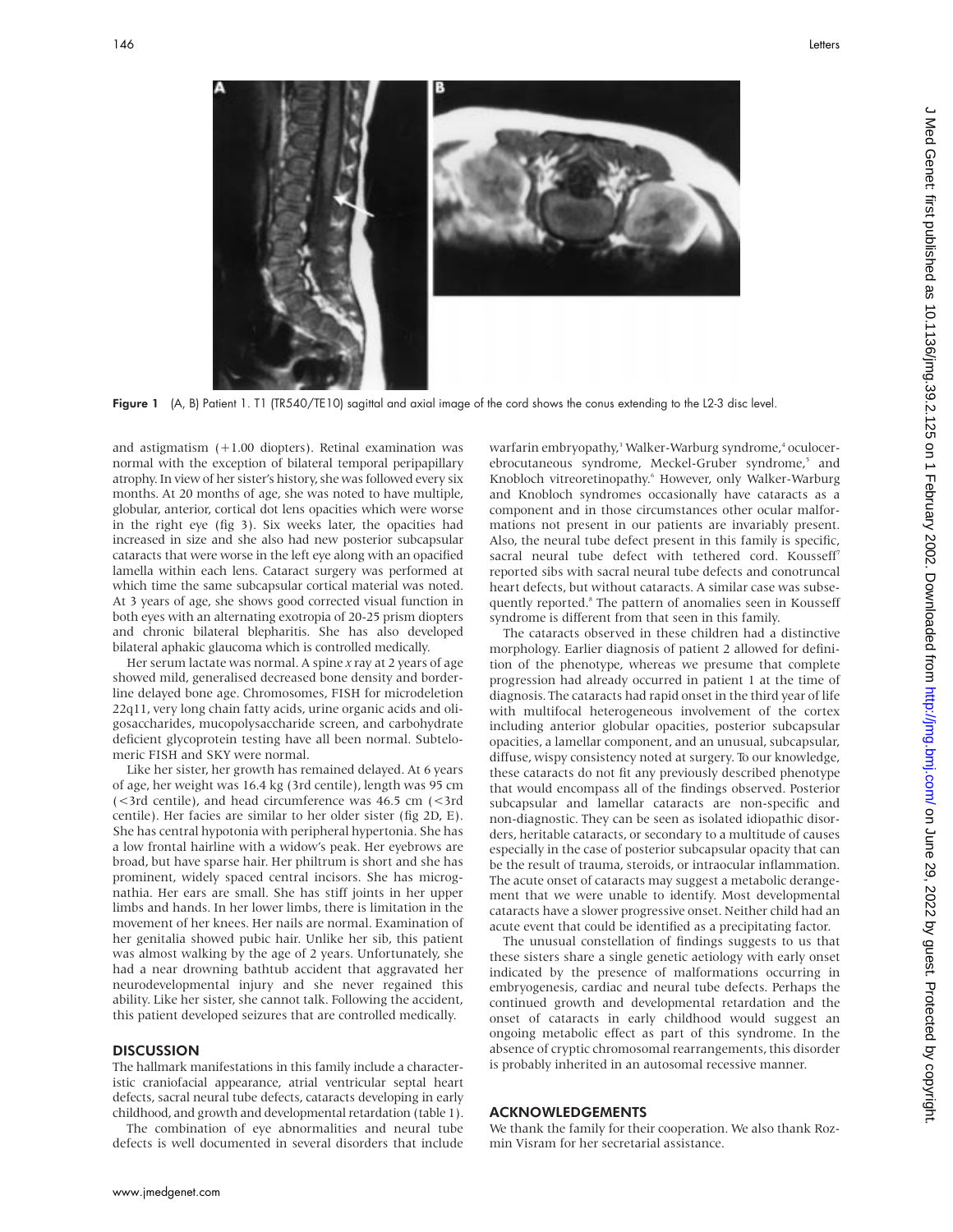![](_page_29_Picture_2.jpeg)

**Figure 2** (A, B, C) Patient 1. Whole body and close up of face and mouth. Note the broad central incisors. (D, E) Patient 2. Whole body and close up of face. Note the remarkable similarity to patient 1.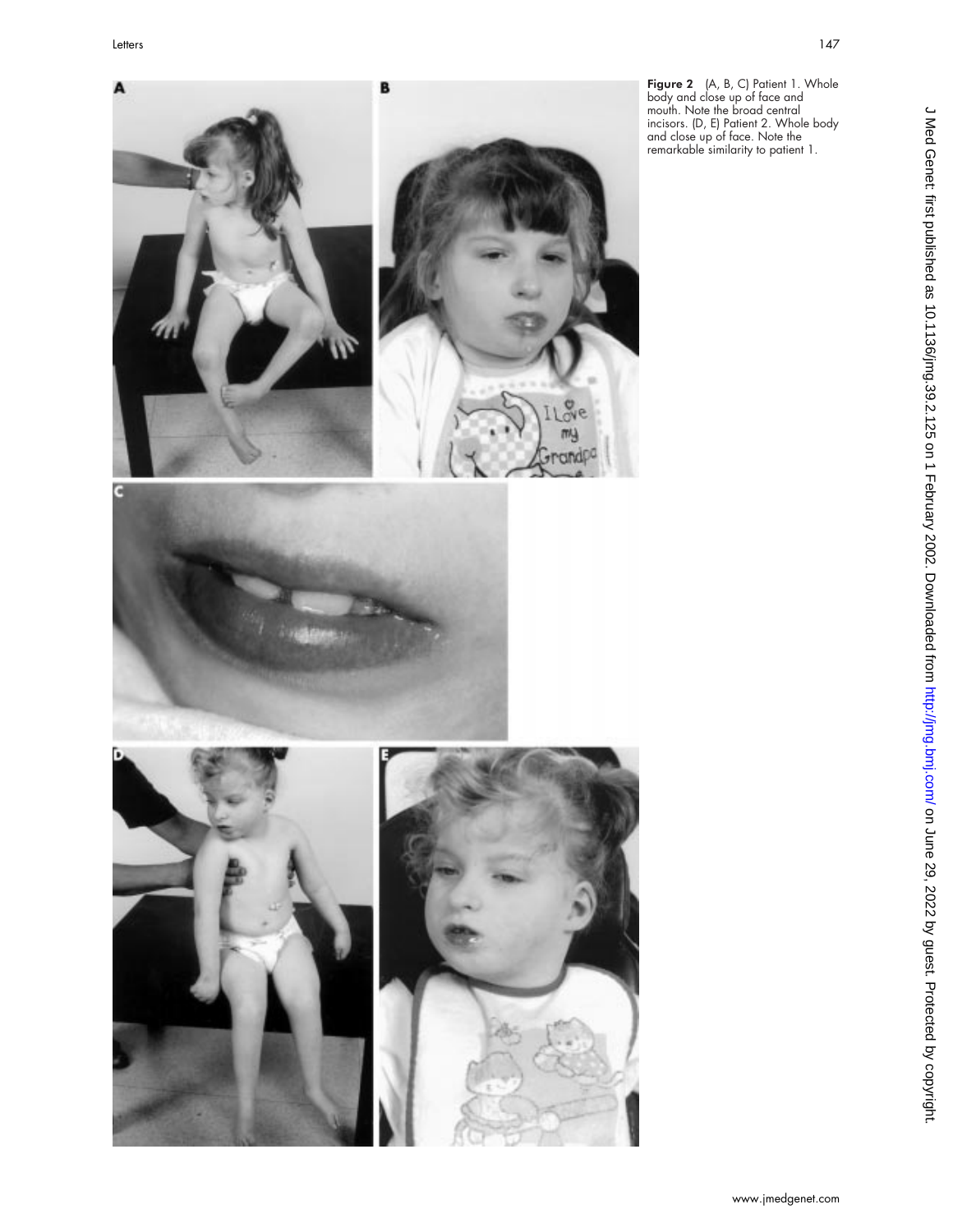![](_page_30_Picture_1.jpeg)

Figure 3 Patient 2. Cataract. Note multiple, globular, anterior, cortical dot lens opacities.

## .....................

### Authors' affiliations

J Siegel-Bartlet\*, A S Teebi, S J Kennedy, Section of Clinical Genetics and Dysmorphology, Division of Clinical and Metabolic Genetics, The Hospital for Sick Children, 555 University Avenue, Toronto, ON M5G 1X8, Canada

**A Levin,** Department of Ophthalmology, The Hospital for Sick Children,<br>555 University Avenue, Toronto, ON M5G 1X8, Canada

Correspondence to: Professor A S Teebi, Section of Clinical Genetics and Dysmorphology, Division of Clinical and Metabolic Genetics, The Hospital for Sick Children, 555 University Avenue, Toronto, ON M5G 1X8, Canada; ateebi@sickkids.on.ca

\*Present address: Genetics Department, Alfigen, Pasadena, California, USA

#### **REFERENCES**

- 1 Jones KL. Recognizable patterns of human malformations. 5th ed. Philadelphia: Saunders, 1997.
- 2 Kozma C. Valproic acid embryopathy: report of two siblings with further expansion of the phenotypic abnormalities and a review of the literature. Am J Med Genet 2001;98:68-175.
- 3 Kaplan LC. Congenital Dandy-Walker malformation associated with first trimester warfarin: a case report and literature review. Teratology 1985;32:333-7.

Table 1 Manifestations of the new MCA/MR syndrome in two female sibs

|                                                 |           | Patient 1 Patient 2 |
|-------------------------------------------------|-----------|---------------------|
| <b>IUGR</b>                                     | $\ddot{}$ | $\ddot{}$           |
| Microcephaly (primary)                          | $^{+}$    | $\ddot{}$           |
| Short stature/growth delay                      | $\ddot{}$ | $\ddot{}$           |
| Craniofacial anomalies                          |           |                     |
| Low anterior hairline/widow's peak              | $\ddot{}$ | $\ddot{}$           |
| Short philtrum                                  | $\ddot{}$ | $\ddot{}$           |
| Prominent, widely spaced central                | $\ddot{}$ | $\ddot{}$           |
| incisors                                        |           |                     |
| Geographic tongue                               | $\ddot{}$ | $\ddot{}$           |
| Full lips                                       | $^{+}$    |                     |
| Micrognathia                                    | $\ddot{}$ | $^{+}$              |
| Small ears                                      | $\ddot{}$ | $\ddot{}$           |
| Eye abnormalities                               | $\ddot{}$ | $\ddot{}$           |
| Hyperopia/astigmatism                           | $^{+}$    | $\ddot{}$           |
| Early childhood cataracts                       | $\ddot{}$ | $^{+}$              |
| Nasolacrimal duct stenosis                      | $^{+}$    |                     |
| Strabismus                                      | $\ddot{}$ | $^{+}$              |
| VSD/ASD                                         | $\ddot{}$ | $^{+}$              |
| Inverted nipples                                | $^{+}$    |                     |
| Sacrococcygeal dimple/tethered cord             | $^{+}$    | $\ddot{}$           |
| Delayed bone age                                | $\ddot{}$ | + (Borderline)      |
| Joint limitation/stiff joints                   | $\ddot{}$ | $\ddot{}$           |
| Longitudinal grooves of nails                   | $\ddot{}$ |                     |
| Hypotonia                                       | $\ddot{}$ | $^{+}$              |
| Seizures                                        | $^{+}$    | $\ddot{}$           |
| Developmental delay                             | $^{+}$    | + (Milder)          |
| Single umbilical artery                         | $\ddot{}$ | S                   |
| Placental calcification/degenerative<br>changes | $^{+}$    | $^{+}$              |

VSD = ventricular septal defect, ASD = atrial septal defect.

- 4 Dobyns WB, Pagon RA, Armstrong D, Curry CJ, Greenberg F, Grix A, Holmes LB, Laxova R, Michels VV, Robinow M, Zimmerman RL. Diagnostic criteria for Walker-Warburg syndrome. Am J Med Genet 1989;32:195-210.
- 5 Salonen R, Paavola P. Meckel syndrome. J Med Genet 1998;35:497-501.
- 6 Sniderman LC, Koenekoop RK, O'Gorman AM, Usher RH, Sufrategui MR, Moroz B, Watters GV, Der Kaloustian VM. Knobloch syndrome involving midline scalp defect of the frontal region. Am J Med Genet 2000:90:146-9.
- 7 Kousseff BG. Sacral meningocele with conotruncal heart defects: a possible autosomal recessive trait. Pediatrics 1984;74:395-8.
- 8 Toriello HV, Sharda JK, Beaumont EJ. Autosomal recessive syndrome of sacral and conotruncal development field defects (Kousseff syndrome). Am J Med Genet 1985;22:357-60.

# Dysmorphism, variable overgrowth, normal bone age, and severe developmental delay: a "Sotos-like" syndrome?

## J Amiel, L Faivre, L Wilson, M Le Merrer, A Munnich, R Winter, S Lyonnet, V Cormier-Daire

.............................................................................................................................

J Med Genet 2002;39:148–152

Sotos syndrome (MIM 117550) is an overgrowth syndrome<br>
Sinst described by Sotos *et al*<sup>1</sup> in 1964 with over 200 cases<br>
reported to date. The syndrome is characterised by pre-<br>
and postnatal overgrowth macrocenhaly advanc first described by Sotos et al<sup>1</sup> in 1964 with over 200 cases reported to date. The syndrome is characterised by preand postnatal overgrowth, macrocephaly, advanced bone age, and distinctive facial features.<sup>2</sup> In a review of 79 patients diagnosed as Sotos syndrome, Cole and Hughes<sup>3</sup> showed that the overall gestalt was as efficient as clinical and radiological criteria for the diagnosis. The vast majority of cases are sporadic.

Concordant and discordant monozygotic twins have been reported.<sup>45</sup> In rare instances, familial cases with autosomal dominant or autosomal recessive inheritance have been suspected and chromosomal rearrangements have also been reported.<sup>4 6</sup> However, the aetiology of Sotos syndrome remains unknown. A hypothalamic origin was first suspected but extensive endocrinological testing failed to show significant anomalies. More recently, chromosomal uniparental disomy has been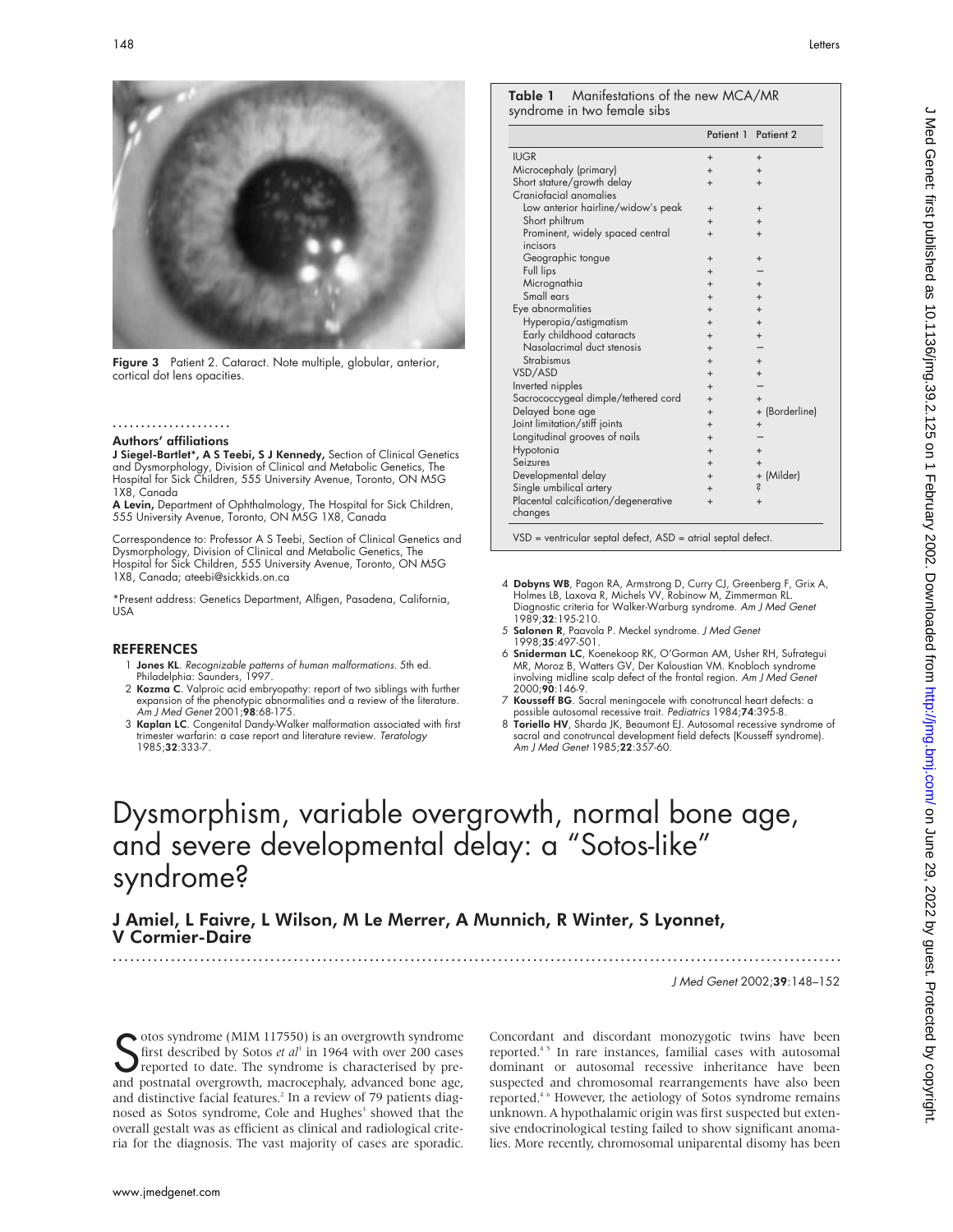![](_page_31_Figure_1.jpeg)

Figure 1 Case 1. (A) Note the long face with pointed chin, high forehead with receding frontal hairline, fine hair, mild hypertelorism, and convergent strabismus. (B) Note dolichocephaly. (C) Note large feet and flat, brittle, deep set nails. (D) Note large hands and loose skin

ruled out.7 Here, we report on five unrelated cases with a Sotos facial gestalt, severe developmental delay, moderate to absent overgrowth, and normal bone age. We propose a separate Sotoslike syndrome.

## CASE REPORTS

## Case 1 Case 1, a male, was the third child of healthy, non-

consanguineous parents, aged 31 and 33 years at the time of birth. The mother's height was 1.57 m (25th centile) and the father's 1.72 m (between the 25th and 50th centile). Amniocentesis was performed for at risk maternal serum screening and fetal chromosomes were normal 46,XY. Bilateral vesicoureteral reflux was diagnosed prenatally and surgically repaired at 9 months of age. He was born at term with normal birth parameters (birth weight 3360 g, 25th centile; length 51 cm, 50th centile; OFC 35 cm, 50th centile). He had hypotonia and psychomotor delay (sat at 12 months, walked at 24 months, no words at 24 months). He was first investigated at 9 months; hypsarrythmia was diagnosed and treated with Vigabatrin. He was admitted to hospital eight days later with *Streptococcus pneumoniae* meningitis. When first seen, at 22 months of age, growth was in the normal range (weight 14 kg, 75th centile; height 90 cm, 75th centile; OFC 50.5 cm, 75th centile). Facial features included a long face with a pointed chin, dolichocephaly, a high forehead with receding frontal hairline, fine hair, mild hypertelorism, convergent strabismus, and a high arched palate (fig 1A, B). The hands and feet were large with flat, brittle, deep set nails (fig 1C, D). Examination of the skin showed loose skin on the extremities and two punctiform scars across one arm. He stands with kyphosis, bent knees, and pes planus. Peripheral reflexes were brisk. Fundi were normal.

EEG showed hypsarrythmia and MRI of the brain showed a right parietofrontal cavity, a cyst of the septum pellucidum, and mild ventriculomegaly. At 22 months of age, bone age was 2 years for carpal bones, phalanges, and metacarpals according to Greulich and Pyle. Supernumerary epiphyses were present at the base of the second and third metacarpals. High resolution chromosomes were normal (46,XY) on lymphocytes with no fragile site on the X chromosome.

#### Case 2

Case 2, a male, was the third child of healthy, nonconsanguineous parents aged 38 and 43 years at the time of birth. The mother's height was 1.70 m (90th centile) and the father's 1.87 m (>97th centile). The mother's OFC was 57 cm (97th centile). The older brother's and sister's heights were above the 97th centile (1.81 m at 14 years and 1.78 m at 13 years, respectively). Amniocentesis for maternal age showed normal fetal chromosomes, 46,XY. The mother had hypertension in the third trimester of the pregnancy. He was born at term with normal birth parameters (birth weight 3570 g, 75th centile; length 54 cm, 90th centile; OFC 36.5 cm, 75th centile). There was a unilateral cleft lip and upper gum, feeding difficulties, hypotonia, hyperbilirubinaemia, and hypoglycaemia at birth. He showed psychomotor delay (sat at 12 months, walked at 24 months, no words at 6 years). When first seen, at 26 months of age, growth was above the mean (weight 16 kg, 90th centile; length 100 cm, 97th centile; OFC 54.5 cm, >97th centile). Facial features included a long face with pointed chin, dolichocephaly, a high forehead with receding frontal hairline, fine hair, mild hypertelorism, epicanthic folds, and downward slanting palpebral fissures (fig 2A, B). The hands and feet were large with flat, brittle, deep set nails (fig 2C, D). The skin was velvety. He stands with kyphosis, bent hips and knees, and pes planus. Fundi were normal. At 6 years of age, height is above the 97th centile, weight is between the 90th and 97th centile, and OFC is above the 97th centile.

MRI of the brain showed mild ventriculomegaly. At 26 months of age, bone age was 2 years 8 months according to Greulich and Pyle. Pseudoepiphyses were present at the base of the second and fifth metacarpals. High resolution chromosomes were normal (46,XY) on lymphocytes with no fragile site on the X chromosome. Auditory evoked potentials and abdominal ultrasound were normal.

#### Case 3

Case 3, a male, was the first child of healthy, nonconsanguineous parents aged 28 and 42 years at the time of birth. The mother subsequently had two miscarriages. The mother's height was 1.60 m (50th centile) and the father's 1.72 m (25th centile). Case 3 was born at 33 weeks of gestation (birth weight 2100 g, 50th centile; length 44 cm, 50th centile; OFC 32 cm). He had ventricular septal defect and a patent ductus arteriosus that closed spontaneously. Psychomotor development was delayed (sat at 14 months, walked at 3 years, three words at 2 years 10 months). At 11.5 years of age, height and weight were on the 97th centile and OFC >97th centile.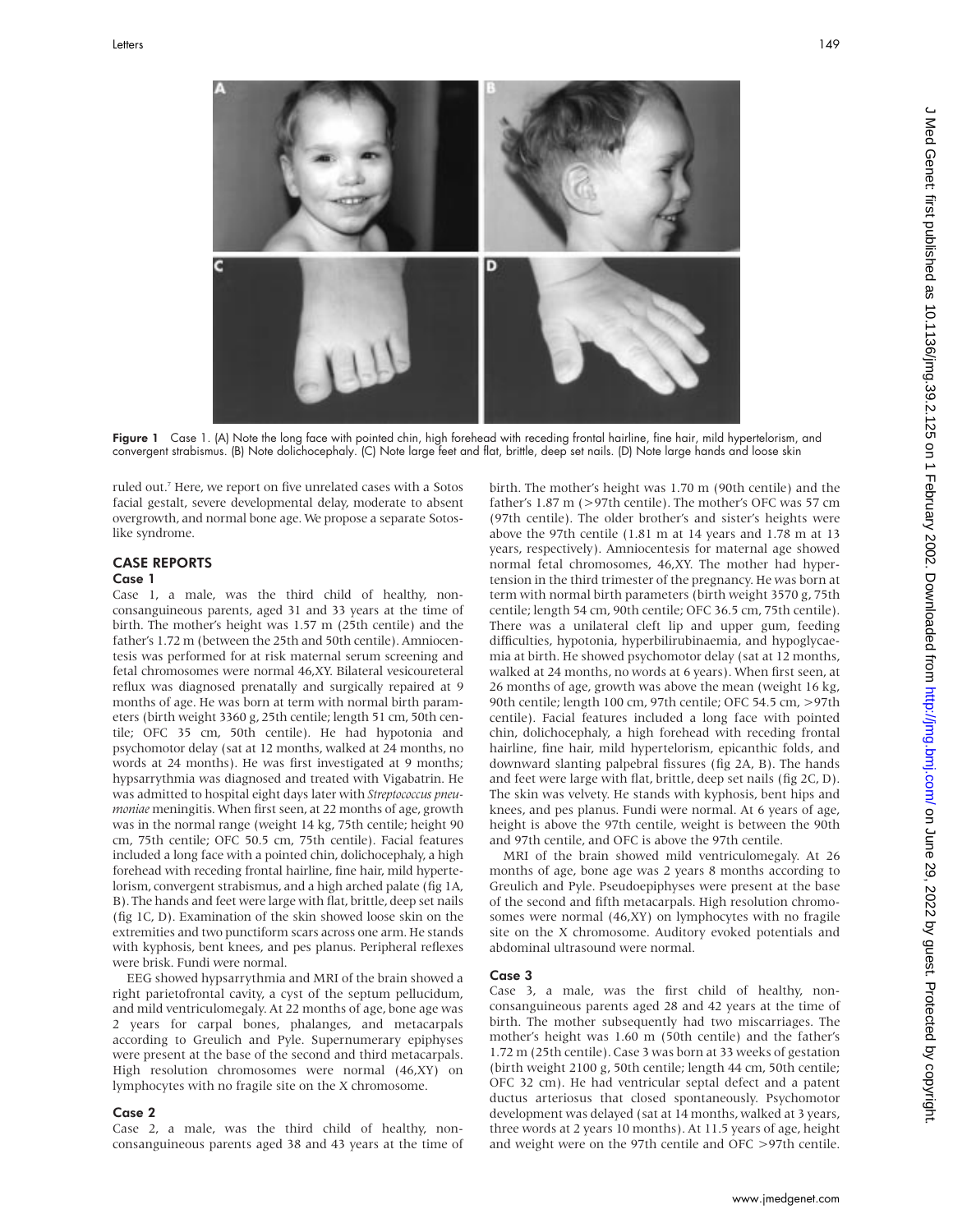![](_page_32_Picture_2.jpeg)

Figure 2 Case 2. (A) Note the long face with pointed chin, high forehead with receding frontal hairline, fine hair, mild hypertelorism, epicanthic folds, downward slanting palpebral fissures, and repaired cleft lip. (B) Note dolichocephaly. (C) Note large hands. (D) Note large feet and flat, brittle, deep set nails.

He attended normal school with two years delay. Facial dysmorphic features included a long face with a pointed chin, a high forehead with receding frontal hair line and fine hair (fig 3A, B). The hands and feet were large (>97th centile) with flat, deep set nails that required surgery.

Brain CT scan showed mild ventriculomegaly. At 3 years of age, bone age is 3 years 6 months according to Greulich and Pyle. High resolution chromosomes were normal (46,XY) in lymphocytes. Fragile X was ruled out by molecular testing.

## Case 4

Case 4, a female, was the first of two children of healthy, non-consanguineous parents aged 30 and 22 years at the time of birth. The mother's height was 1.53 m (10th centile) and the father's 1.74 m (50th centile). The mother had two healthy children from a previous union. She was born at term after an uneventful pregnancy with birth parameters as follows: birth weight 3140 g, 50th centile; OFC 36.5 cm, 90th centile (length not recorded). Psychomotor development was slow and she was hyperactive with temper tantrums and obsessional behaviour (sat at 9 months, walked at 18 months, no words at 3 years 10 months). Seizures occurred at 7 months of age and were treated by carbamazepine. Patent ductus arteriosus was surgically repaired at 1 year. Growth followed the 50th centile until the age of 3.5 years. Growth acceleration started at that age with height on the 90th centile; weight and OFC were above the 97th centile at 5 years of age. Facial dysmorphic features included a long face with a pointed chin, a high forehead, dolichocephaly, hypertelorism, epicanthic folds, downward slanting palpebral fissures, strabismus, a low nasal bridge, and a narrow, high palate (fig 3C, D). Extremities were large with bilateral 2-3 syndactyly of the toes. Examination of the skin was normal.

A brain CT scan and MRI showed mild ventriculomegaly. Electroencephalography was normal. At 3 years 10 months of age, bone age was between 3 years and 3 years 8 months according to Greulich and Pyle. Blood karyotype showed normal chromosomes (46,XX) in lymphocytes. Fragile X was ruled out by molecular testing.

#### Case 5

Case 5, a male, was the second child of healthy, unrelated parents. Both parents were of average stature but their heights

![](_page_32_Figure_11.jpeg)

Figure 3 (A, B) Case 3. Note the long face with pointed chin, high forehead with receding frontal hair line, and fine hair. (C, D) Case 4. Note the long face with pointed chin, high forehead, hypertelorism, epicanthic folds, and downward slanting palpebral fissures. Facial asymmetry is not a feature.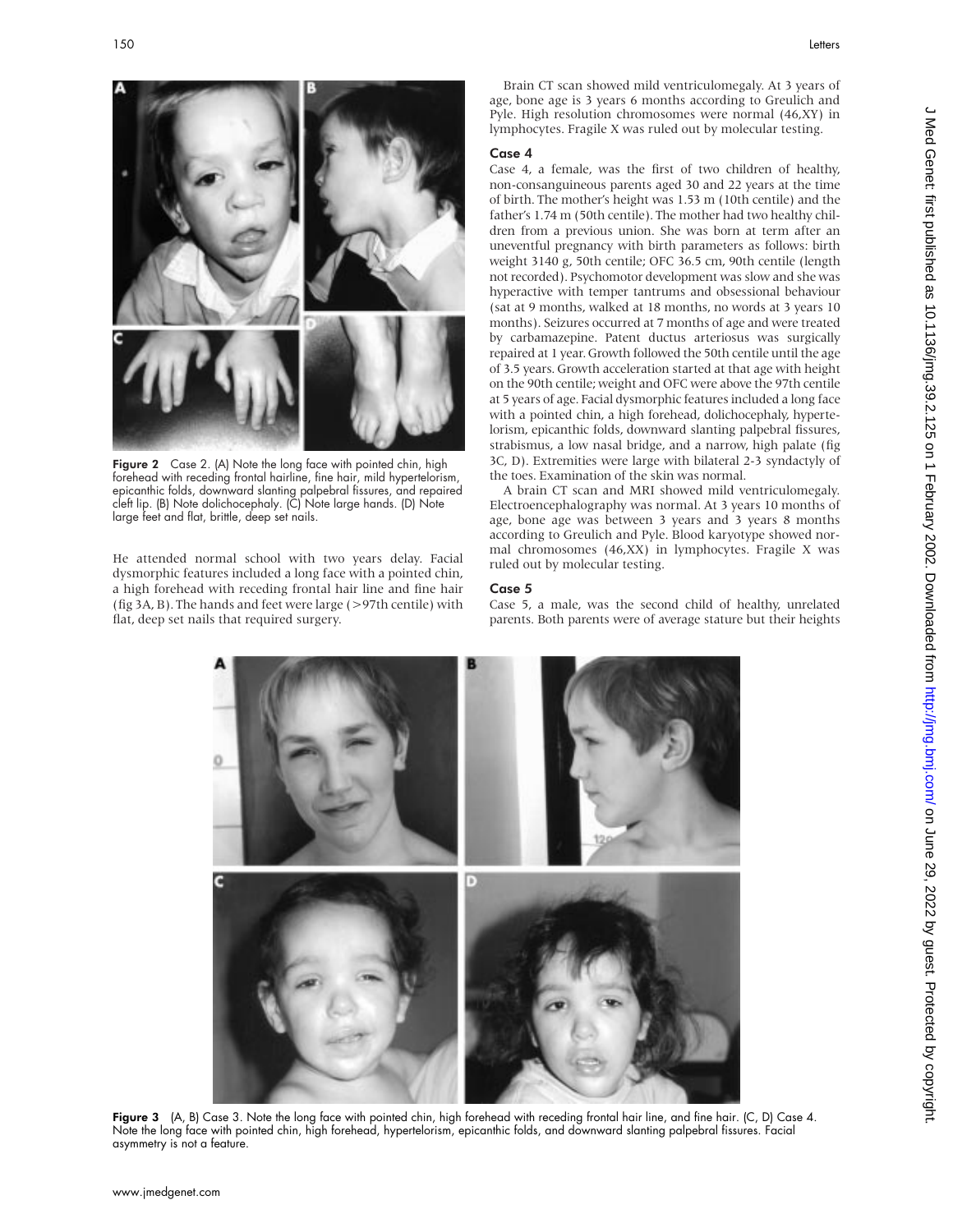were not recorded. He was born at term with a normal birth weight (3300 g). At 21 months of age, growth was in the normal range (weight 12.9 kg, 75th centile; height 86.4 cm, 75th centile; OFC 52.1 cm, 97th centile). Psychomotor development was delayed (standing with support, one word). Facial dysmorphic features included dolichocephaly, a high forehead with frontal bossing and receding frontal hair line, a long face with a pointed chin, downward slanting palpebral fissures, strabismus, a high palate, and a unilateral ear pit. He had large hands and feet. The skin was lax and he had three café au lait patches.

Brain CT scan showed partial agenesis of the corpus callosum. Blood karyotype showed normal chromosomes (46,XY) on lymphocytes and fragile X was ruled out by molecular testing. At 21 months of age, bone age was 2 years 8 months according to Greulich and Pyle while his distal radial epiphysis was not yet visible.

### DISCUSSION

Here we report five unrelated patients with the combination of similar and distinctive facial features, loose skin on the extremities with brittle, deep set nails (3/5), moderate to severe developmental delay, moderate to absent overgrowth, normal bone age, and mild ventriculomegaly (tables 1 and 2). The five cases we report are sporadic and no consanguinity was observed. There was no known exposure to drugs or toxins during the pregnancies. Fragile X syndrome was ruled out

|                                    |                                  |                            |                                  |                                  |                                  |       |                                  |                                     | Robertson and Bankier <sup>11</sup> |                                  |
|------------------------------------|----------------------------------|----------------------------|----------------------------------|----------------------------------|----------------------------------|-------|----------------------------------|-------------------------------------|-------------------------------------|----------------------------------|
|                                    | Case 1                           | Case 2                     | Case 3                           | Case 4                           | Case 5                           | Total | Suzuki<br>$et$ al <sup>10</sup>  | Case 1                              | Case 2                              | Case 3                           |
| Gender                             | M                                | M                          | M                                | F                                | M                                |       | M                                | M                                   | F                                   | M                                |
| Parental height (centile)          |                                  |                            |                                  |                                  |                                  |       |                                  |                                     |                                     |                                  |
| (mother/father)                    | 25th/<br>$25th-50th$             | 90th/<br>>97 <sub>th</sub> | 50th/25th                        | 10th/50th                        | 50th/50th                        |       | ŝ                                | ŝ                                   | ŝ                                   | ŝ                                |
| <b>Birth parameters</b>            |                                  |                            |                                  |                                  |                                  |       |                                  |                                     |                                     |                                  |
| Weight                             | 25 <sub>th</sub>                 | 75 <sub>th</sub>           | 50th                             | 50th                             | 50th                             |       | 3rd                              | 90th                                | >97th                               | 50th                             |
| Height                             | 50th                             | 90th                       | 50th                             | Ŝ                                | ŝ                                |       | 50th                             | 90th                                | >97th                               | 50th                             |
| <b>OFC</b>                         | 50th                             | 75th                       | 50th                             | 90th                             | ŝ                                |       | 50th                             | >97th                               | >97th                               | ŝ                                |
| Growth parameters                  |                                  |                            |                                  |                                  |                                  |       |                                  |                                     |                                     |                                  |
| Weight                             | 75 <sub>th</sub>                 | 90th                       | 97th                             | >97 <sub>th</sub>                | 75 <sub>th</sub>                 |       | 50th                             | 75 <sub>th</sub>                    | Ŝ                                   | ŝ                                |
| Height                             | 75 <sub>th</sub>                 | 97th                       | 97th                             | 90th                             | 75 <sub>th</sub>                 |       | >97th                            | 75 <sub>th</sub>                    | >97th                               | 75 <sub>th</sub>                 |
| <b>OFC</b>                         | 75 <sub>th</sub>                 | >97th                      | >97 <sub>th</sub>                | >97th                            | 97th                             |       | 50th                             | >97 <sub>th</sub>                   | ŝ                                   | >97th                            |
| Sotos gestalt                      | $\begin{array}{c} + \end{array}$ | $\qquad \qquad +$          | $\begin{array}{c} + \end{array}$ | $\begin{array}{c} + \end{array}$ | $\begin{array}{c} + \end{array}$ | 5/5   | $\begin{array}{c} + \end{array}$ | $\begin{array}{c} + \end{array}$    | $\begin{array}{c} + \end{array}$    | $\begin{array}{c} + \end{array}$ |
| Delayed                            | $\ddot{}$                        | $^{+}$                     | $^{+}$                           | $^{+}$                           | $\qquad \qquad +$                | 5/5   | $\qquad \qquad +$                | $\qquad \qquad +$                   | $^{+}$                              | $\qquad \qquad +$                |
| psychomotor<br>development         |                                  |                            |                                  |                                  |                                  |       |                                  |                                     |                                     |                                  |
| Epilepsy                           | $\begin{array}{c} + \end{array}$ |                            |                                  | $\qquad \qquad +$                | $\qquad \qquad -$                | 2/5   | $^{+}$                           | $\qquad \qquad -$                   | $\qquad \qquad -$                   |                                  |
| Large hands and feet +             |                                  | $^{+}$                     | $^{+}$                           | $+$                              | $+$                              | 5/5   | $^{+}$                           | $+$                                 | $+$                                 | $^{+}$                           |
| Skin                               | Loose                            | Velvety                    | Normal                           | Normal                           | Lax<br>Café au lait<br>patches   |       | Normal                           | Lax                                 | Loose                               | Loose                            |
| Flat, brittle, deep set +<br>nails |                                  | $^{+}$                     | $^{+}$                           | ŝ                                | S                                | 3/3   | ŝ                                | ŝ                                   | ŝ                                   | $\qquad \qquad +$                |
| Other                              | <b>Strabismus</b>                | <b>UCLP</b>                |                                  | <b>PDA</b>                       |                                  |       | Optic nerve<br>atrophy           | Talipes<br>equinovarus reflux/joint | Vesicoureteric                      | Vesicoureteric<br>reflux/        |
|                                    |                                  |                            |                                  | $2 - 3$<br>syndactyly            |                                  |       | Pulmonary<br>stenosis            | Joint laxity                        | laxity                              | inguinal<br>herniae              |
| Brain MRI/CT scan                  |                                  |                            |                                  |                                  |                                  |       |                                  | ŝ                                   | Ŝ                                   |                                  |
| Ventriculomegaly                   | $\qquad \qquad +$                |                            | $\begin{array}{c} + \end{array}$ | $\begin{array}{c} + \end{array}$ |                                  | 4/5   | $\begin{array}{c} + \end{array}$ |                                     |                                     | $\begin{array}{c} + \end{array}$ |
| Other                              | Parietofrontal<br>cavity         |                            |                                  |                                  | Partial<br>agenesis of<br>CC     |       |                                  |                                     |                                     |                                  |
| Bone age*                          | Normal                           | 6 months<br>advanced       | 6 months<br>advanced             | Normal                           | 10 months<br>advanced            |       | $18 - 24/14$<br>months           | Normal                              | Normal                              | Normal                           |
| Karyotype                          | 46, XY                           | 46, XY                     | 46, XY                           | 46, XX                           | 46, XY                           |       | 46, XY                           | 46, XY                              | 46, XX                              | 46, XY                           |

\*According to Greulich and pyle. UCLP, unilateral cleft lip and palate; PDA, patent ductus arteriosus; CC, corpus callosum.

Table 2 Facial dysmorphic features in the five reported cases and four published cases compared to distinctive facial features in a series of patients with Sotos syndrome\*

|                                         |                    |           |           |        |               |        |       |                          | Robertson and Bankier <sup>11</sup> |           |                   |       |
|-----------------------------------------|--------------------|-----------|-----------|--------|---------------|--------|-------|--------------------------|-------------------------------------|-----------|-------------------|-------|
| <b>Facial features</b>                  | Sotos<br>syndrome* | Case 1    | Case 2    |        | Case 3 Case 4 | Case 5 | Total | Suzuki<br>$et$ $al10$    | Case 1                              |           | Case 2 Case 3     | Total |
| Frontal bossing                         | 97.5%              | $\ddot{}$ | $^{+}$    | $^{+}$ | $^{+}$        | $^{+}$ | 5/5   | $\ddot{}$                | $^{+}$                              | $\ddot{}$ | $^{+}$            | 4/4   |
| High frontal hairline                   | 97.5%              | $\ddot{}$ | $^{+}$    | $+$    | $^{+}$        | $^{+}$ | 5/5   | $+$                      | $\ddot{}$                           | $\ddot{}$ | $+$               | 4/4   |
| Prominent jaw                           | 95%                | $\ddot{}$ | $^{+}$    | $^{+}$ | $^{+}$        | $^{+}$ | 5/5   | $\overline{\phantom{m}}$ | ŝ                                   | $\ddot{}$ | $^{+}$            | 2/3   |
| Downward slanting palpebral<br>fissures | 90%                | $-$       | $^{+}$    | $+$    | $^{+}$        | $^{+}$ | 4/5   | $\ddot{}$                | $\overline{\phantom{0}}$            | $\ddot{}$ | $\qquad \qquad -$ | 2/4   |
| <b>Facial flushing</b>                  | 85%                | $+$       | ŝ         | ŝ      | $^{+}$        | ŝ      | 2/2   | ŝ                        | ŝ                                   | ŝ         | ŝ                 | ŝ     |
| Dolichocephaly                          | 80%                | $\ddot{}$ | $^{+}$    | ŝ      | $^{+}$        | $^{+}$ | 4/4   | S                        | ŝ                                   | ŝ         | Ŝ                 | Ŝ     |
| High palate                             | 70%                | $^{+}$    | <b>CL</b> | Ŝ      | $+$           | $^{+}$ | 3/3   | $+$                      | $\ddot{}$                           | $\ddot{}$ | $+$               | 4/4   |